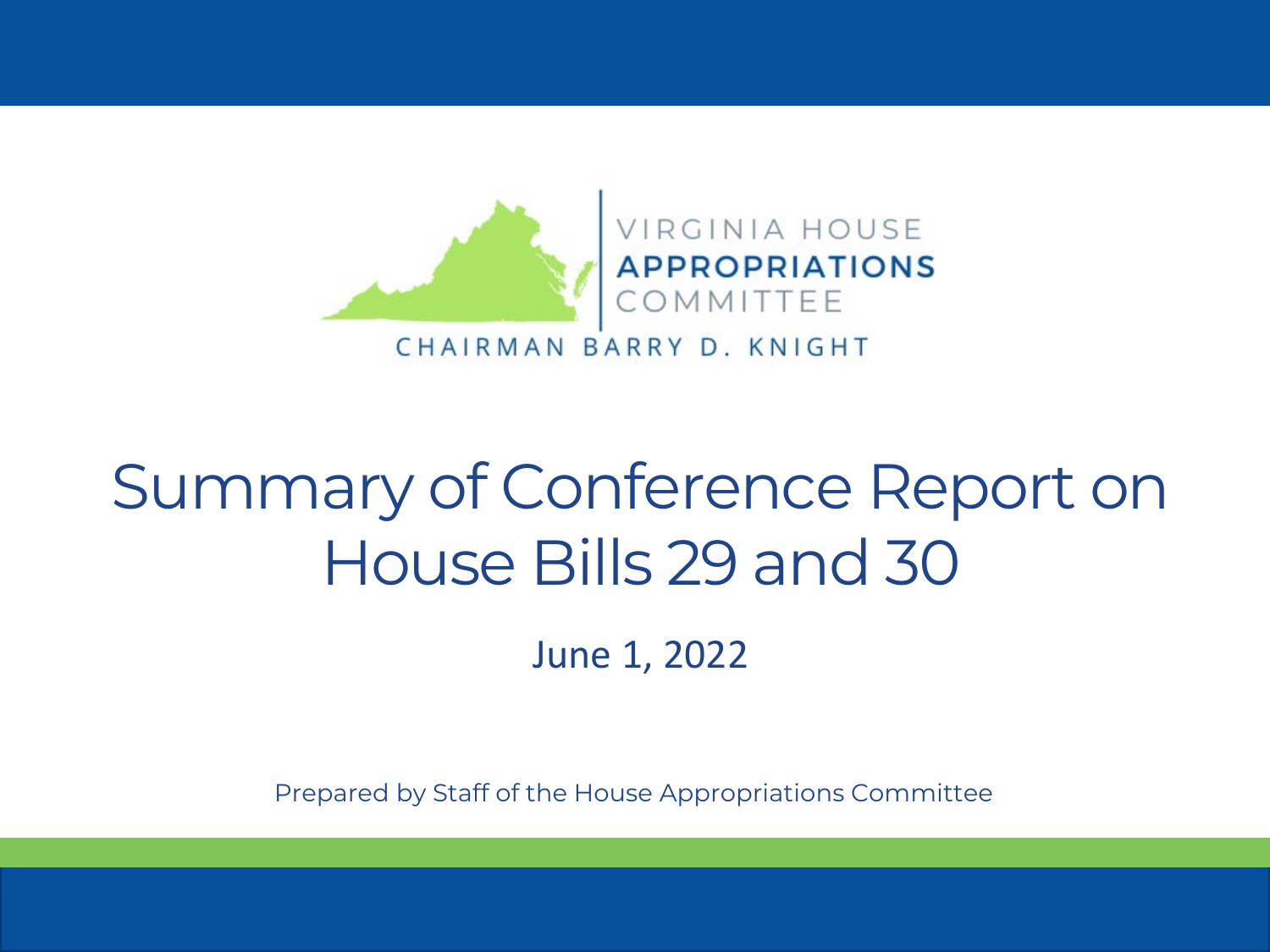#### KEY THEMES OF BUDGET

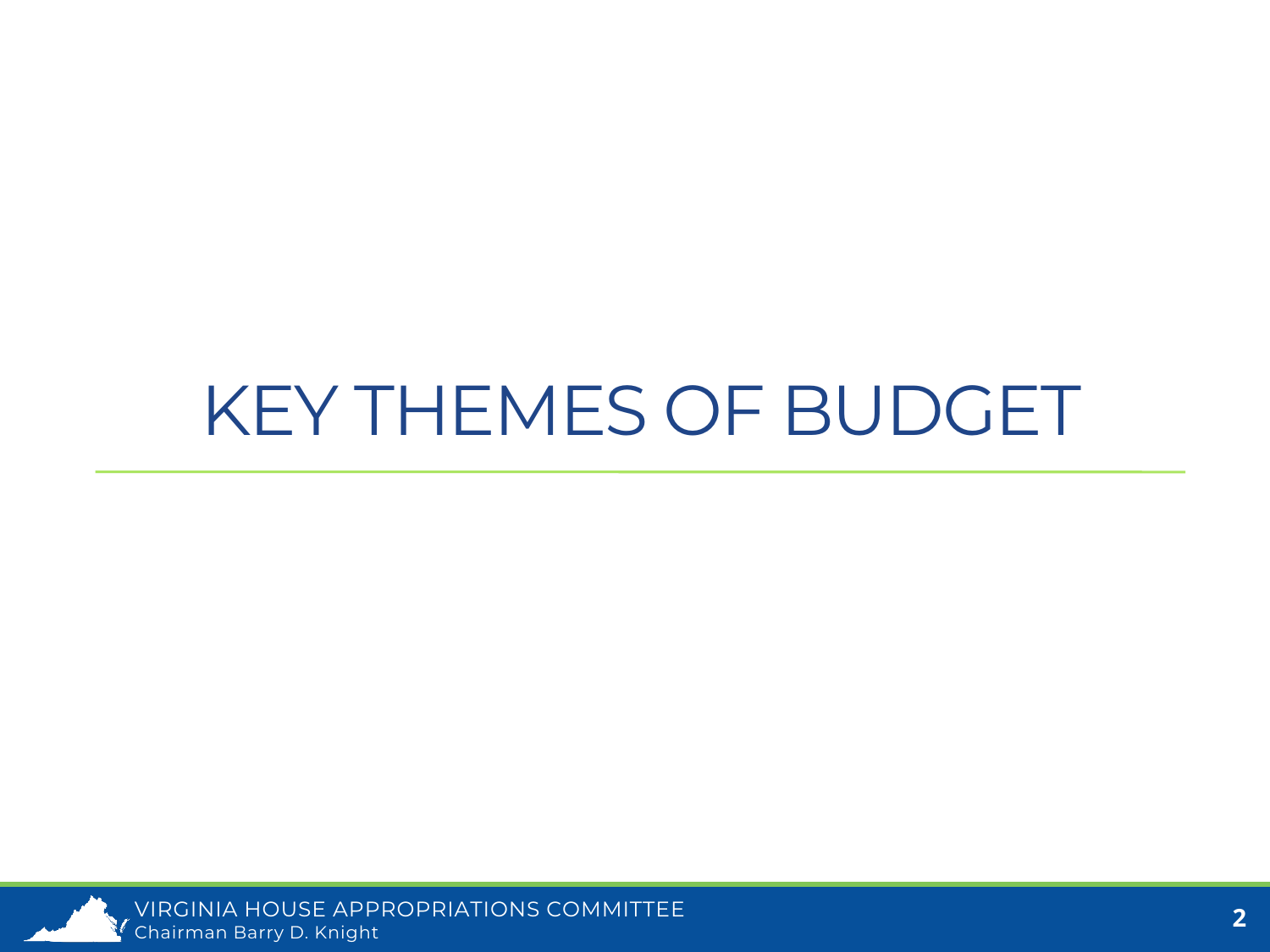# Benefiting Virginia Families

#### **Leverages Virginia's Extraordinary Revenue Situation**

Buys down future budgetary commitments with one-time revenues to address long-standing one-time investments and prepays upcoming financial obligations

#### **Invests in Core Programs**

1

2

3

4

5

Addresses outstanding funding shortfalls in core programs serving Virginians, like Health and Human Resources and Public Education

#### **Maintains Structural Budget Integrity**

Positions Virginia for the next biennium by ensuring Virginia can meet its ongoing financial commitments

#### **Provides Tax Relief for All Virginians**

Accommodates a series of tax policies to help Virginia families like raising the standard deduction and providing taxpayer relief checks

#### **Continues Pandemic Recovery**

Invests remaining federal American Rescue Plan Act funds in programs to aid in Virginia's recovery from the COVID-19 pandemic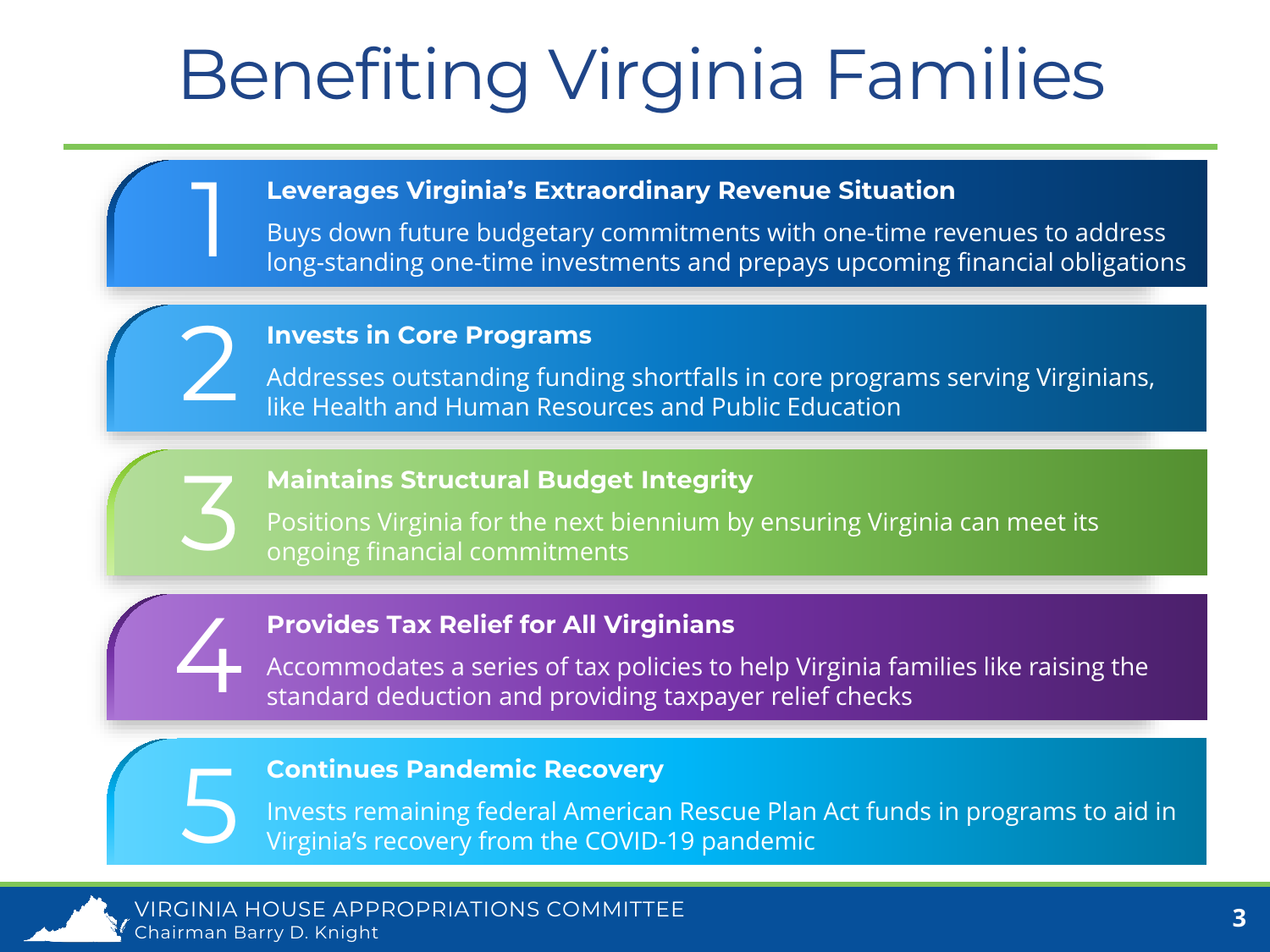#### RESOURCES

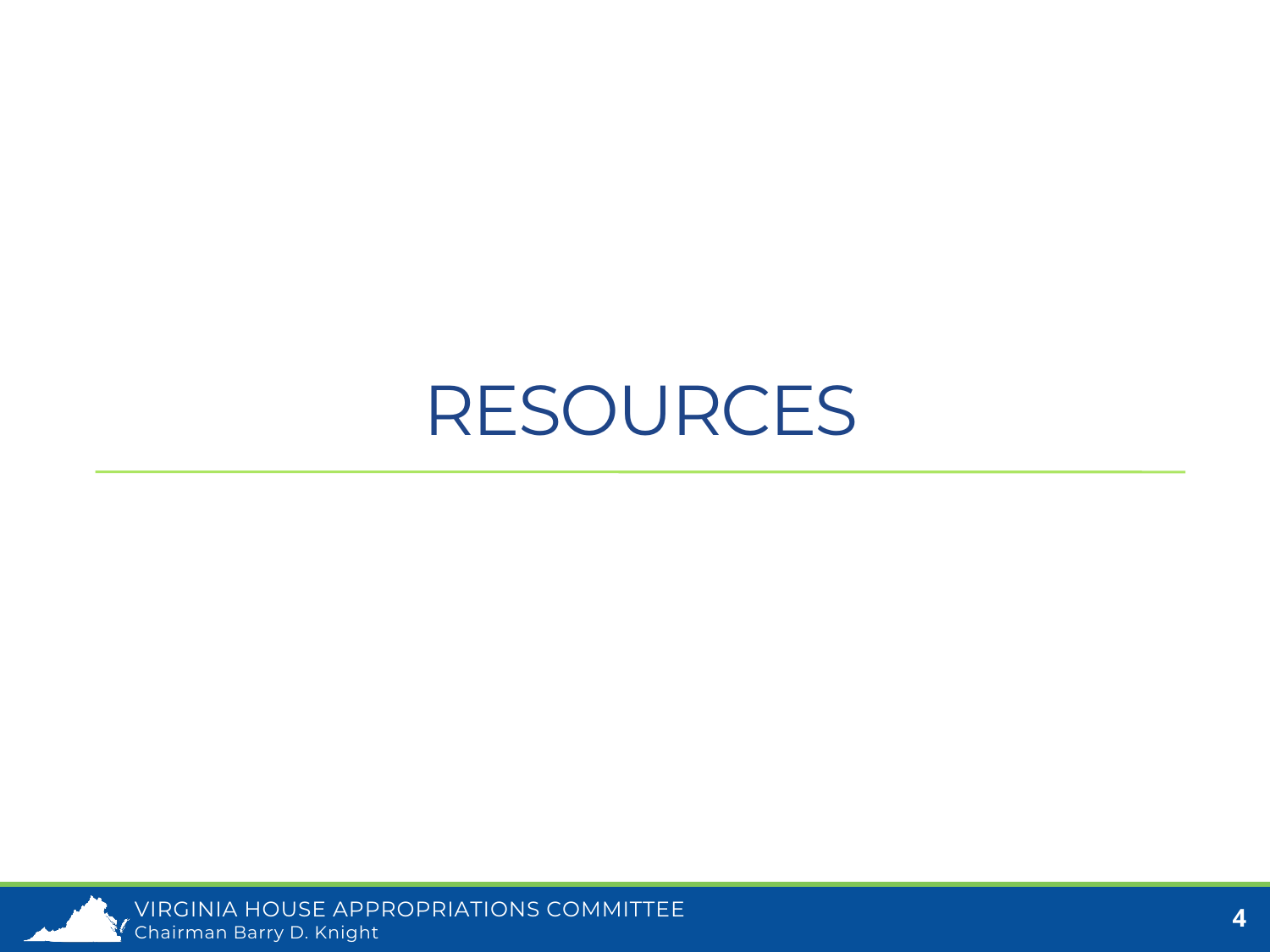#### Available GF Resources for FY 2020-22 Biennium (Caboose Bill)

- General Fund (GF) resources total \$29.2 billion for FY 2022
	- Includes \$1.25 billion in GF revenues from the mid-session revenue update
- GF revenues are adjusted downward by \$165.6 million to reflect conformity with the tax provisions of the American Rescue Plan Act (ARPA)
	- Assumes full conformity to the federal allowance of deductions for business expenses funded with forgiven PPP loans and other similar tax-exempt funds effective for tax year 2021
- A reduction of \$202.8 million GF to fully eliminate the Accelerated Sales Tax requirement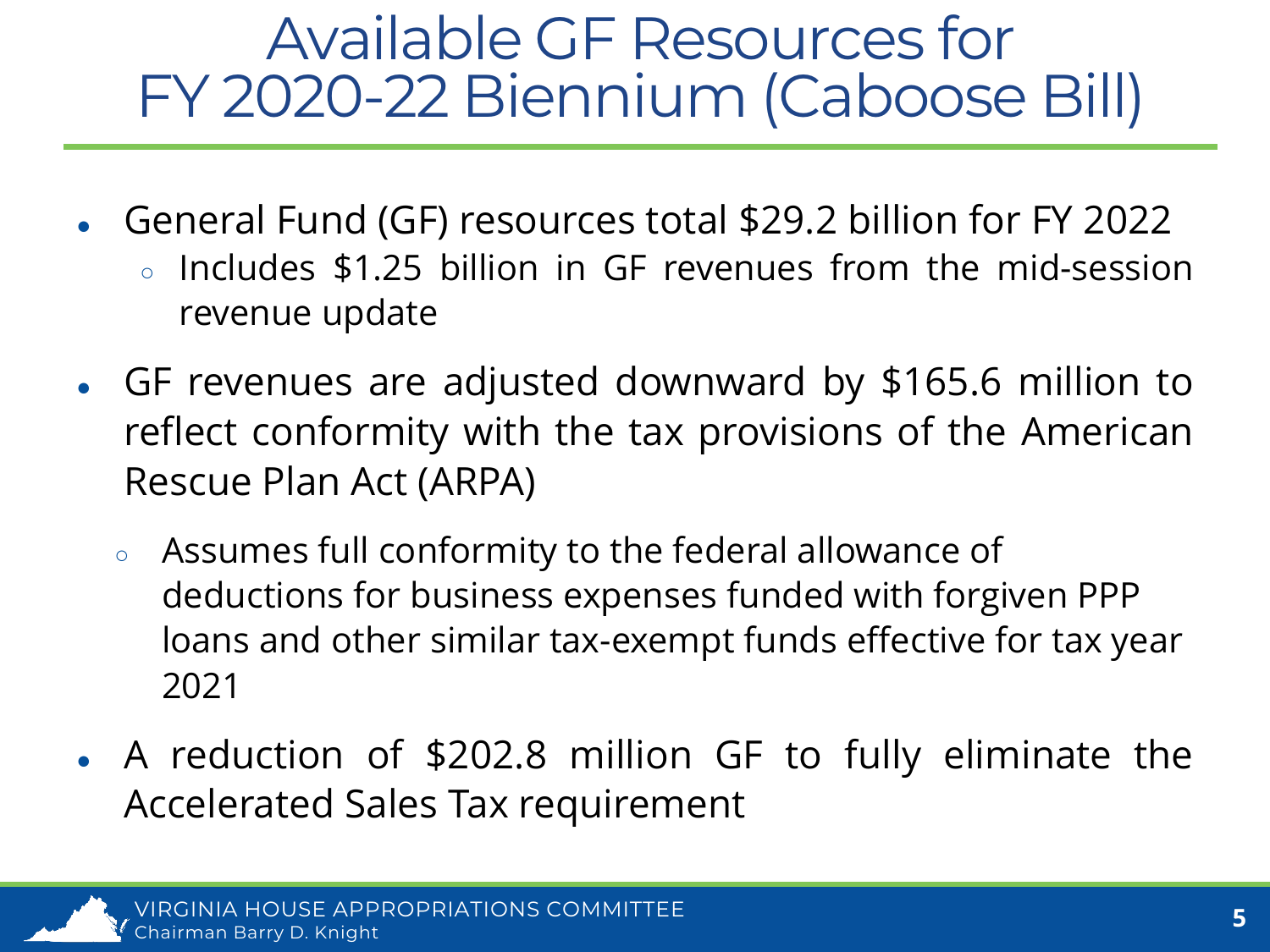#### Available GF Resources for the FY 2022-2024 Biennium

- General Fund (GF) resources total \$31.7 billion in FY 2023 and \$28.0 billion in FY 2024
	- The higher figure in the first year reflects the carryforward of unspent FY 2022 revenues
- Net GF revenue adjustments associated with proposed tax policy actions total \$4.0 billion over the three-year period and are detailed on the following slide
- The unappropriated balance at the close of the biennium is \$18.7 million
- The budget contains no tax or fee increases

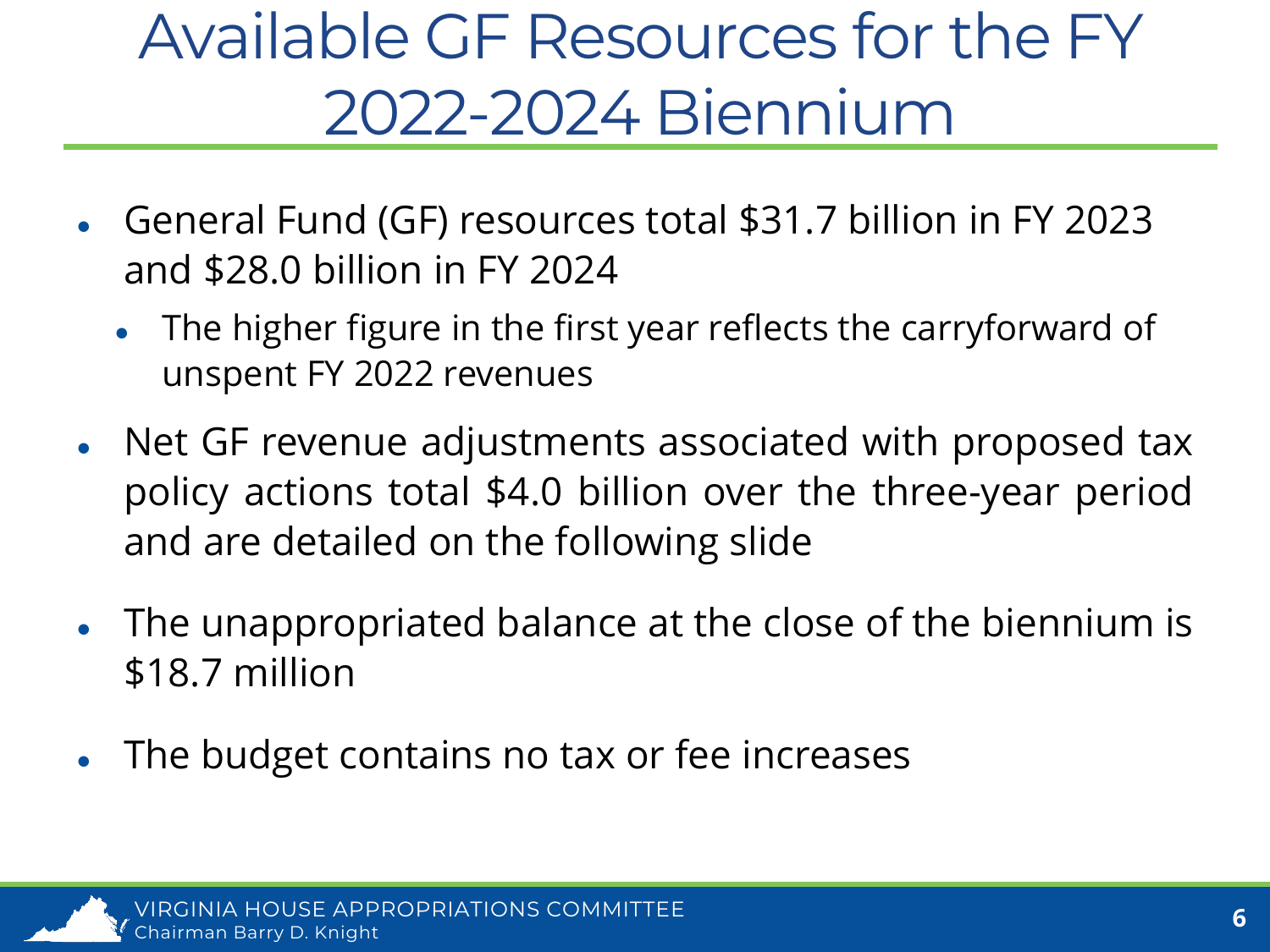#### Resource and Spending Adjustments

| <b>Resource and Revenue Changes</b>                | <b>FY 2022</b> | <b>FY 2023</b> | <b>FY 2024</b> | <b>Biennial</b> |
|----------------------------------------------------|----------------|----------------|----------------|-----------------|
| <b>BALANCES/REVENUES/TRANSFERS</b>                 |                |                |                |                 |
| <b>Additions to Balances</b>                       |                |                |                |                 |
| Free Up GF Pending ARPA Final Rule                 | 221,604,375    | $\overline{0}$ | $\overline{0}$ | $\overline{0}$  |
| Various Legislative Carryforward Balances          | 5,459,063      | $\overline{0}$ | $\overline{0}$ | $\overline{0}$  |
| <b>Auxiliary Grant Balances</b>                    | 2,000,000      | 0              | 0              | $\overline{0}$  |
| <b>Elect Postage Stamp Balances</b>                | 1,100,000      | $\overline{0}$ | $\overline{0}$ | $\overline{0}$  |
| <b>Criminal Fund</b>                               | 500,000        |                |                |                 |
| <b>Subtotal-Balances</b>                           | 230,663,438    | $\mathbf 0$    | $\mathbf 0$    | $\mathbf{0}$    |
|                                                    |                |                |                |                 |
| <b>Changes to Transfers</b>                        |                |                |                |                 |
| <b>ABC Profits Forecast Correction</b>             | (14,700,000)   |                |                |                 |
| K-12 Sales Tax Transfer from MidSession Reforecast | 23,400,000     | (387,000)      | (476,000)      | (863,000)       |
| <b>GO Virginia Balances</b>                        | 27,515,896     |                |                |                 |
| <b>Watercraft Sales and Use Tax</b>                | 3,900,000      |                |                |                 |
| Waterway Maintenance Fund                          |                | (2,500,000)    | (2,500,000)    | (5,000,000)     |
| <b>ABC Adjustments</b>                             | 15,200,000     | (8,817,187)    | (7,839,571)    | (16,656,758)    |
| <b>Subtotal-Transfers</b>                          | 55,315,896     | (11, 704, 187) | (10, 815, 571) | (22, 519, 758)  |

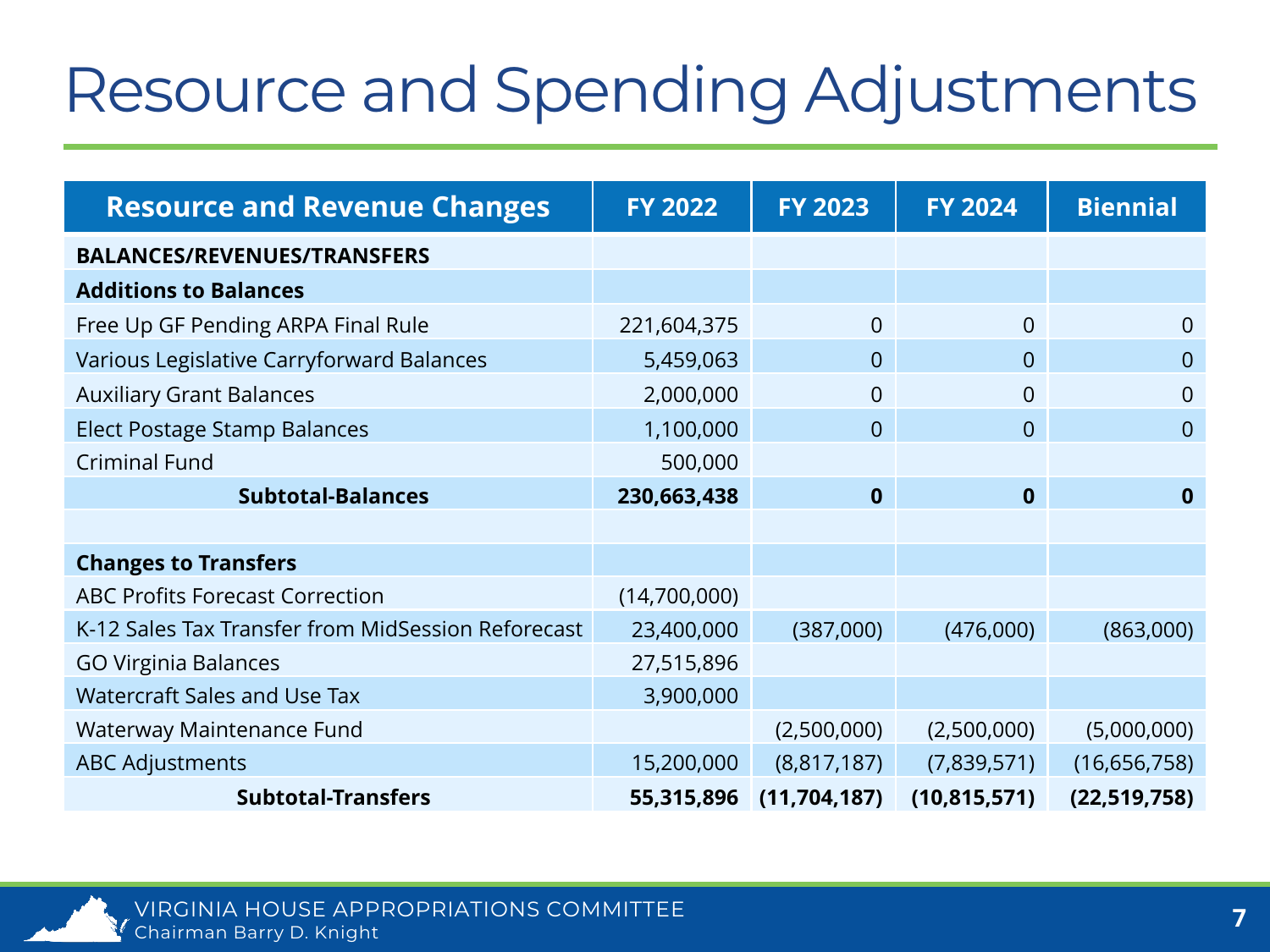# Resource and Spending<br>Adjustments

| <b>Resource and Revenue Changes</b>                      | <b>FY 2022</b>  | <b>FY 2023</b>  | <b>FY 2024</b>  | <b>Biennial</b>                        |
|----------------------------------------------------------|-----------------|-----------------|-----------------|----------------------------------------|
| <b>Changes to Revenues</b>                               |                 |                 |                 |                                        |
| Move AST Elimination to FY 2022                          | (202, 800, 000) | 202,800,000     |                 | 202,800,000                            |
| Technical Adjustment for Food/Hygiene Tax<br>Elimination |                 | (228,000)       | (1,928,000)     | (2, 156, 000)                          |
| Increase Standard Deduction to \$8k/\$16k                |                 | (970, 200, 000) | (665, 100, 000) | (1,635,300,000)                        |
| Reflect New Military Retirement Subtraction              |                 | (145,000,000)   | (156,000,000)   | (301,000,000)                          |
| Eliminate Worker Misclassification Revenues              |                 | (200,000)       | (500,000)       | (700,000)                              |
| Conformity for FY Tax Filers for TY 2020                 | (7,000,000)     |                 |                 |                                        |
| Eliminate Tax on Prescription Meds for Pets              |                 | (3,813,000)     | (4, 124, 000)   | (7,937,000)                            |
| Mid-Session Revenue Reforecast                           | 1,226,600,000   |                 |                 |                                        |
| Tax Deduction for Teaching Expenses                      |                 | (1,312,500)     | (1,312,500)     | (2,625,000)                            |
| 163j Deduction Increase from 20% to 30%                  |                 | (15,300,000)    | (10,900,000)    | (26, 200, 000)                         |
| Sports Betting Revenue Forecast Adjustment               | 13,300,000      | 16,000,000      | 20,000,000      | 36,000,000                             |
| <b>Expansion of NAP Credit</b>                           |                 | (2,000,000)     | (2,000,000)     | (4,000,000)                            |
| Horse Race Wagering (SB 366)                             |                 | (245,000)       | (245, 400)      | (490, 400)                             |
| Hardwood Management Practices (HB 1319)                  |                 | (300,000)       | (300,000)       | (600,000)                              |
| <b>Housing Tax Credit</b>                                | 15,000,000      |                 | 9,000,000       | 9,000,000                              |
| <b>Subtotal-Revenues</b>                                 | 1,045,100,000   | (918, 798, 500) |                 | $(813, 409, 900)$ $(1, 733, 208, 400)$ |
|                                                          |                 |                 |                 |                                        |
| <b>Committee Resource Adjustments</b>                    | 1,330,079,334   | (931, 502, 687) |                 | $(824, 225, 471)$ $(1, 755, 728, 158)$ |

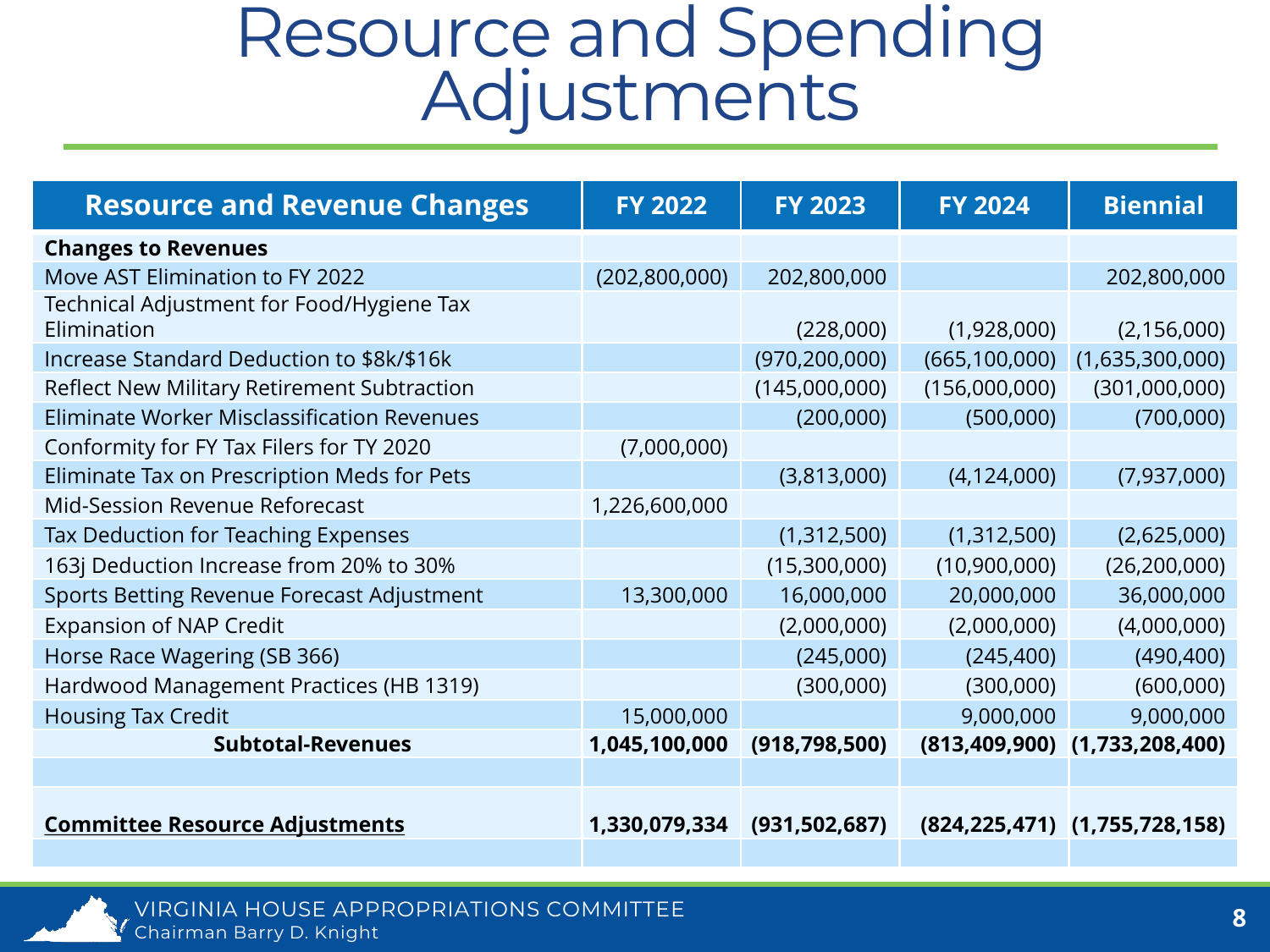#### TAX POLICY CHANGES

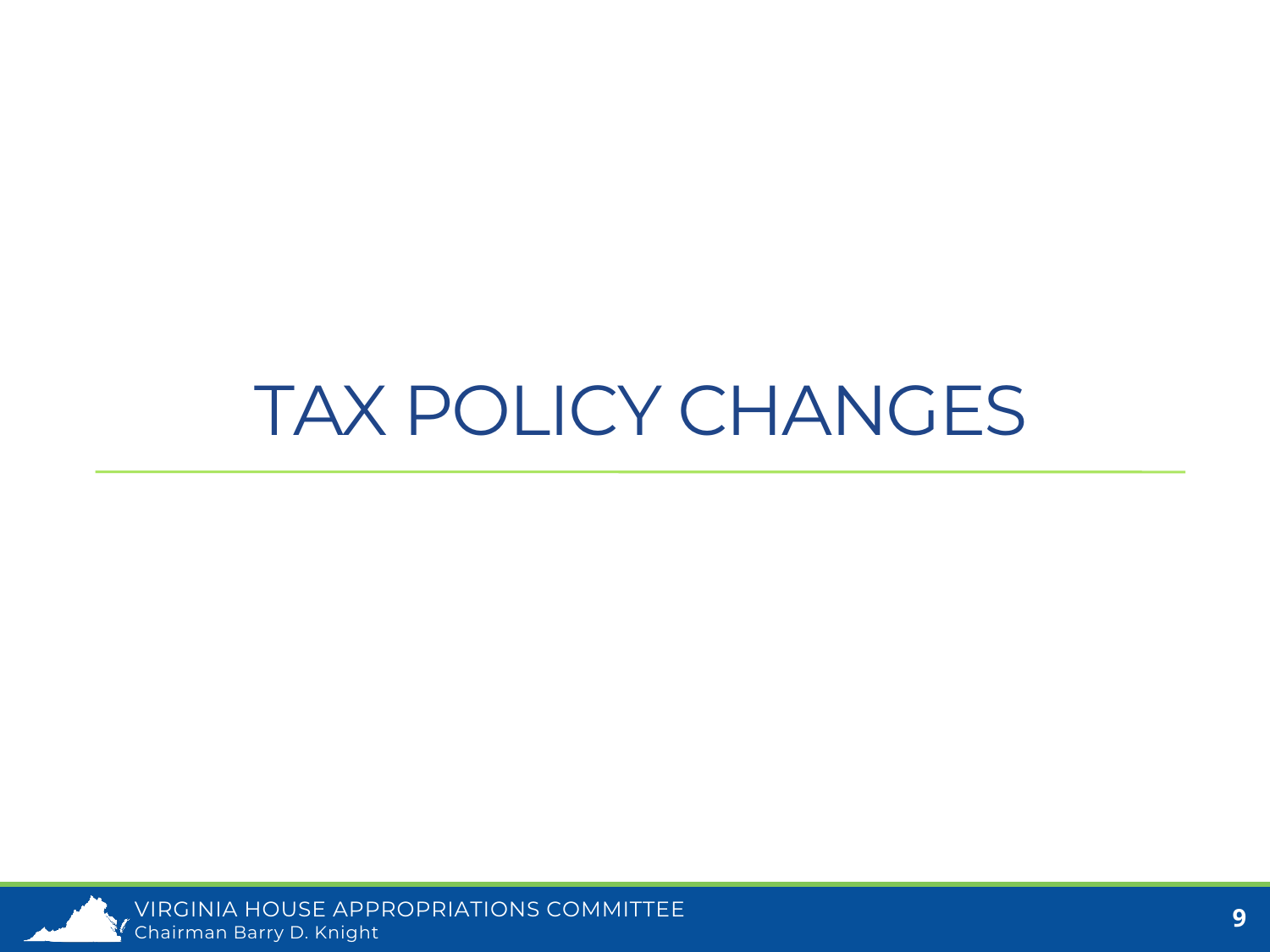#### \$4.0 b. in Tax Relief for Virginia Families

The conference report provides almost \$4.0 billion in tax relief for Virginia families, doubling the amount of proposed tax relief including in the introduced budget

Reflects revenue reduction of \$1.6 billion to increase the standard income tax deduction to \$8,000 for individual filers and \$16,000 for joint filers beginning in Tax Yr 2022

Eliminates the state sales tax on food and personal hygiene products effective January 1, 2023 at a cost of \$372.3 million

Provides \$1.0 billion to support \$250 single/\$500 family tax relief checks for all citizens early this fall

Allows for a 4-year phased-in \$40,000 income subtraction for all veterans beginning at age 55 at a cost of \$301 million

Reflects the increase in the deduction allowable for business interest from 20% to 30%, reducing revenues by \$26.2 million

Provides \$315 million for a refundable earned income tax credit at 15% of the federal level

Provides \$202.8 million in FY 2022 to expedite elimination of the "accelerated sales tax" which had required Virginia businesses to pre-pay their sales tax in June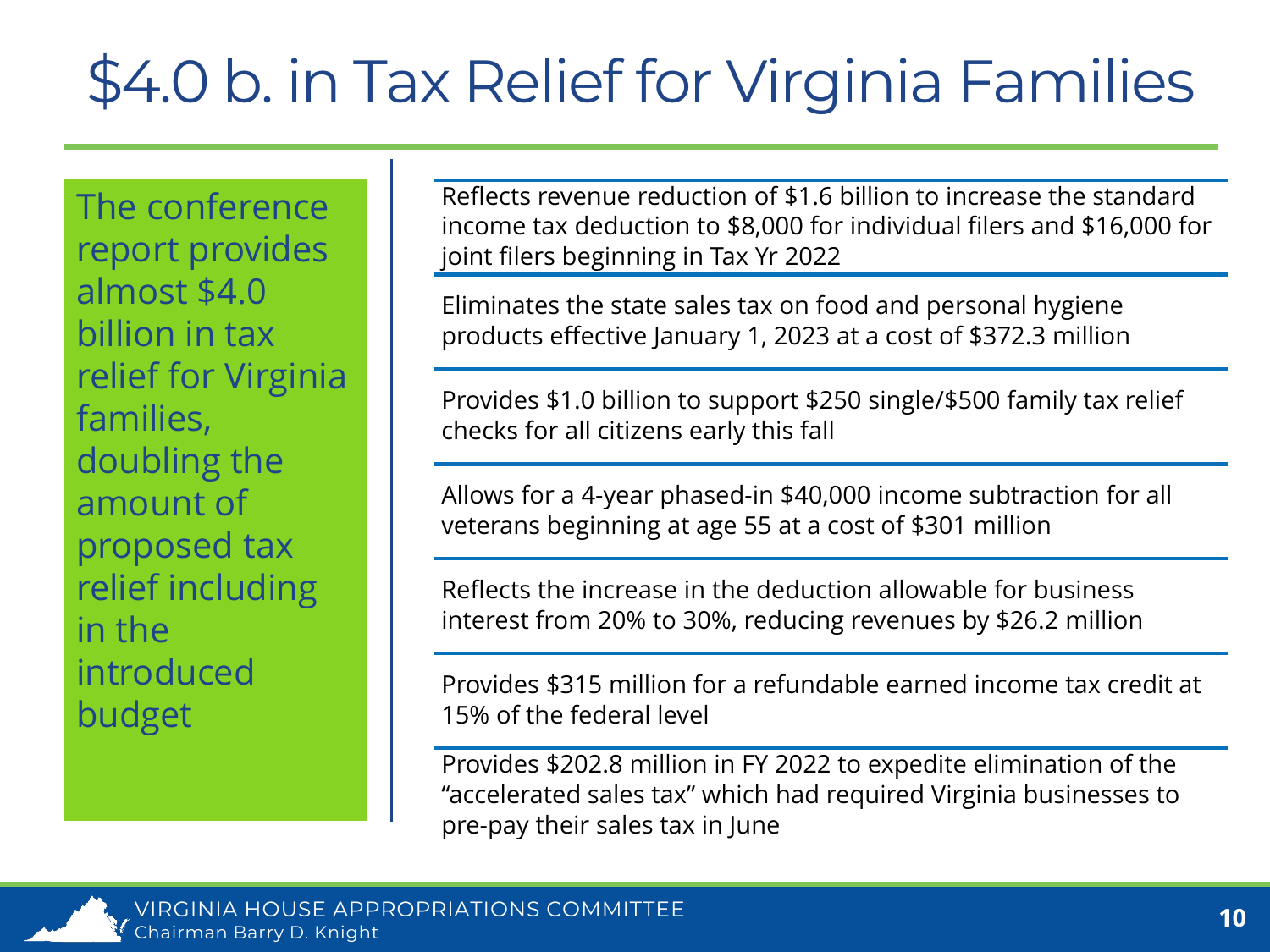# Further Shoring Up Our Reserves

- Includes \$1.1 billion the first year to reflect the mandatory deposit to the Revenue Stabilization Fund in FY 2023
	- A separate amendment to HB 29 appropriates \$498.7 million as an advance reserve for an anticipated mandatory deposit to the Rainy Day Fund in FY 2024 based on the current FY 2022 revenue forecast
- After accounting for these planned deposits, the combined balances in the Rainy Day and Revenue Reserve Funds will total a record \$3.8 billion by FY 2023
- Also contains language increasing the combined balance total from 15% to 20%
	- Language further directs the Secretary of Finance to make recommendations regarding the cap and the funds by September 1, 2022

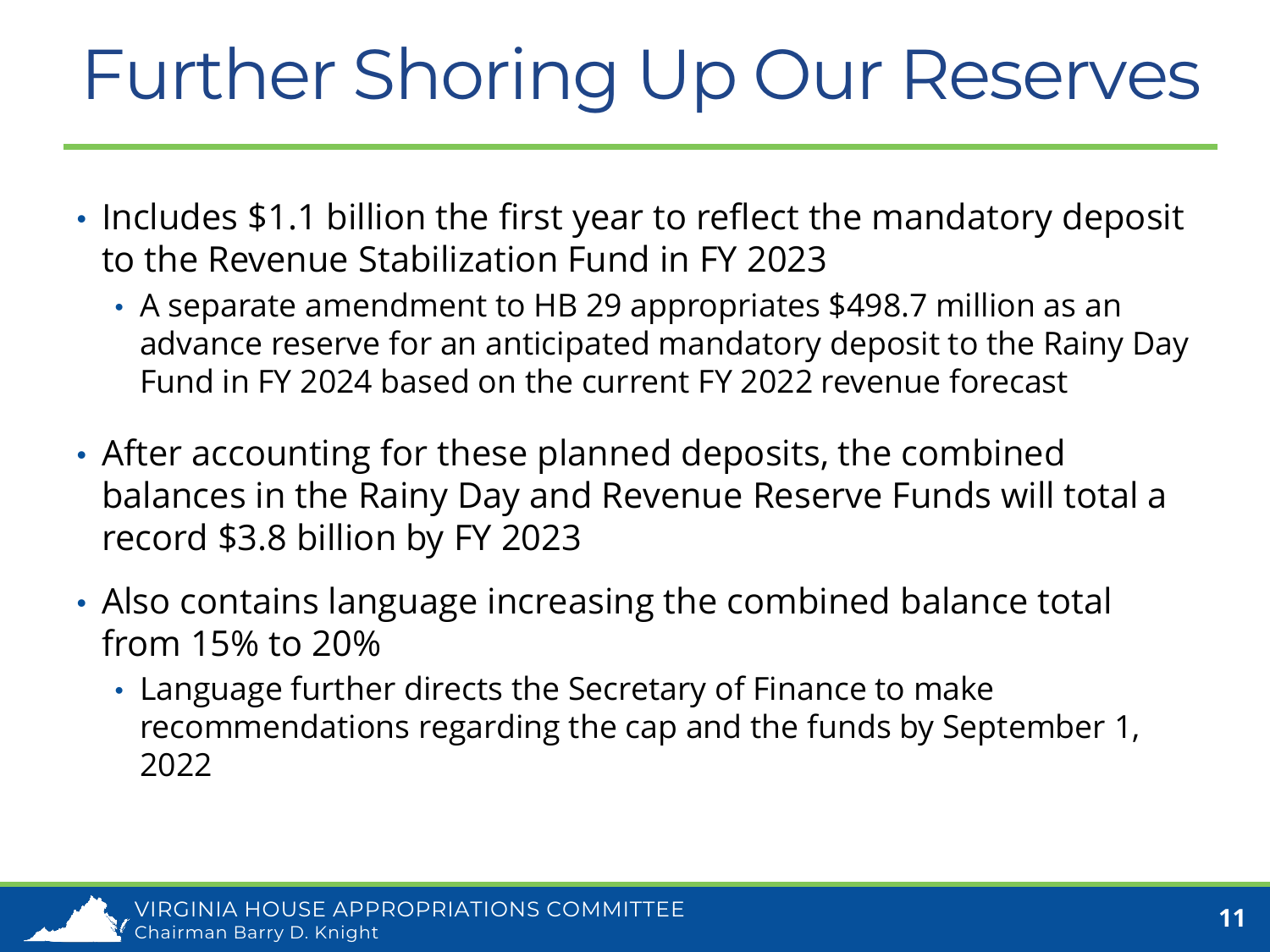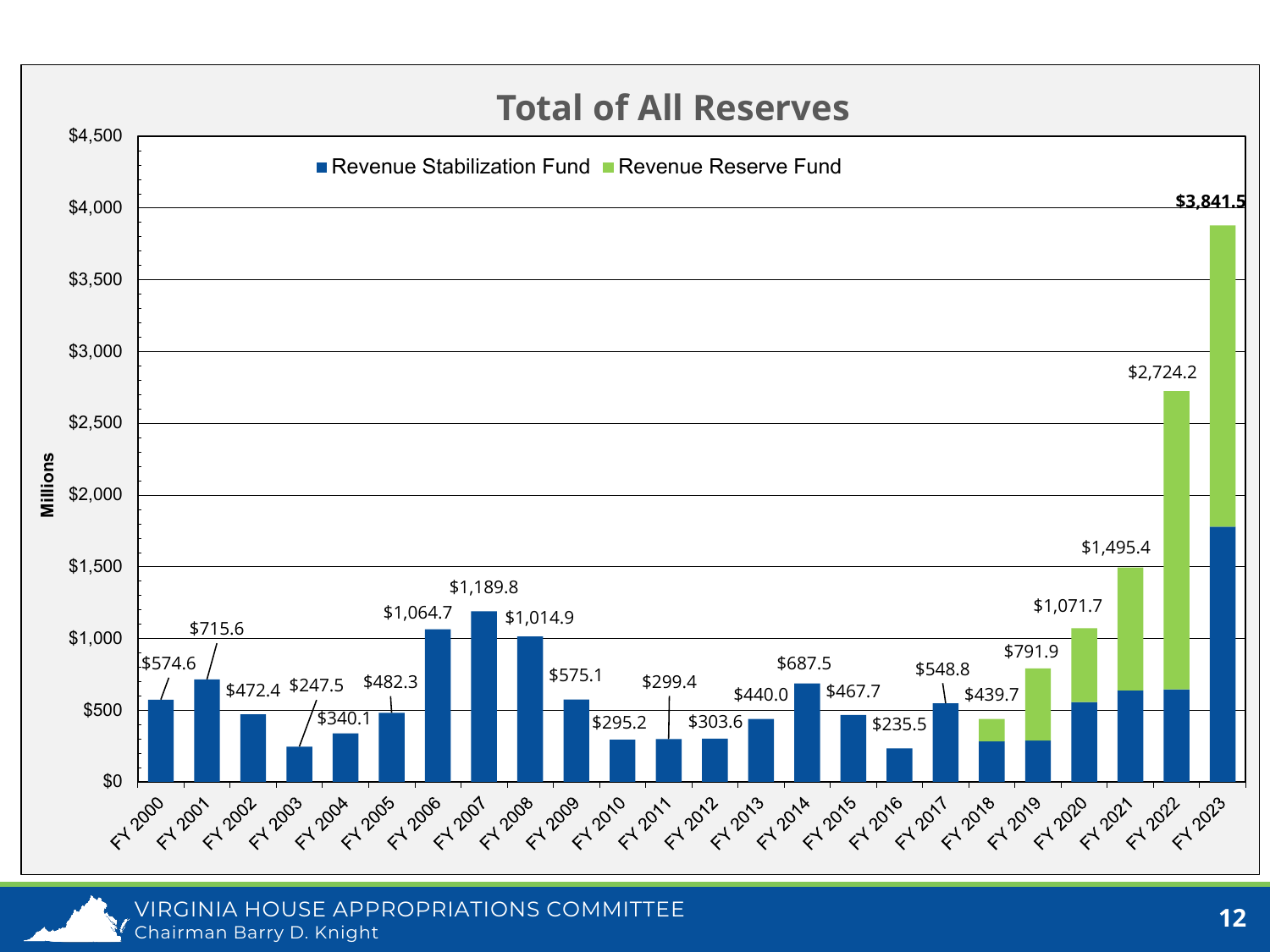#### PUBLIC EDUCATION

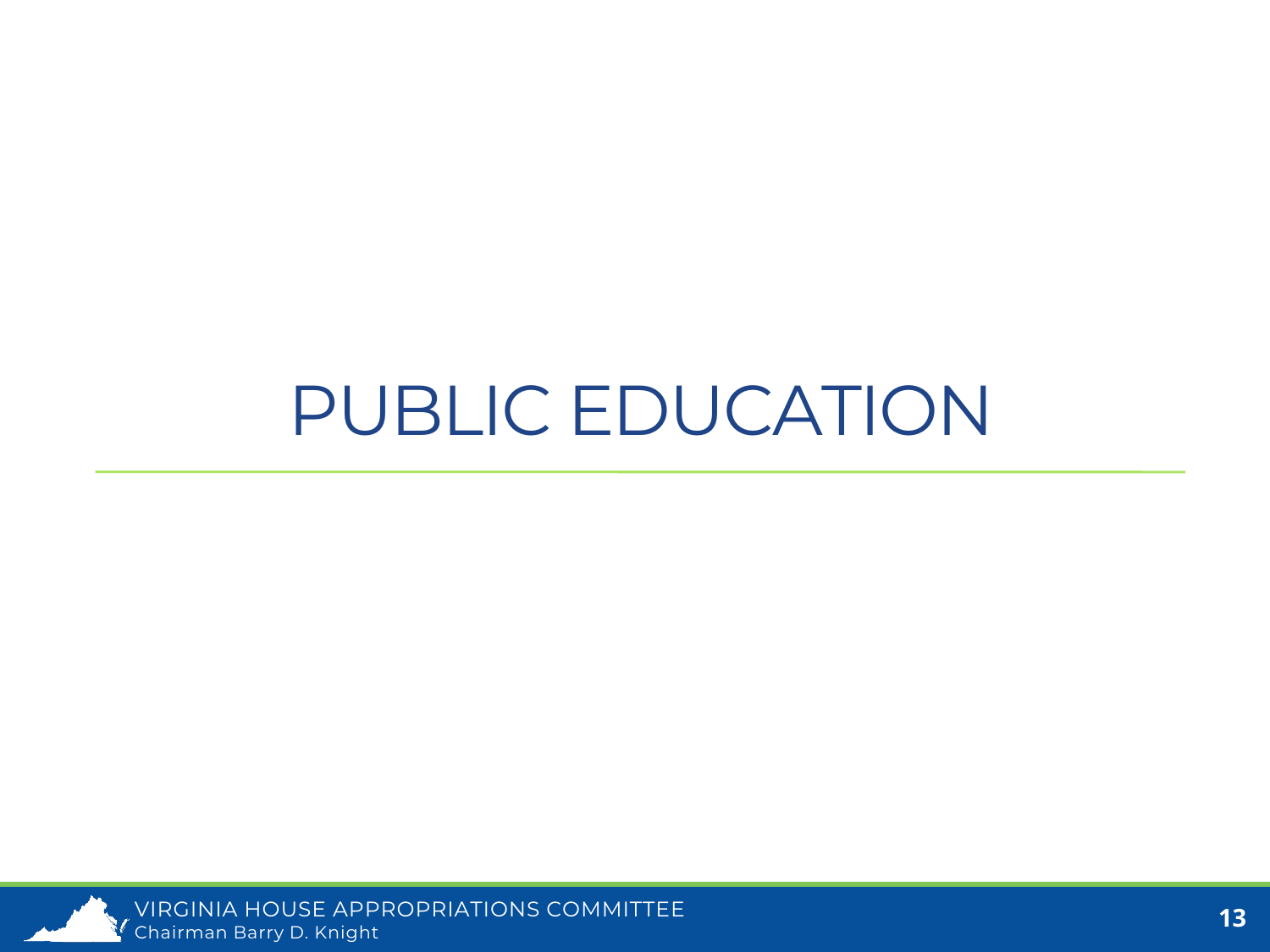### Public Education

#### **Largest Ever K-12 Budget**

- Provides \$19.2 billion over the 2022-24 biennium
	- \$3.2 billion above the 2020-22 biennium, a 20% increase
- Exceeds pre-recession, inflation-adjusted funding levels
- Exceeds FY 2022 & FY 2023 ARPA Maintenance of Effort requirements

#### **Fully Funds Rebenchmarking**

- Provides \$40.5 million for rebenchmarking; atypically low-cost due to pandemic-impacted data
- Includes \$354.5 million to hold school divisions harmless from pandemic-impacted rebenchmarking data

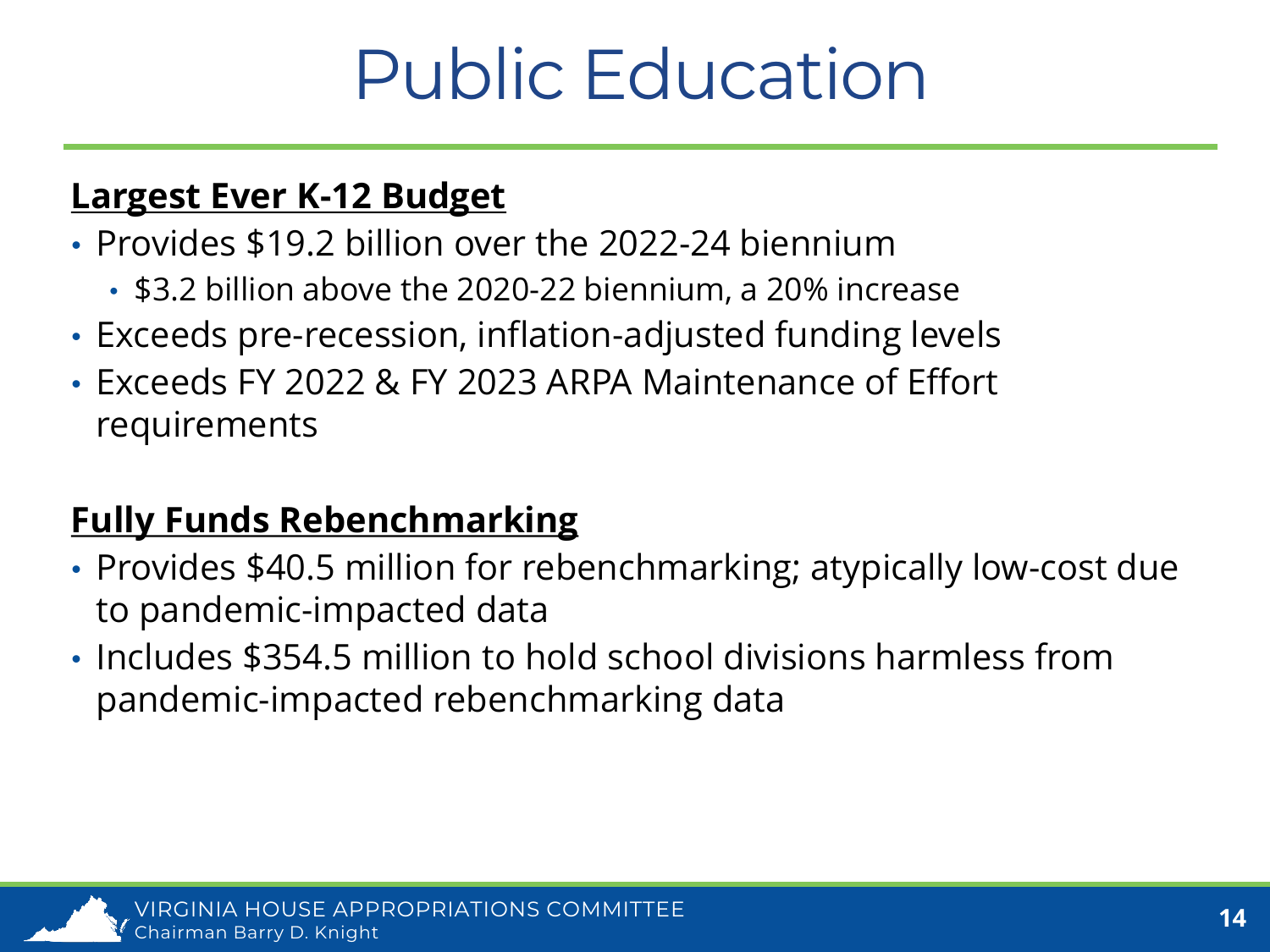### K-12 Compensation

#### **5 Percent Salary Increases in both FY 2023 and FY 2024**

- Provides \$729.6 million GF for the state's share of pay increases for SOQ-recognized instructional & support staff
	- Increases effective August 1, 2022, and July 1, 2023
	- Divisions must provide at least 2.5% salary increases to access prorated portion of funds

#### **Bonus Payments**

• Includes \$124.7 million ARPA in FY 2023 for a \$1,000 bonus for funded SOQ positions, effective December 1, 2022; no local match required

#### **Teacher Recruitment Incentives**

- \$10 million ARPA in FY 2023 for teacher recruitment incentives of \$2,500/position
	- Incentive of \$5,000/position for hard-to-fill positions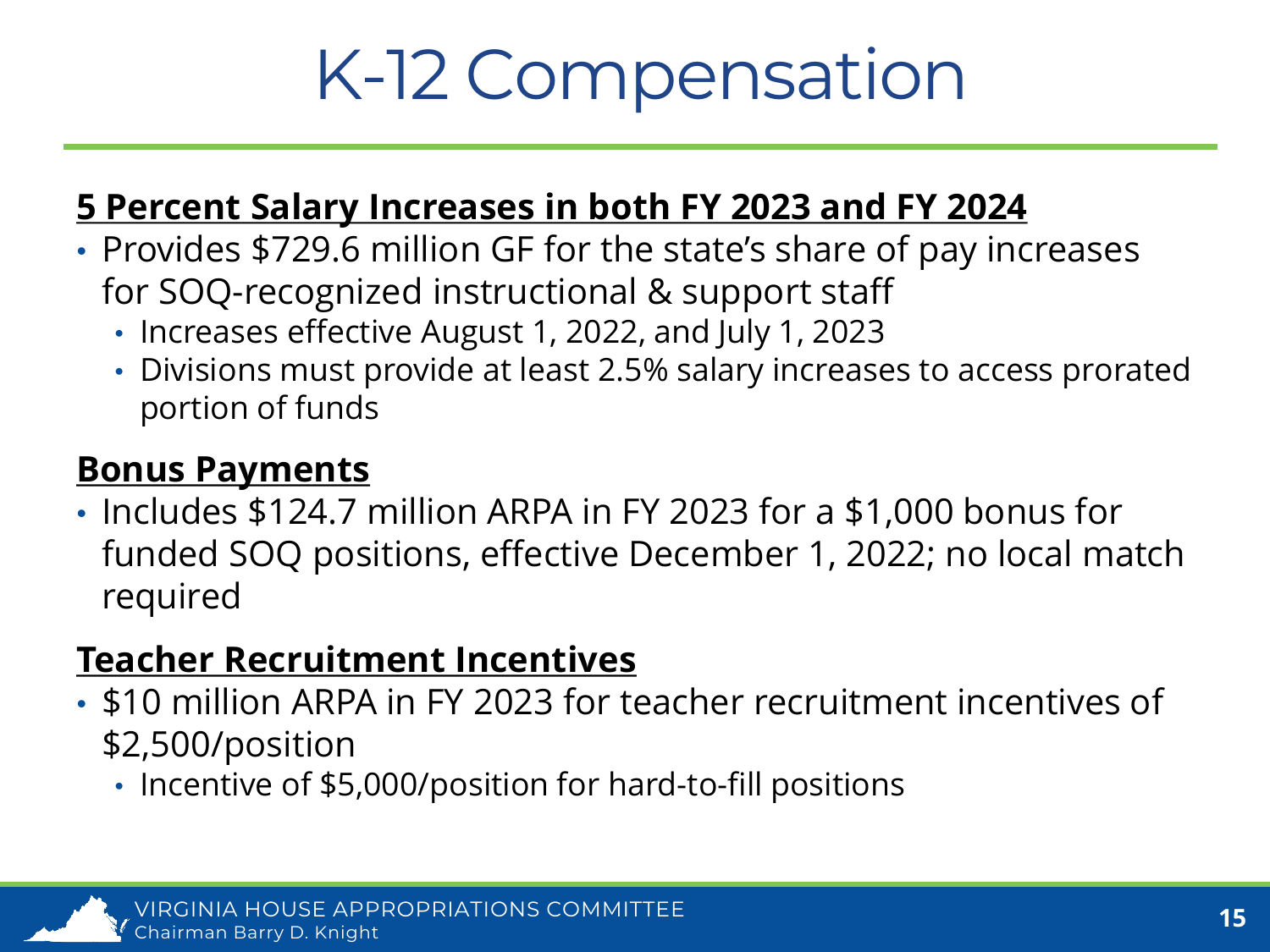#### \$1.25 billion to Support \$3.15 billion in School Construction Projects

#### **Targeted School Construction Assistance Grants**

- Provides \$450.0 million to establish new competitive construction assistance program (\$400.0 million GF/\$50.0 million Literary Fund)
	- Grants equivalent to 10% to 30% of project cost, based on LCI and fiscal stress
	- Projects selected based on demonstrated need, financial commitment and school building conditions

#### **Formula-based School Construction & Modernization Grants**

- Includes \$400.0 million GF in FY 2023; divisions permitted to carry over funds
	- Each school division receives a base payment of \$1.0 million, remaining funds to be distributed based on ADM and LCI

#### **Literary Fund Loans for School Construction**

- Authorizes \$200.0 million in loans each year and implements several loan program enhancements including:
	- Lower interest rates: Ensures maximum 2% rate for low-LCI divisions
	- Higher maximum loan amount: Increased from \$7.5 million to \$25.0 million
	- Incentives for projects resulting in school consolidation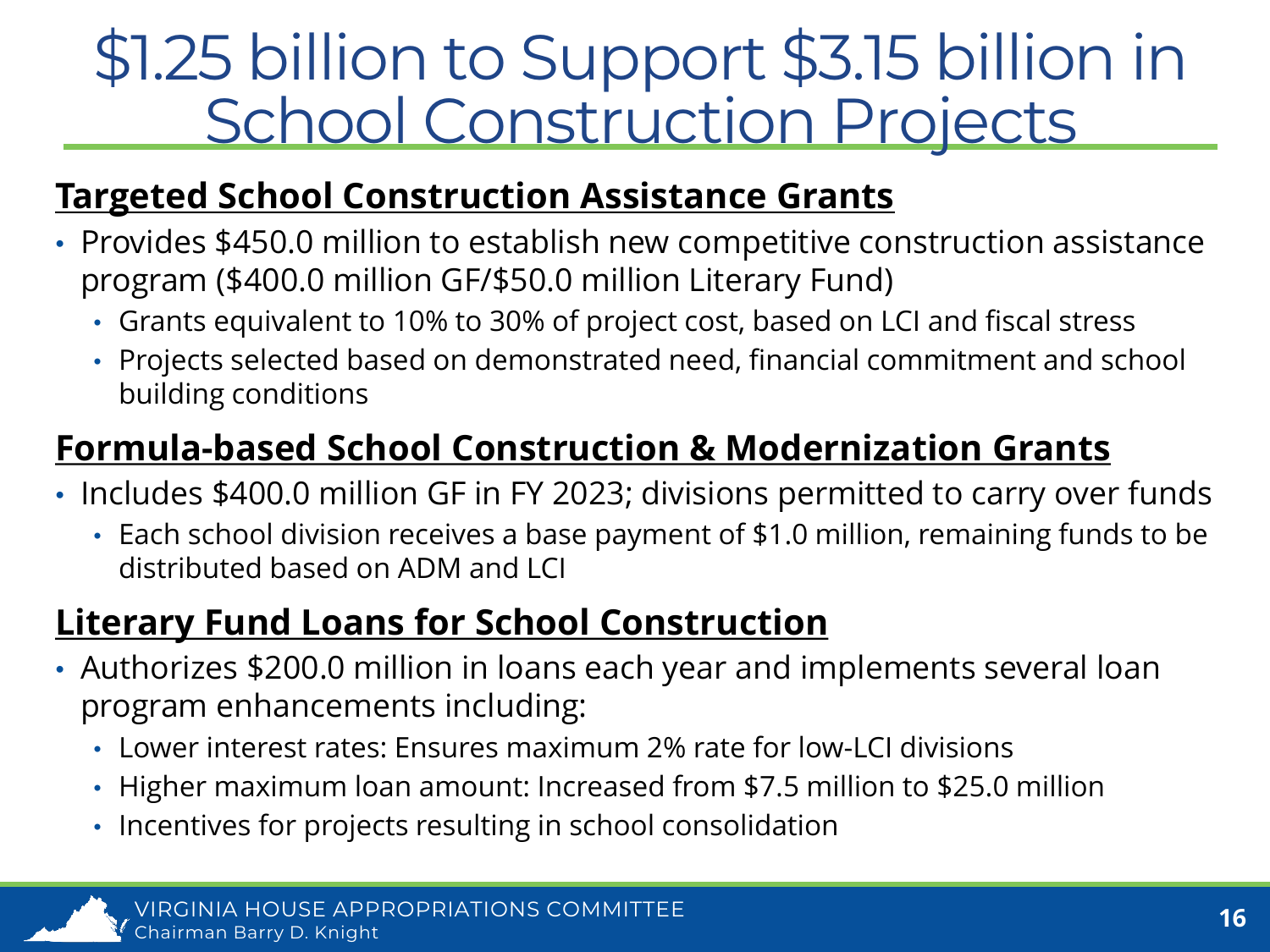#### Standards of Quality Staffing Standards

#### **Support Positions**

- Includes \$271.6 million GF to increase support position funding
	- Funds 20 positions per 1,000 ADM in FY 2023; increasing to 21 per 1,000 ADM in FY 2024

#### **Reading Specialists**

- Provides \$62.5 million GF to establish a staffing ratio for reading specialists, as provided in HB 319/SB 616
	- 1 reading specialist per 550 students in K-3
	- Provides local flexibility during two-year phase-in

#### **Full-Time Elementary School Principals**

- Includes \$20.3 million GF to fund a full-time principal in all schools
	- Provides state support for about 84 currently locally-funded positions
	- Currently, SOQ funds a half-time principal for elementary schools with fewer than 300 students

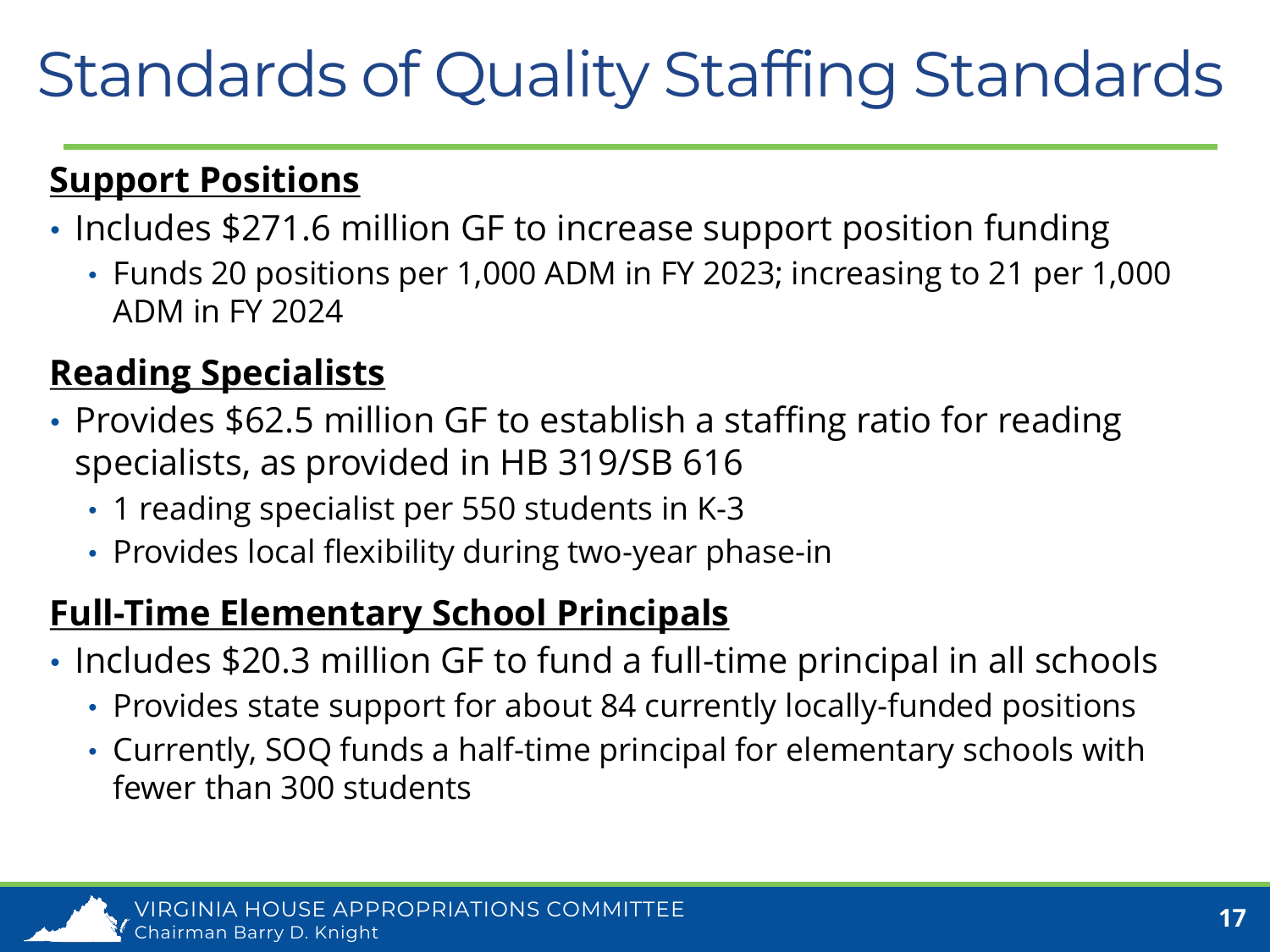### Public Education

#### **Retirement Costs**

- Includes \$166.0 million GF to fund teacher retirement costs with general funds, freeing-up Literary Funds to support school construction
- Includes \$145.7 million GF to maintain 2020-22 VRS rates in lieu of lower VRS Board-approved rates
	- Improves funded status at no higher cost to localities

#### **Sales Tax on Groceries & Personal Hygiene Products**

• Provides \$158.0 million GF over biennium to hold school divisions harmless from elimination of state sales tax

#### **At-Risk Add-On Funds**

• Includes \$145.3 million GF to increase the maximum add-on from 26% to 36% beginning in FY 2023

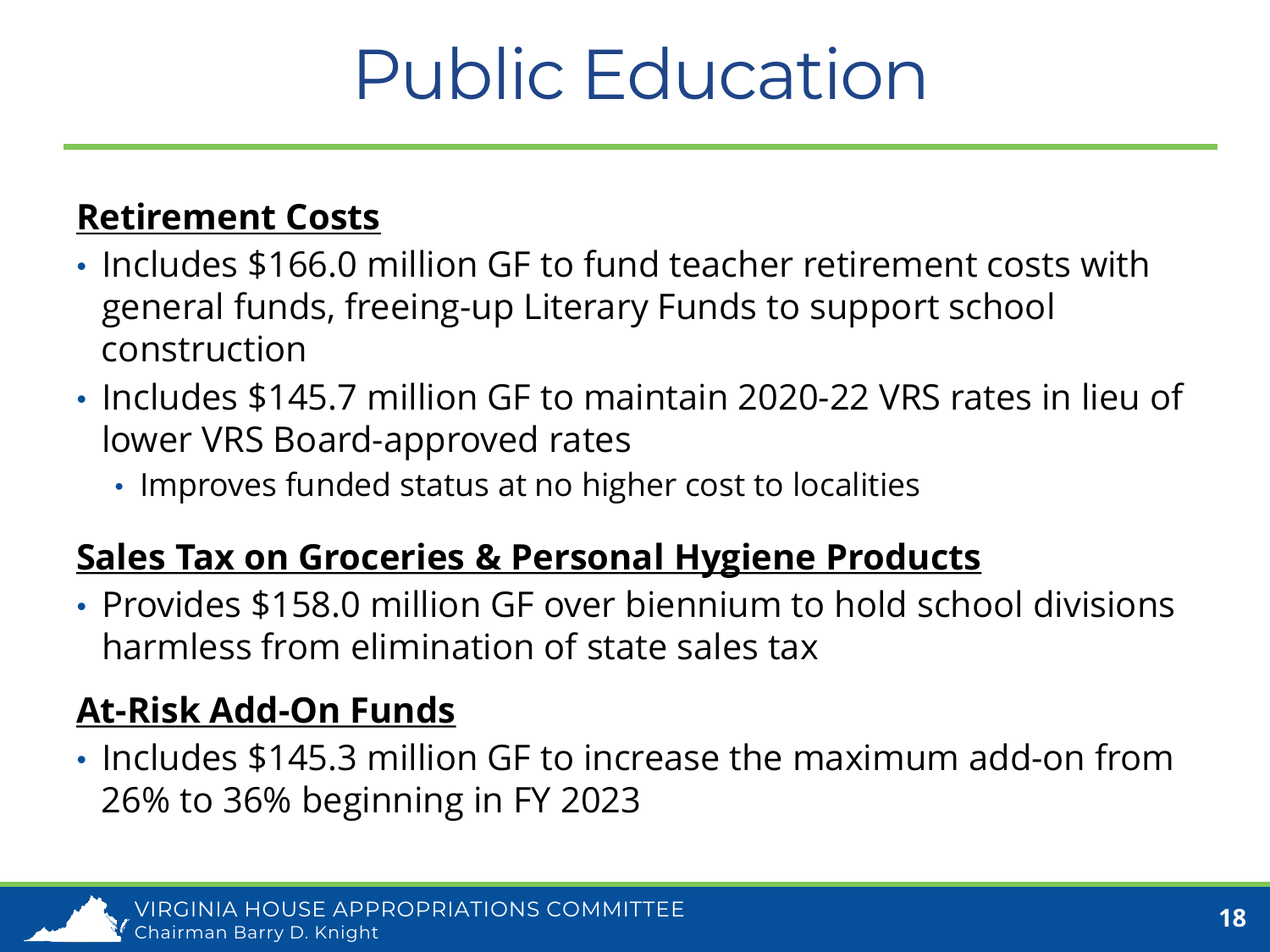### Public Education

#### **College Partnership Laboratory Schools**

- Provides \$100.0 million GF for Lab School fund to assist establishing lab school partnerships with public colleges
	- Authorizes \$5.0 million for planning grants
	- Authorizes \$20.0 million for startup grants
	- Remaining funds to support per-pupil operating costs

#### **Early Childhood Education**

- Provides increase of \$66.9 million GF to expand several initiatives
	- Initiates biennial VPI-cost rebenchmarking
	- Expands mixed-delivery and three-year old slots
	- Provides early childhood workforce recruitment incentives

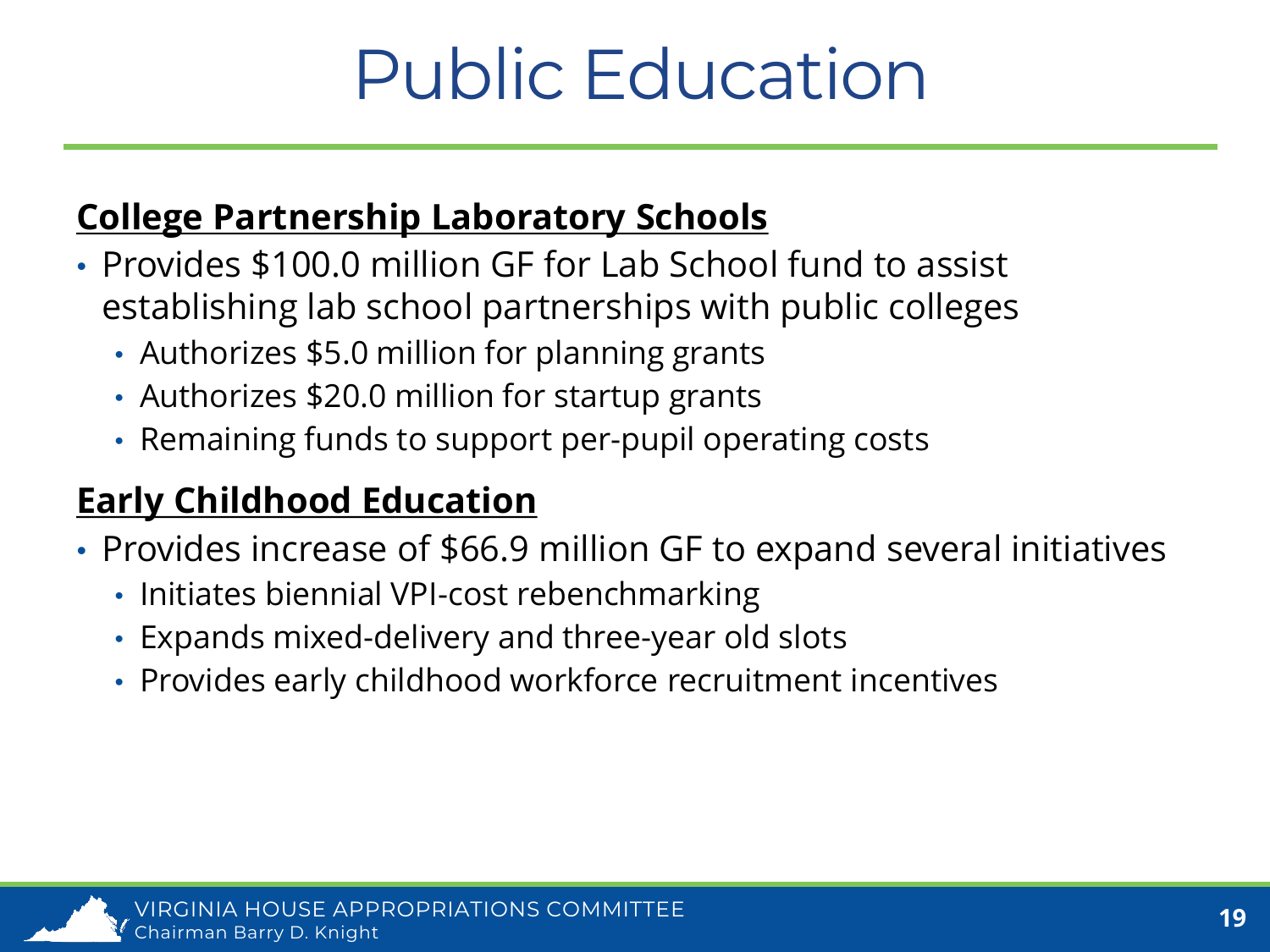#### **COMPENSATION**

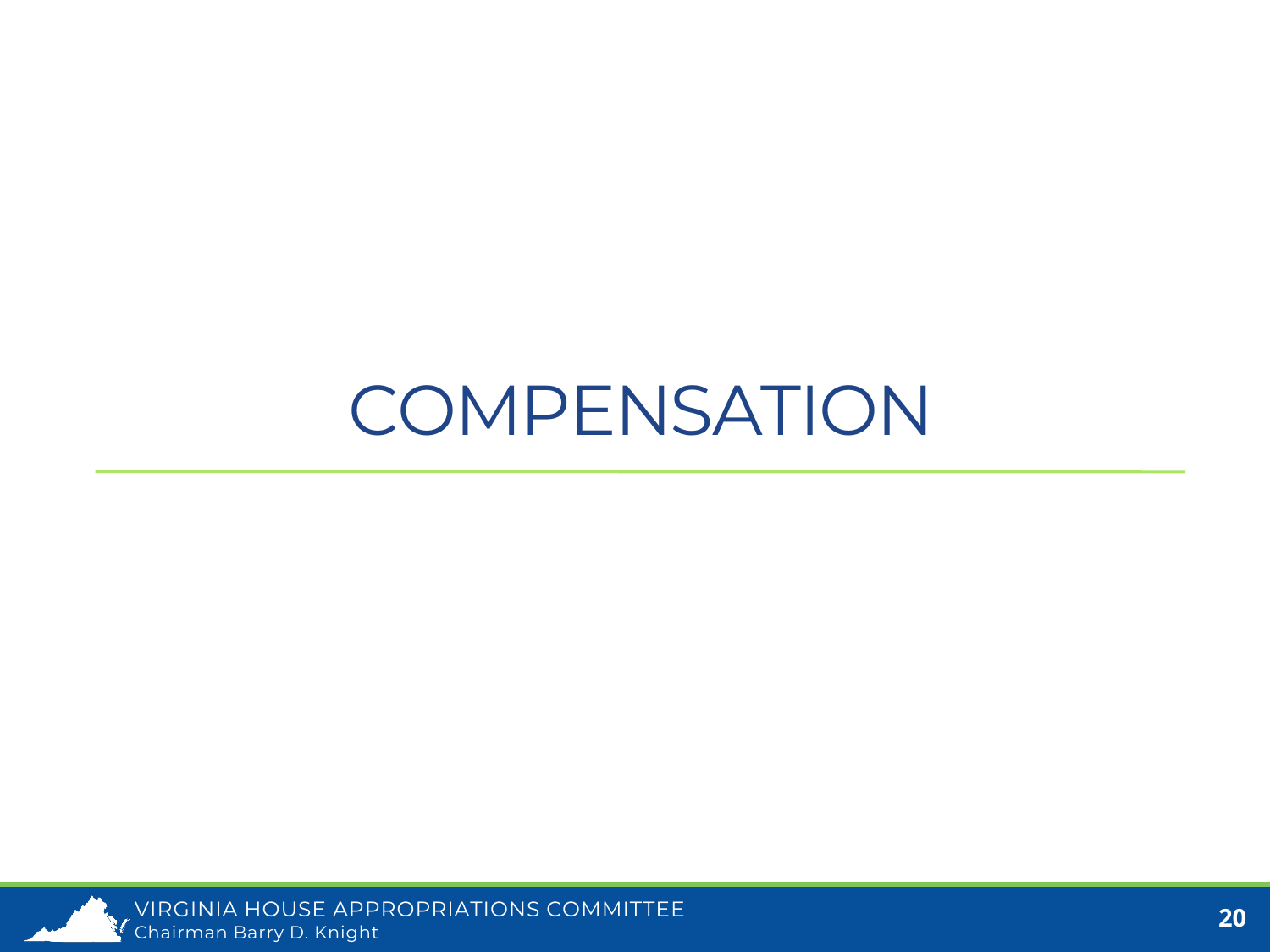#### Across-the-Board Pay Raises

- Compensation recommendations provide 5% raises each year for state employees, state supported local employees and SOQ funded positions
	- Language reduces, to 2.5%, the first year pay raise for employees receiving a targeted salary increase in excess of 7.5% in FY 2023
	- Pay raises effective August 1, 2022 paycheck and July 1, 2023

| <b>GF \$ in Millions</b>                            | <b>FY 2023</b> | <b>FY 2024</b> |
|-----------------------------------------------------|----------------|----------------|
| <b>State Employees/including University Faculty</b> | \$169.6        | \$390.1        |
| <b>Adjunct Faculty/Grad Teaching Assistants</b>     | 8.9            | 20.0           |
| <b>State-Supported Local Employees</b>              | 44.6           | 113.4          |
| <b>SOQ Funded Positions</b>                         | 224.1          | 505.5          |
| <b>Total</b>                                        | \$447.2        | \$1,029.0      |

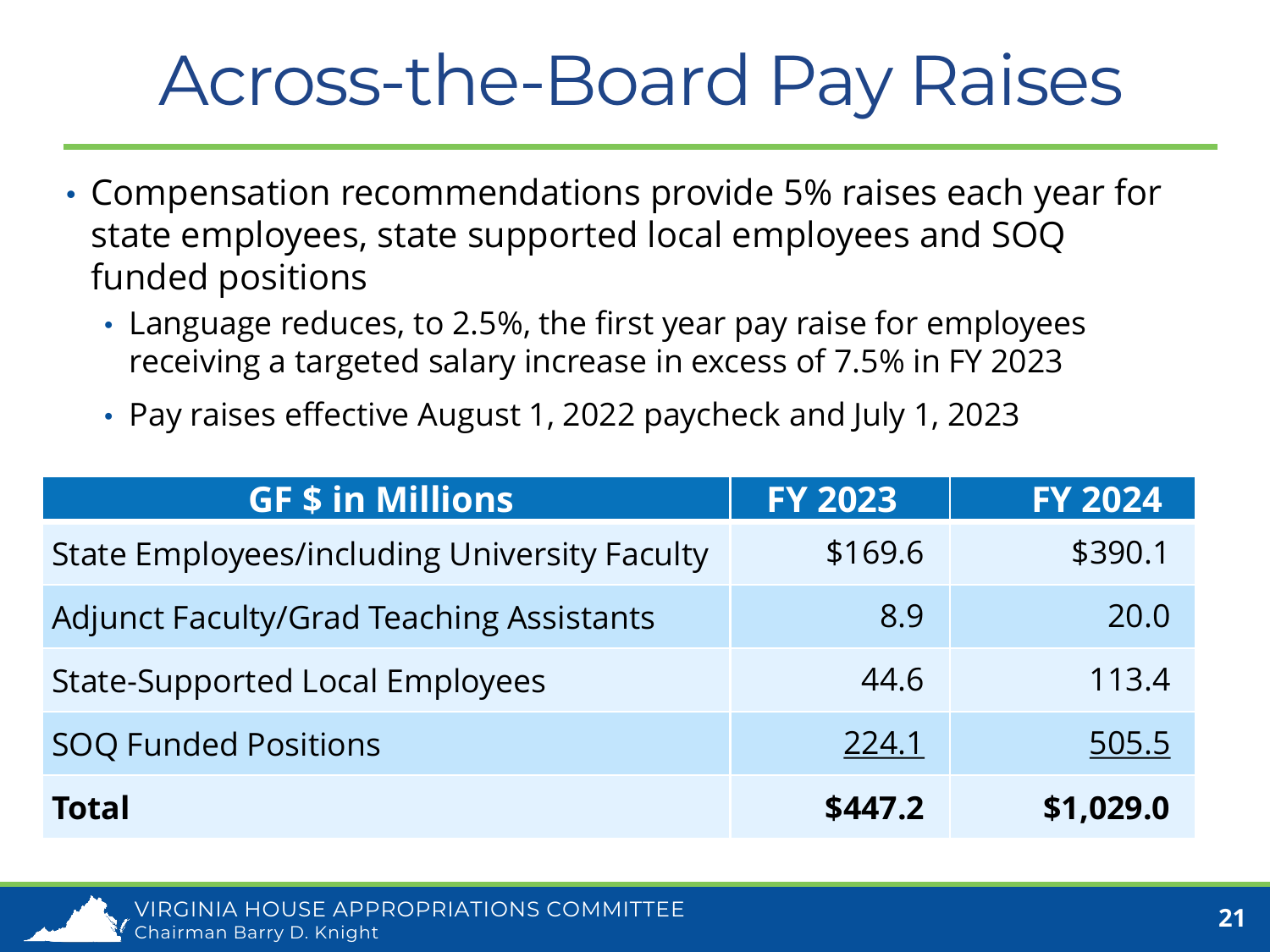# Public Safety Targeted Actions

| \$ in Millions                                                | <b>FY 2023</b> | <b>FY 2024</b> |
|---------------------------------------------------------------|----------------|----------------|
| <b>State Police Pay Plan</b>                                  | \$21.7         | \$24.8         |
| DOC Correctional Officers - Starting Pay \$42K                | 26.1           | 30.5           |
| Deputy Sheriffs & Regional Jail Officers - Starting Pay \$42K | 38.9           | 46.7           |
| Probation and Parole Officers - \$3,000 Increase              | 3.3            | <u>3.6</u>     |
| <b>Total</b>                                                  | \$90.0         | \$105.6        |

- Conference report increases starting pay for sworn officers of the State Police up to \$51,500
	- Also implements a new pay band program which sets salary based on rank and years of service thereby addressing compression
- Increase the starting pay for DOC correctional officers, deputy sheriffs and regional jail officers up to \$42,000, an increase of around 20%
	- Provides \$100 per year of service in addition to the base pay increase and also provides a career track within corrections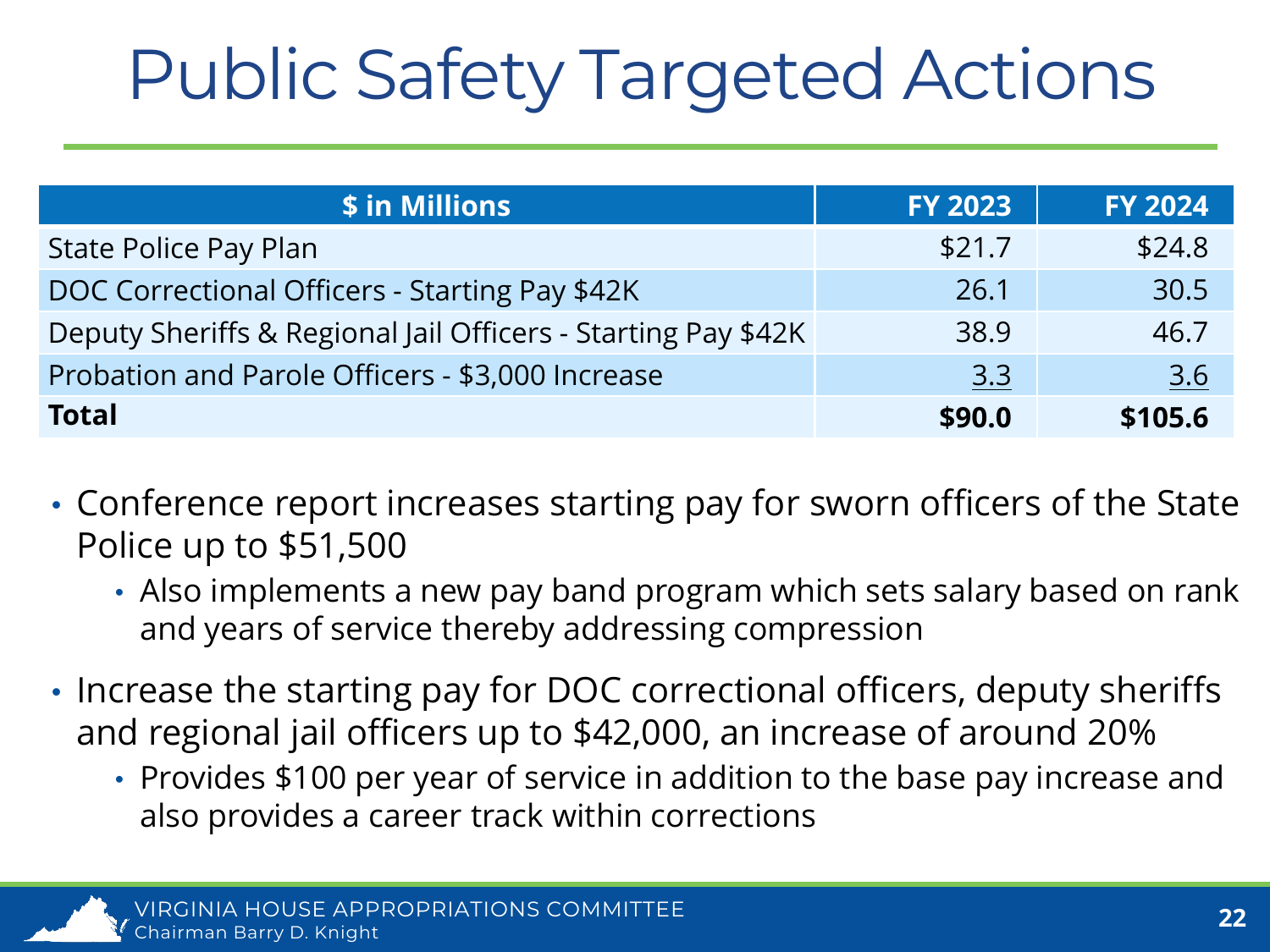# Other Targeted Salary Actions

| \$ in Millions                                          | <b>FY 2023</b> | <b>FY 2024</b> |
|---------------------------------------------------------|----------------|----------------|
| DBHDS Direct Care Staff to 50 <sup>th</sup> Percentile* | \$57.8         | \$54.6         |
| <b>General District Court Clerks</b>                    | 4.0            | 4.4            |
| <b>Circuit Court Clerk Staff</b>                        | 1.3            | 1.5            |
| Department of Veteran Services Staff                    | 0.6            | 0.7            |
| <b>Veterinary Staff at VDACS</b>                        | 0.3            | 0.3            |
| DGS Division of Consolidated Laboratory Services Staff  | 1.8            | 1.9            |
| <b>DGS State Mail Services Staff</b>                    | 0.1            | 0.1            |
| <b>Magistrates</b>                                      | 3.9            | 4.1            |
| <b>Total</b>                                            | \$69.8         | \$67.6         |

\* Salary increase for DBHDS staff are supported with ARPA funds in FY 2023 in lieu of state GF (\$57.8 million). FY 2024 funding is GF

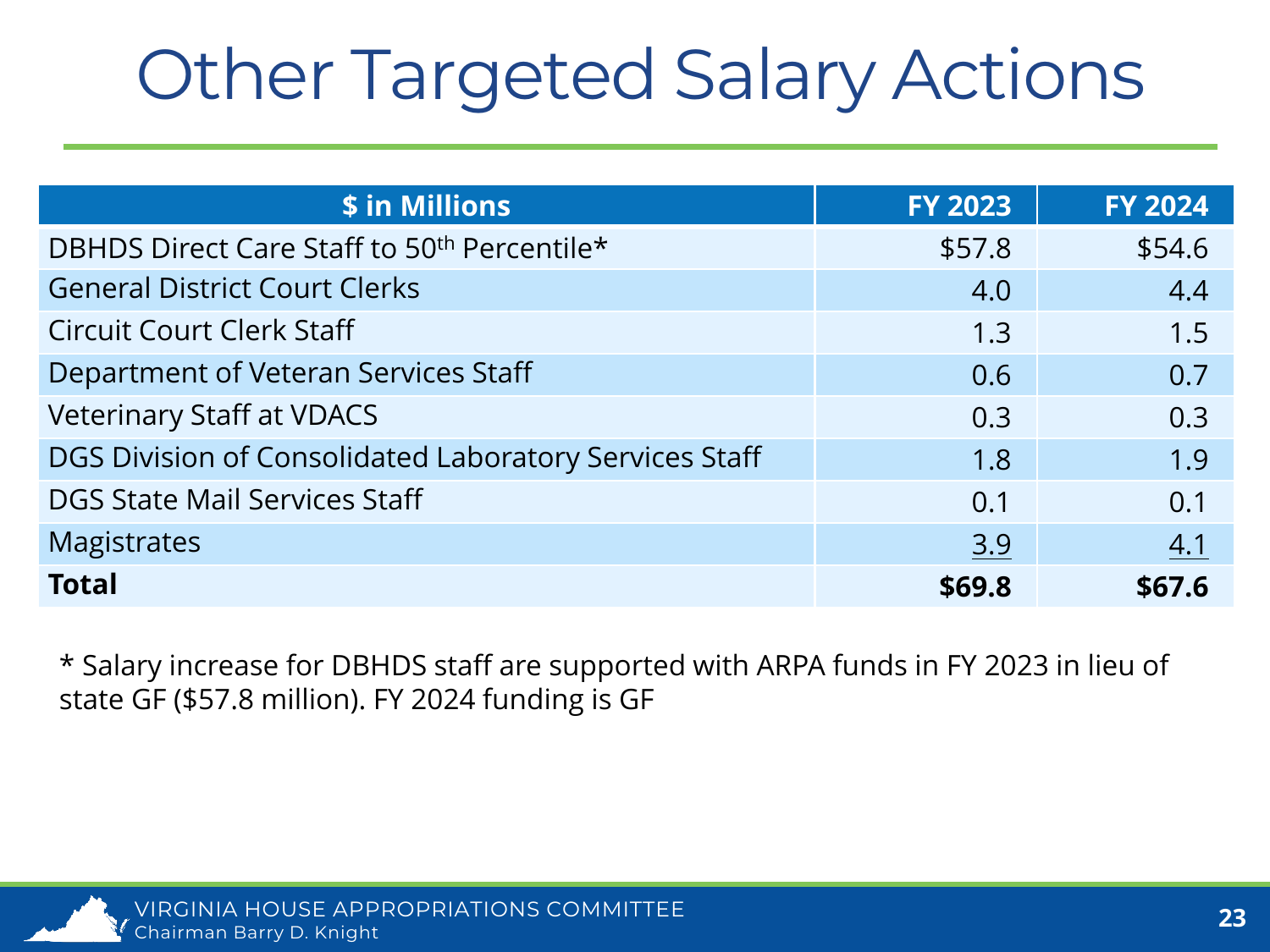#### Employee Bonuses and Health Insurance

- **Employee Bonuses in FY 2023** Conference report provides a \$1,000 bonus to state employees and SOQ instructional and support positions, December 2022
	- Includes \$66.5 million GF for the state employee bonus
	- Includes \$124.7 million in federal ARPA funds to support the full cost of the bonus for SOQ funded positions
- **State Employee Health Insurance -** Conference report eliminates proposed increase in premiums for the state employee health insurance program in FY 2023
	- Elimination saves the state \$12.8 million GF and reduces the cost of premiums charged to the employees and retirees not yet in Medicare
	- Budget retains \$28.0 million GF in funding in FY 2024 in case a premium increase is needed in the second year

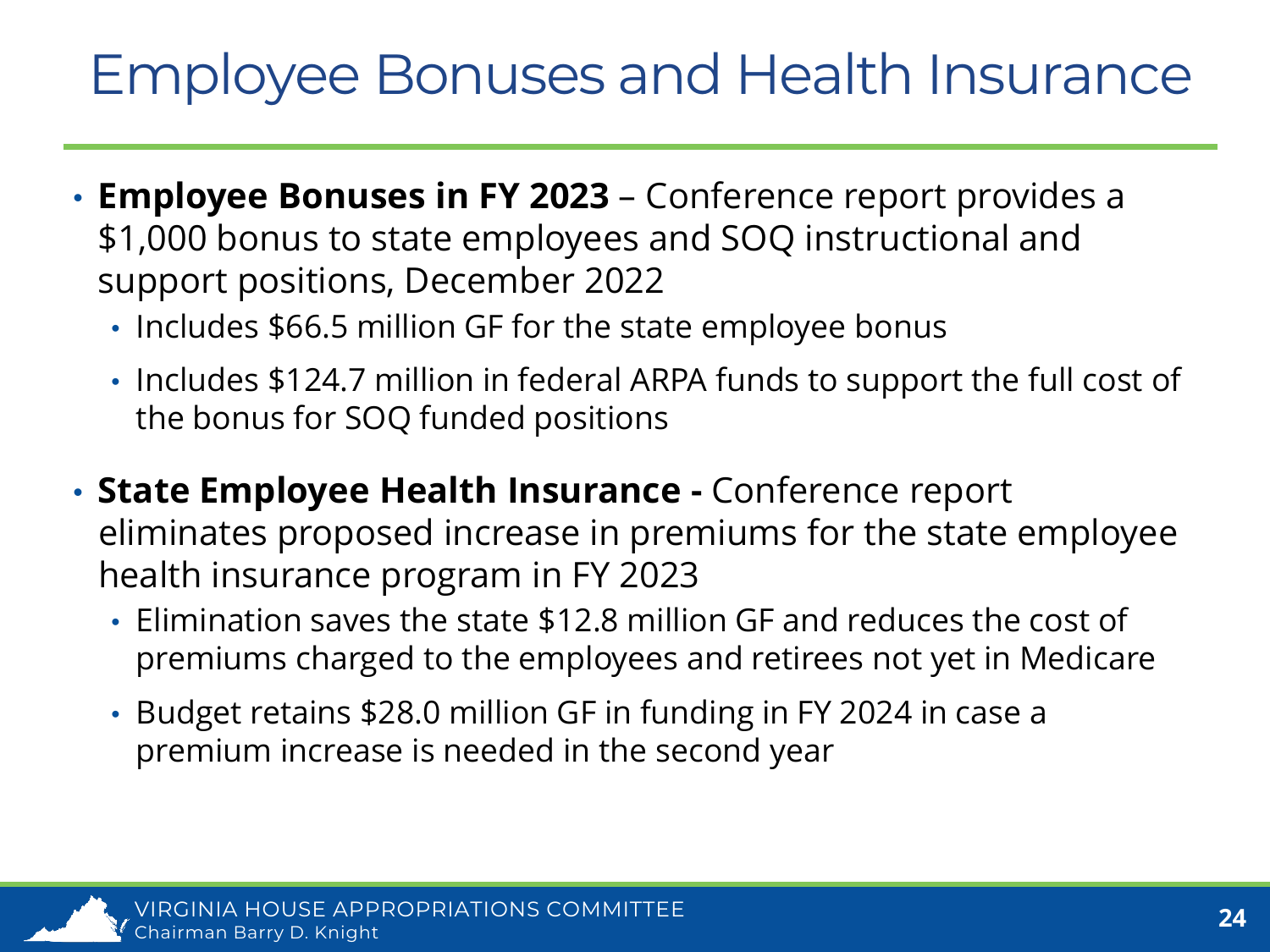#### Lump Sum VRS Payments

- **VRS Lump Sum Payments**  Conference report for HB 29 provides \$750.0 million in lump sum payments to address unfunded liabilities across the plans in the current fiscal year
	- Language amendment in HB 30 provides up to \$250.0 million in additional funding to address unfunded liabilities contingent on FY 2022 year-end surplus
- **Retiree Health Credit Lump Sum Payment**  Report includes \$80.4 million GF over the biennium to VRS to increase the funded status for the retiree health credit plans for state employees, employees of the constitutional offices, and local social service departments
	- Funding intended to increase funded status to 30% by end of FY 2024

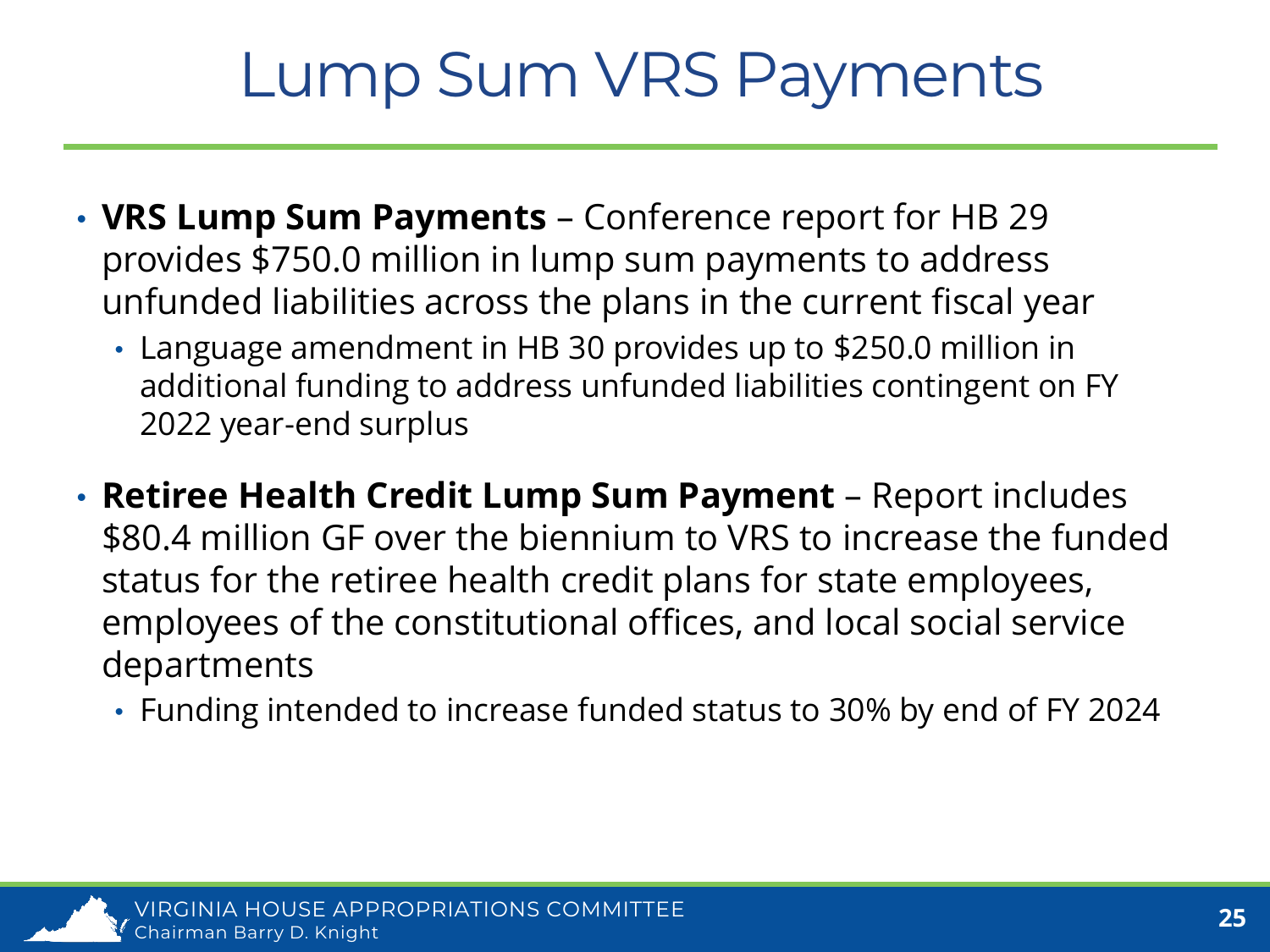### HEALTH AND HUMAN RESOURCES

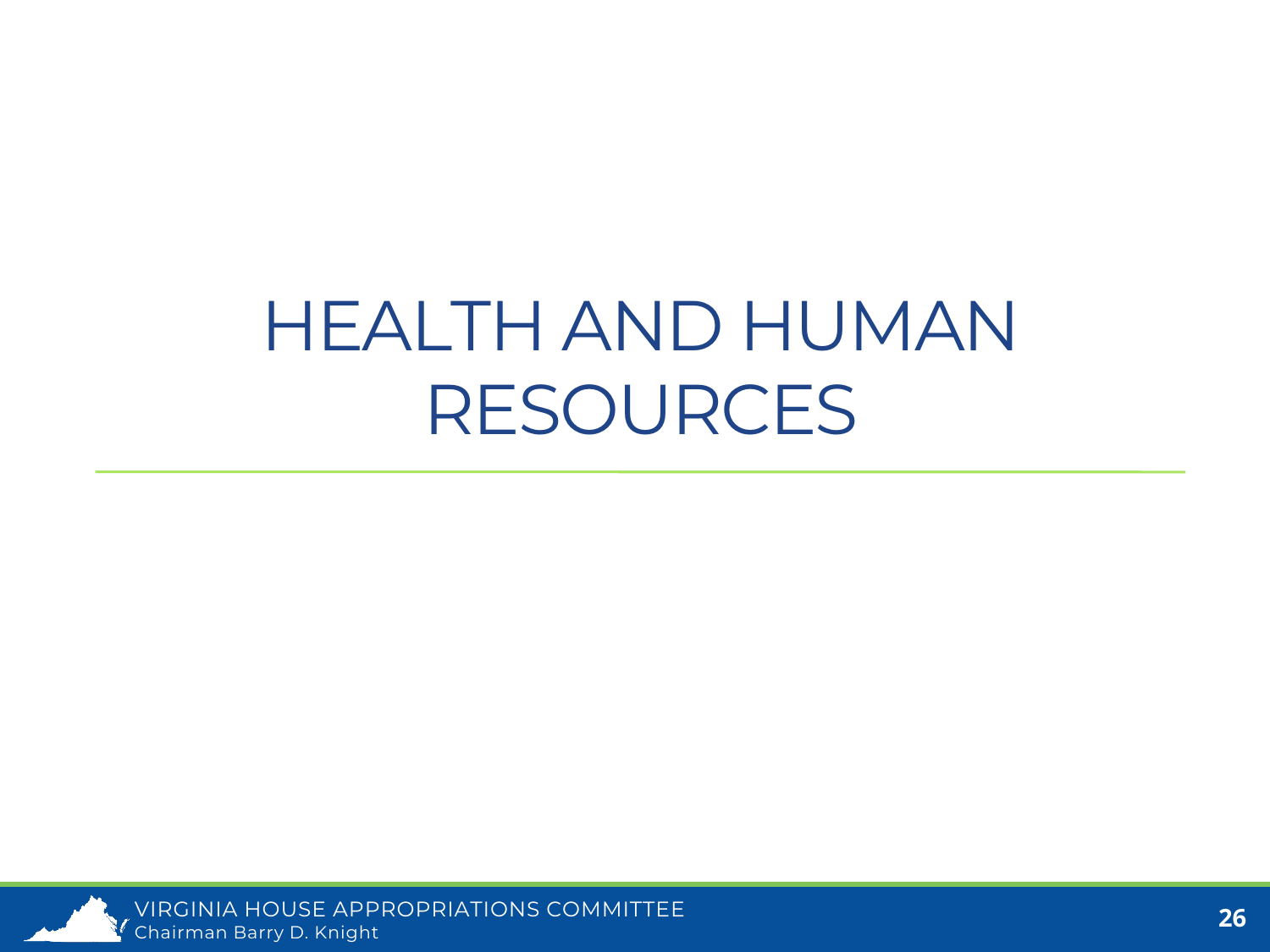### HB 29/30 DMAS Forecasts

| <b>DMAS Forecasts (GF \$ in millions)</b>                                                           | <b>FY 2022</b> | <b>FY 2023</b> | <b>FY 2024</b> |
|-----------------------------------------------------------------------------------------------------|----------------|----------------|----------------|
| <b>Official Forecast Medicaid Utilization &amp; Inflation</b>                                       | ( \$653.7)     | \$291.3        | \$529.9        |
| Adjust for Virginia Health Care Fund revenue<br>(tobacco MSA and taxes, Medicaid recoveries)        | (132.8)        | (2.2)          | (7.4)          |
| Adjust for Medicare premium payments                                                                | 11.8           | 22.9           | 23.9           |
| <b>FAMIS children's health insurance forecast</b>                                                   | (7.7)          | 12.7           | 17.3           |
| Medicaid children's health insurance program<br>forecast                                            | (3.6)          | 8.7            | 13.8           |
| <b>HB 29/30 Medicaid &amp; CHIP Forecasts</b>                                                       | (\$786.0)      | \$333.4        | \$577.5        |
| <b>Offsets to Forecasts</b>                                                                         |                |                |                |
| Federal PHE extension of 6.2% FMAP into FY 2023<br>& per capita income changes in FY 2023 & FY 2024 | (\$104.0)      | (\$242.5)      | (\$146.9)      |
| Managed Care excess profits & medical loss ratio                                                    |                | (\$127.3)      | (149.6)        |
| <b>Total DMAS Health Care Forecasts</b>                                                             | $($ \$890.0)   | ( \$36.4)      | \$281.0        |

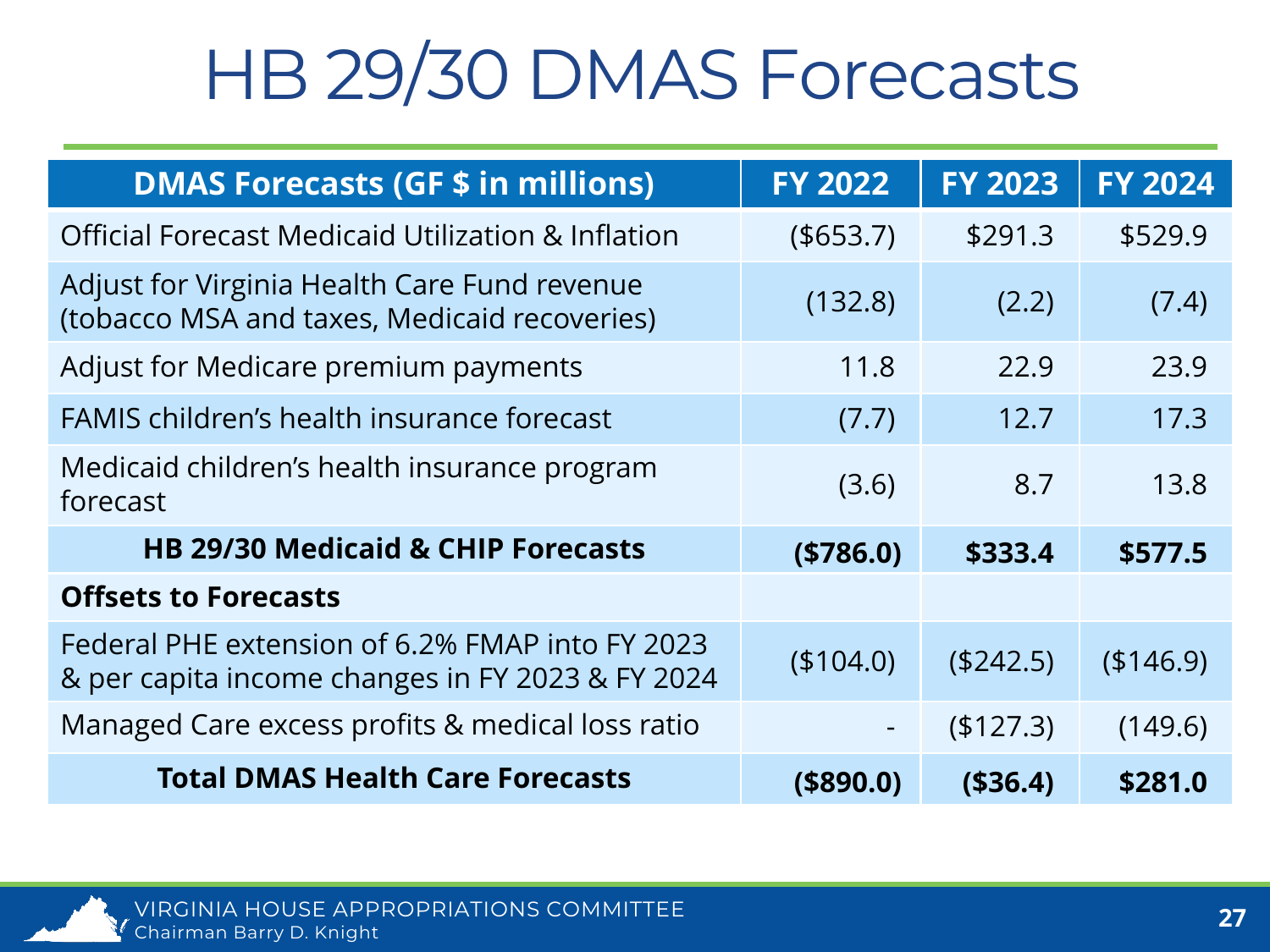### Medicaid Provider Rates

- \$377.0 million GF to increase Medicaid developmental disability waiver rates over the biennium
- \$85.9 million GF to increase personal care rates by 7.5% over FY 2022 rates for consumerdirected and agency-directed attendants
- \$77.5 million GF to provide a 30% rate increase in Medicaid dental rates, the first increase since 2005
- \$38.1 million in ARPA funds in FY 2023 and \$43.5 million GF in FY 2024 to continue the 12.5% temporary increase for a variety of home and community-based services
- \$37.5 million GF to support the value-based purchasing (VBP) program for nursing homes, an important step towards incentivizing higher staffing levels
- \$20.0 million GF to increase primary care rates to 80% of Medicare
- \$8.0 million GF to increase rates to reflect inflation for Psychiatric Residential Treatment **Facilities**
- \$6.5 million GF to increase Medicaid rates for obstetrical and gynecological services by 15% and \$6.2 million GF over the biennium to increase Medicaid vision services rates for children by 30%
- \$8.1 million GF to increase Medicaid support of Children's Hospital of the King's Daughters and \$7.3 million GF over the biennium to support the Virginia Home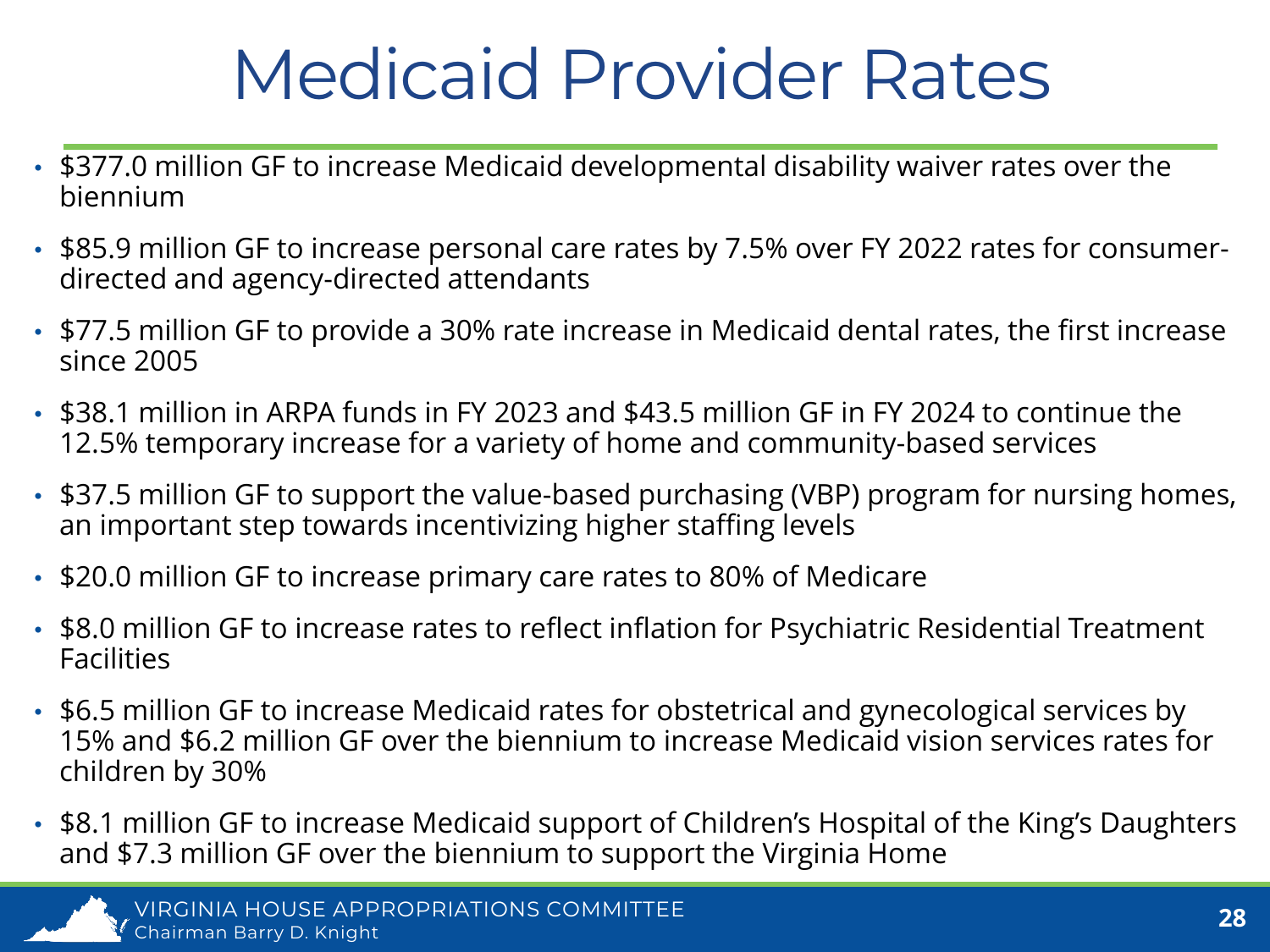### Medicaid Services

- Provides \$13.0 million GF to fund 600 developmental disability waiver slots in FY 2024
- Provides \$3.5 million GF over the biennium for brain injury case management services and adds language to develop a plan for a traumatic brain injury waiver program
	- Also includes \$1.1 million GF for non-Medicaid eligible brain injury case management services
- Provides \$2.0 million GF over the biennium to expand remote patient monitoring
- Adds \$510,587 GF over the biennium to cover anesthesia for children's dental procedures
- Adds language requiring managed care organizations to cover mobile vision services

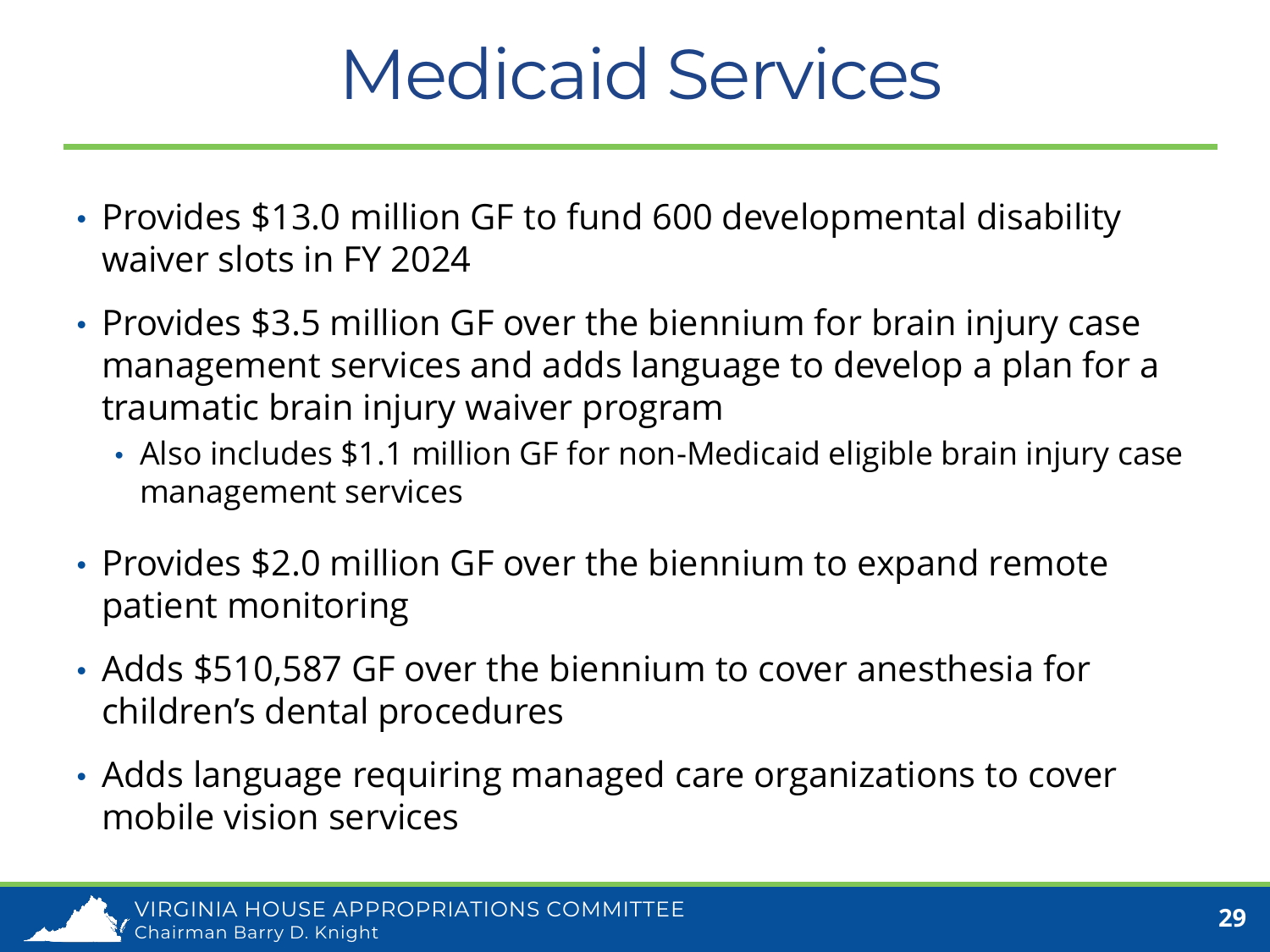### Behavioral Health Services

- Provides \$55.0 million GF for the costs in FY 2024 of direct care staff in state facilities to increase their compensation to 50% of the benchmark for such positions
- Includes \$22.2 million in ARPA funds in FY 2023 and \$28.3 million GF in FY 2024 to fully implement and fund STEP-VA in the Community Services Boards
- Includes \$33.8 million GF for Permanent Supportive Housing to support individuals with serious mental illness with stable housing
- Includes \$37.5 million GF to continue to support crisis system transformation, primarily mobile crisis teams and crisis receiving centers and Marcus Alert implementation in five additional localities
- Maintains \$10.1 million GF for a pilot program at Central State Hospital and Southern Virginia Mental Health Institute to provide discharge planning and therapeutic intervention treatment services seven days a week
- Provides \$6.9 million GF for discharge planning services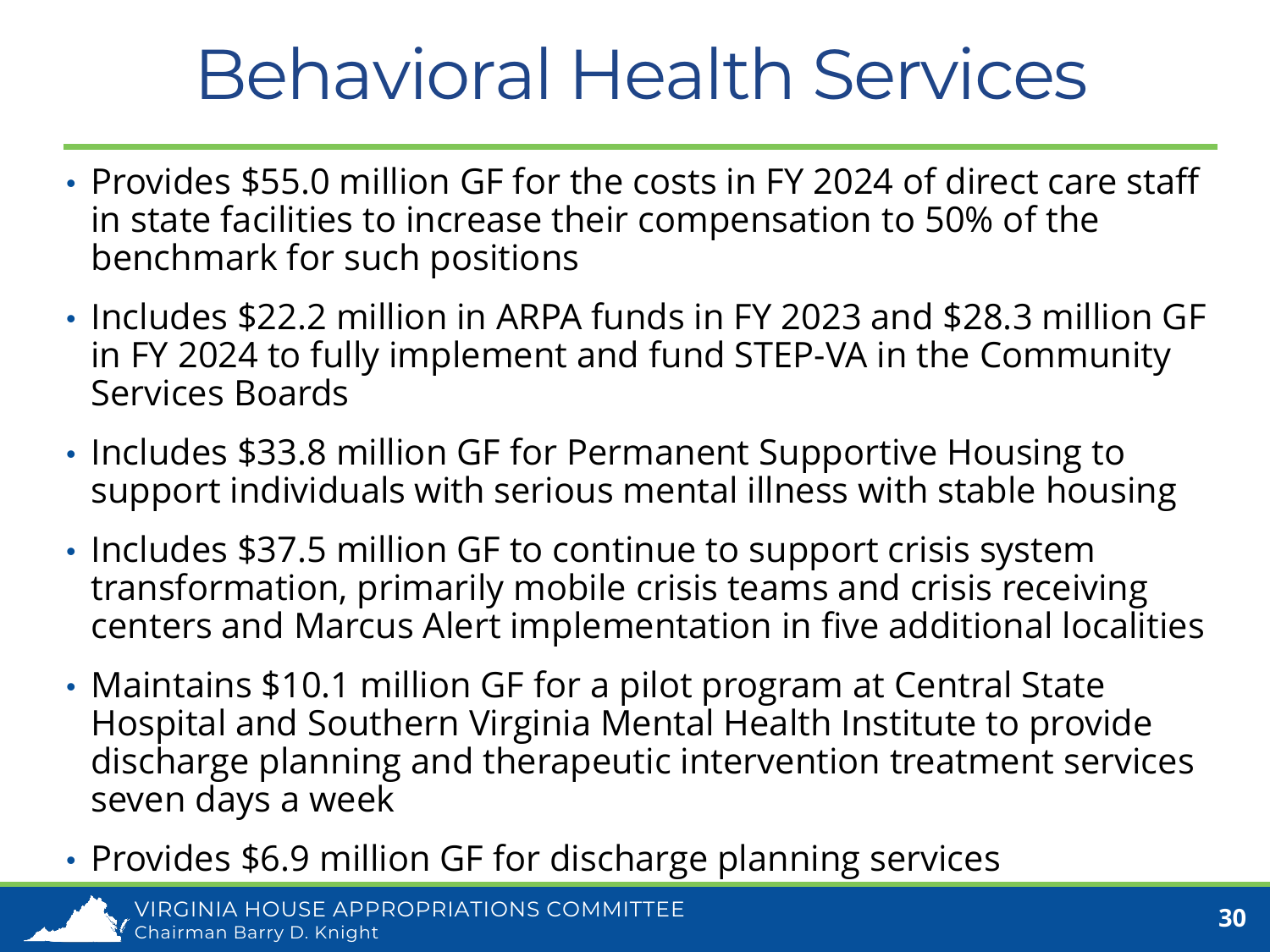#### Other Health & Human Resources

- Provides \$36.0 million GF over the biennium to fund the forecast of foster care and adoption subsidy payments
- Maintains \$10.6 million GF over the biennium to replace the child welfare information system at the Department of Social Services
- Provides \$8.5 million GF over the biennium to complete the threeyear phase-in for local match changes for local health departments
- Maintains \$5.3 million GF over the biennium to add 300 public guardianships
- Adds \$5.0 million in FY 2023 for a CASA Welcome Center in Fairfax County
- Provides \$5.0 million GF over the biennium for the federally mandated reinvestment of child welfare savings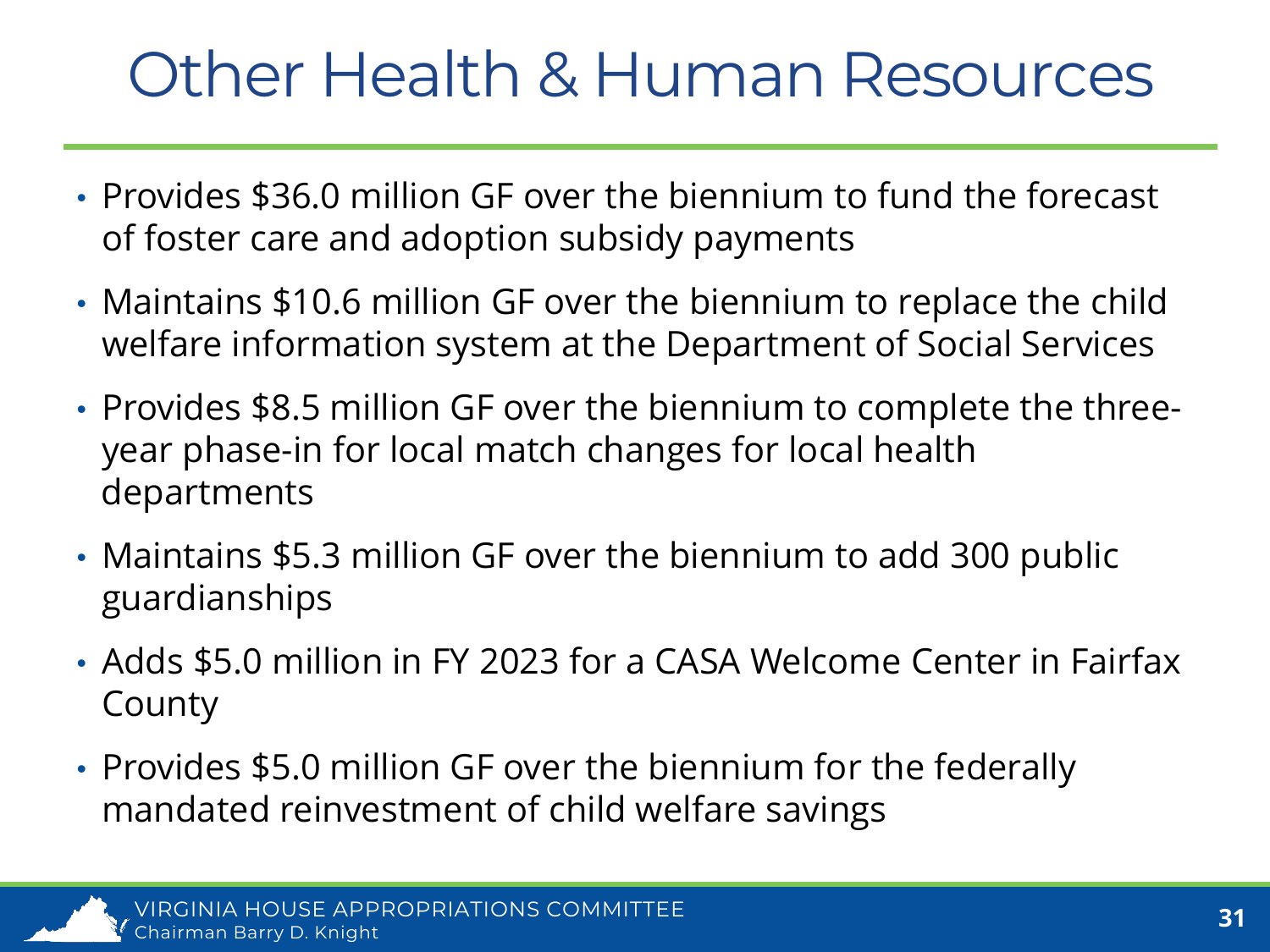#### HIGHER EDUCATION

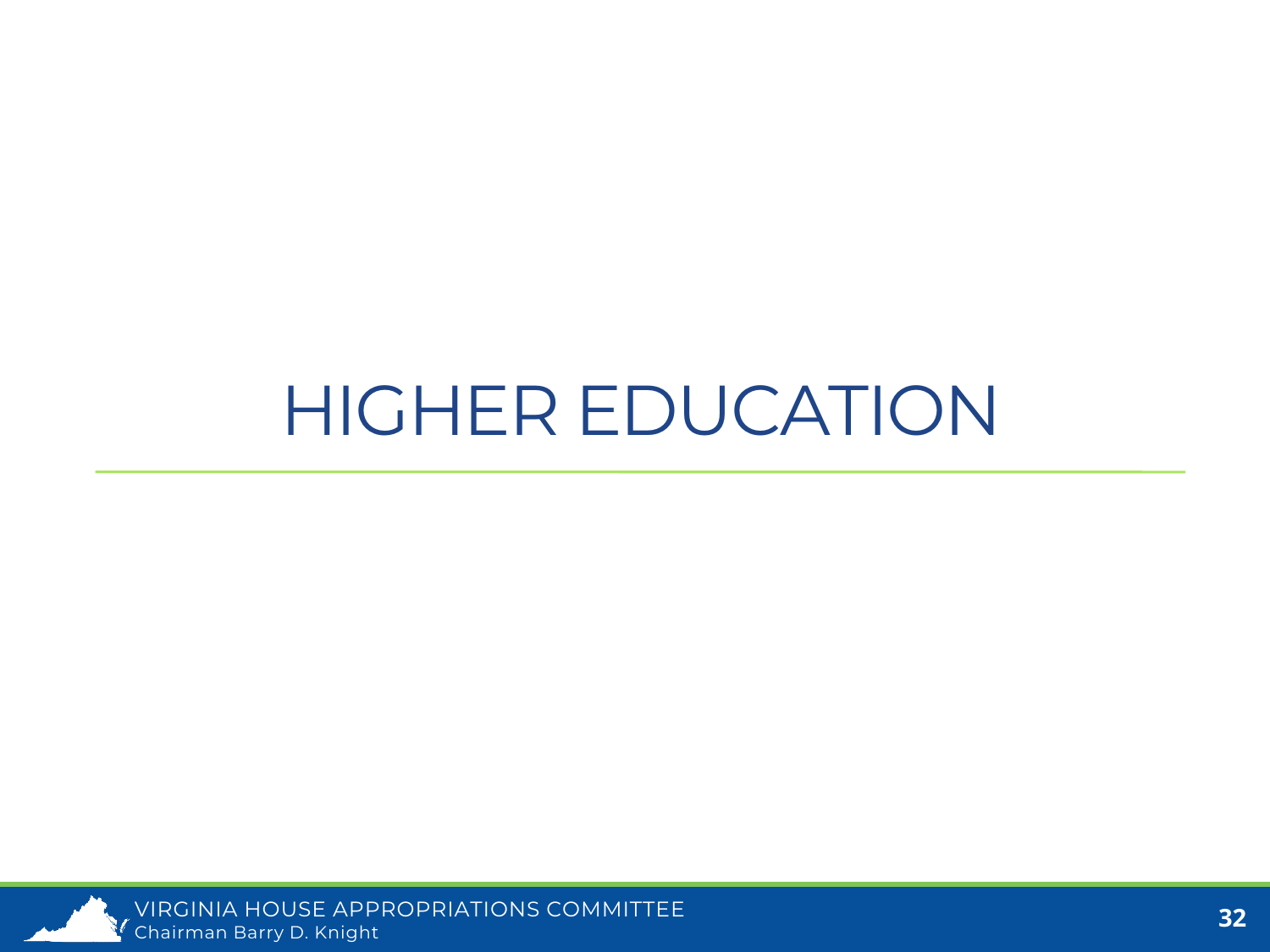# Higher Education Institutions

- General fund support for public colleges and universities will increase \$253.5 million in FY 2023 and \$360.8 million in FY 2024 over the 2022 base budget
	- Funding to support affordability and access will increase by \$158.9 million in FY 2023 and \$160.5 million in FY 2024
		- Includes \$40.0 million each year as a technical continuation of prior year access funding
		- Allows institutions to limit tuition and fee increases to no more than 3%
	- Financial aid, primarily for undergraduate students, will increase by \$29.2 million in FY 2023 and \$141.2 million in FY 2024
	- Institution-specific initiatives including increases for research totaling \$65.4 million in FY 2023 and \$59.1 million in FY 2024
		- \$36.7 million for cancer research at VCU and UVA
		- \$11.5 million for rural economic development at UVA-Wise
		- \$15.6 million at VSU and \$9.7 million at NSU to support student access and success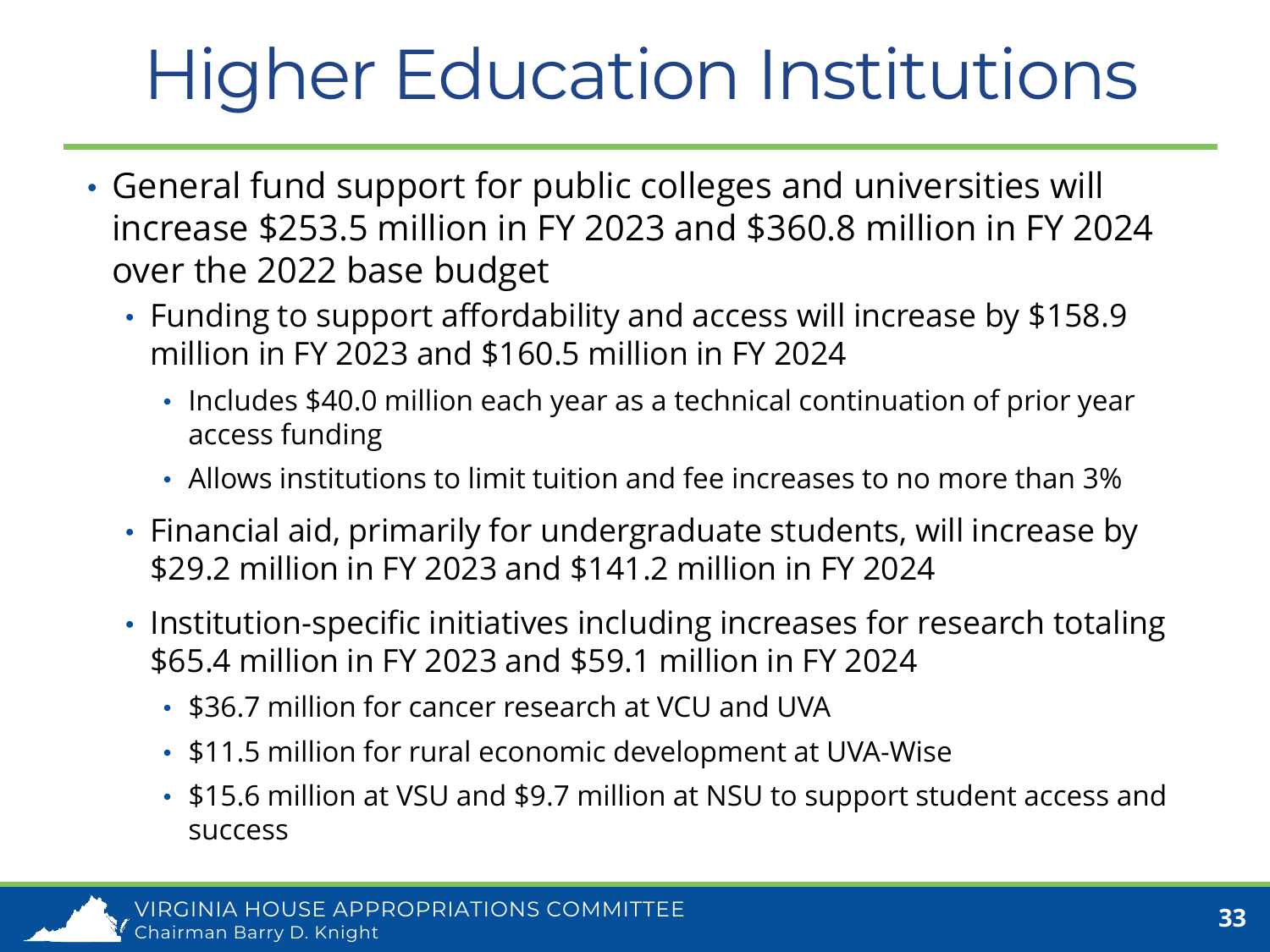### **SCHEV**

- SCHEV general fund will increase by \$22.4 million in FY 2023 and \$56.9 million in FY 2024 to include:
	- \$4.5 million GF in FY 2023 and \$14.0 million in FY 2024 which will allow TAG awards for both undergraduate and graduate students to increase to \$4,500 in FY 2023 and \$5,000 in FY 2024
		- Increases award for online students to 50% of residential award
	- \$4.3 million GF each year will provide a \$5,000 supplemental TAG award to eligible students at Hampton University and Virginia Union University
	- \$5.4 million GF each year supports increases in the Military Survivors program (VMSDEP)
	- \$5.0 million GF each year provides for financial aid to newly eligible students under § 23.1-505.1, Code of Virginia
	- \$25.0 million GF in FY 2024 for potential grants to recruit and retain Pell-eligible students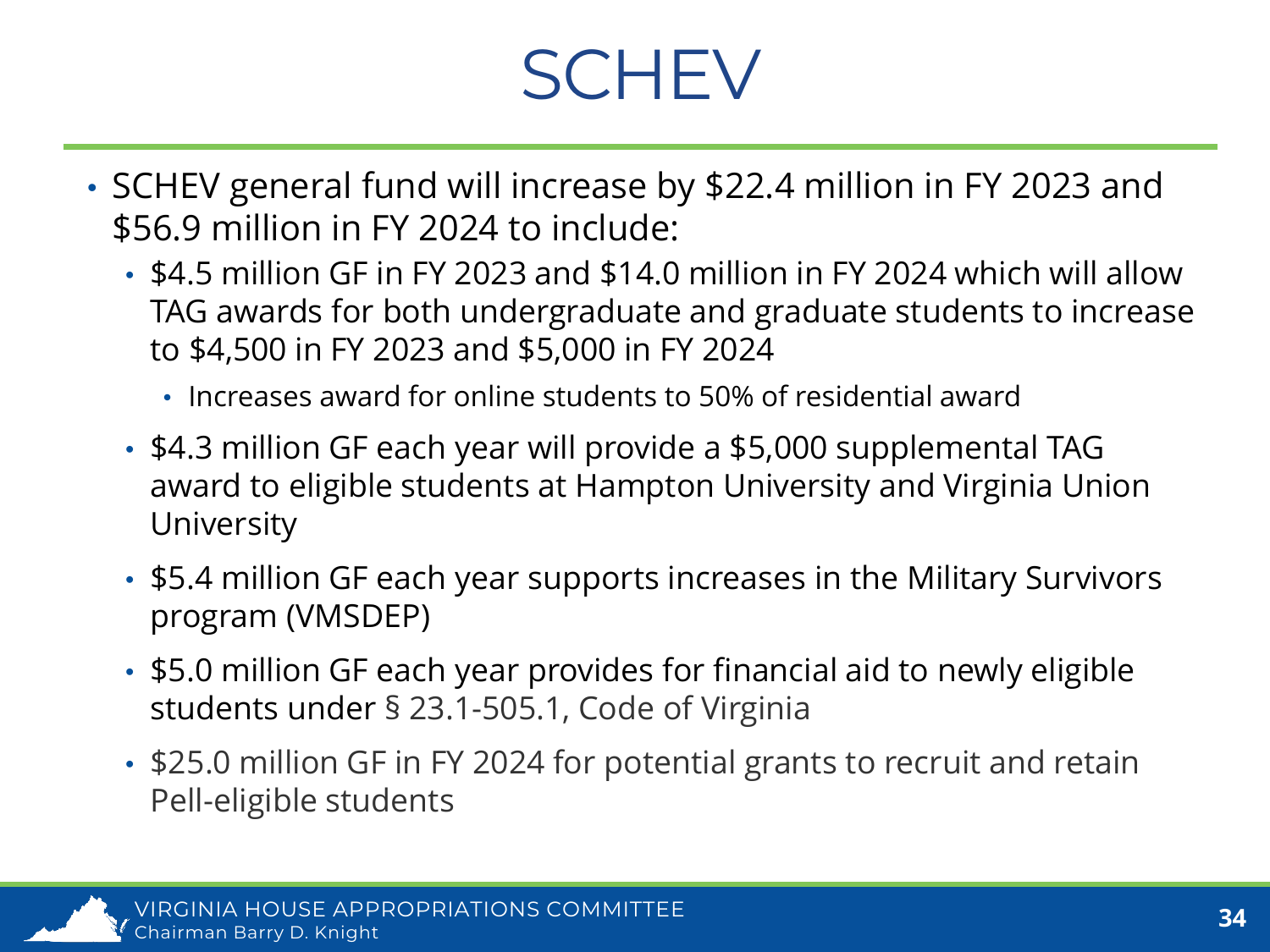#### CAPITAL OUTLAY AND GENERAL GOVERNMENT

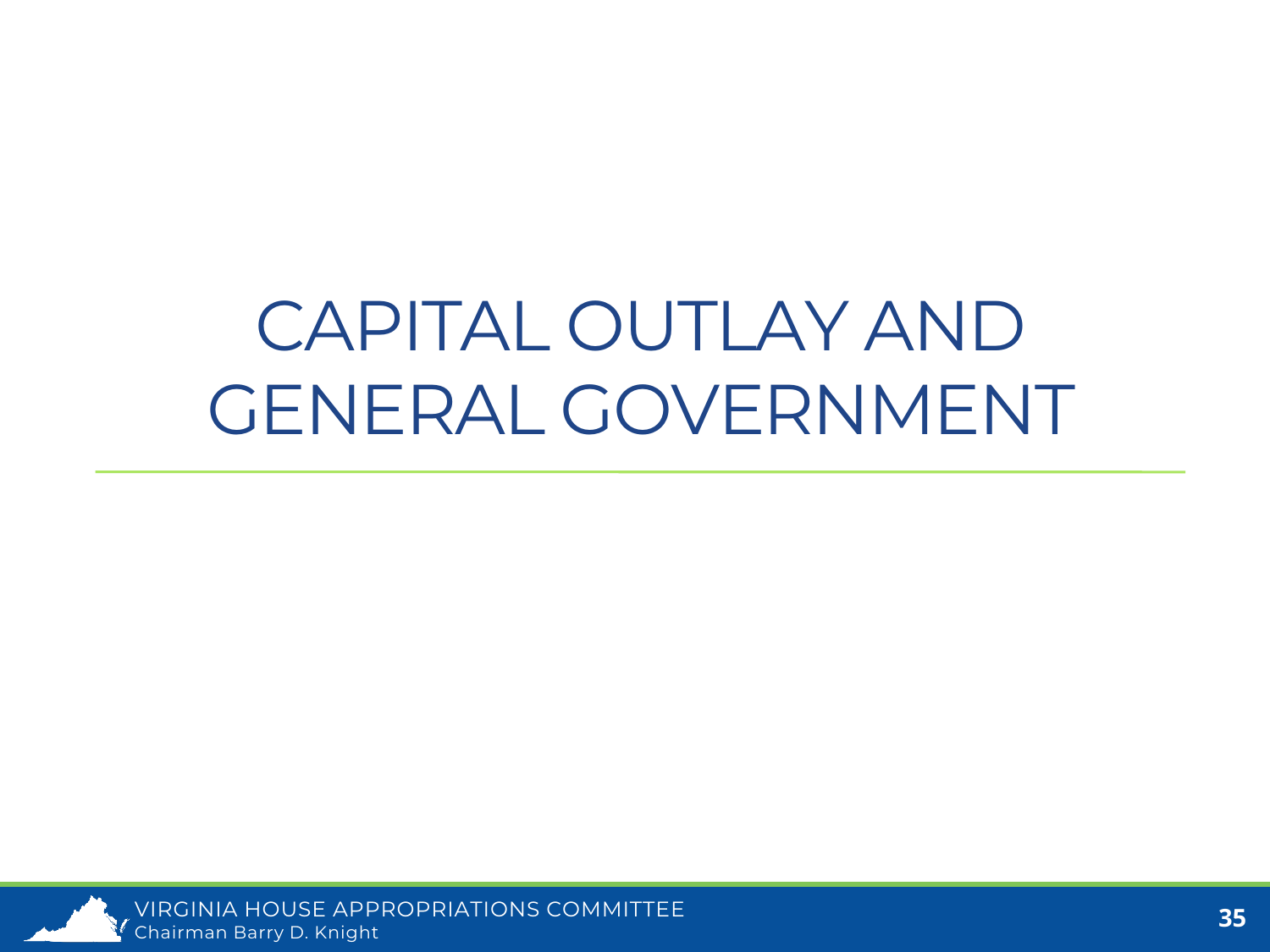### Capital Outlay

- HB 29: Total increase of \$381.4 million GF & \$6.1 million NGF
	- \$350.0 million for a new project supplement pool to address inflation and supply chain issues
- HB 30: \$2.1 billion GF & \$1.1 billion NGF
	- Prioritizes projects that were previously authorized and planned, of an emergency nature, or improvements to existing space
	- \$1.0 billion GF for higher education & state agency capital pools
		- Major projects include Randolph Hall at Tech, Mary Washington Fine Arts Center, State Police Training Academy
	- \$362.0 million GF for 43 stand-alone projects
	- \$355.2 million GF for maintenance reserve and \$45.0 million for state parks deferred maintenance (record highs)
- **All cash; no new general fund-supported debt**

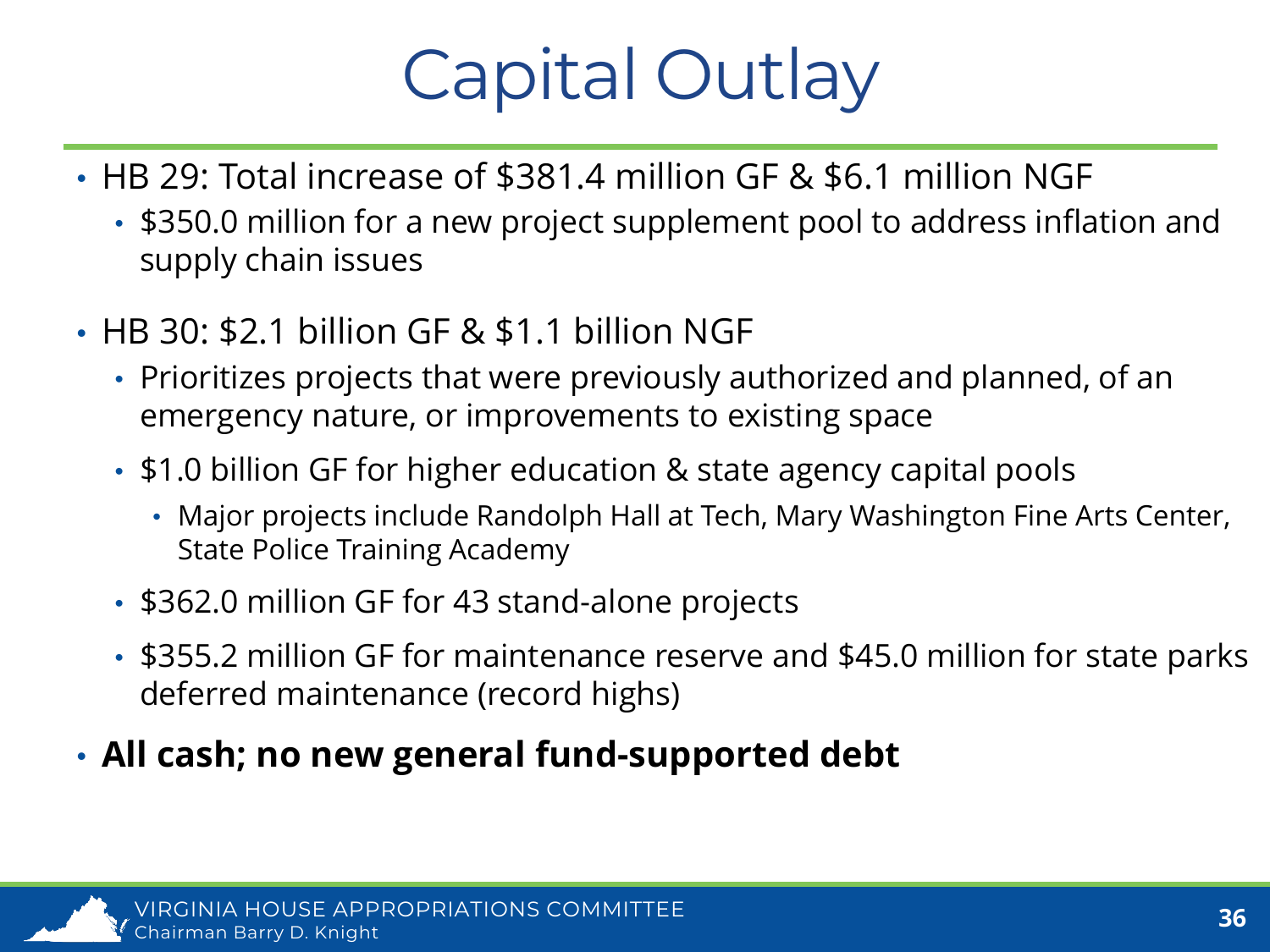#### General Government

#### **Compensation Board**

- \$17.1 million GF to address behavioral healthcare needs in local and regional jails
- \$11.6 million GF to increase the state-responsible inmate per diem from \$12 to \$15
- \$1.8 million GF for positions in local offices of Treasurers and Commissioners of Revenue

#### **Executive Offices**

- \$10.0 million GF in the first year for Transformation Office initiatives
- \$4.3 million GF to phase-in 26.0 positions at the Office of the Attorney General for workload increases resulting from the recent appellate court expansion
- \$2.0 million GF each year to support 10 positions in the Governor's Office

#### **Elections**

• \$2.2 million GF in the first year for a statewide mailer to all registered voters on the recent changes made to legislative districts, and \$1.3 million GF each year for a voter education and awareness initiative focused on voting laws and regulations

#### **Cybersecurity**

• \$15.0 million GF in centralized funding for cybersecurity initiatives; total of almost \$150 million for specific cybersecurity projects throughout the budget

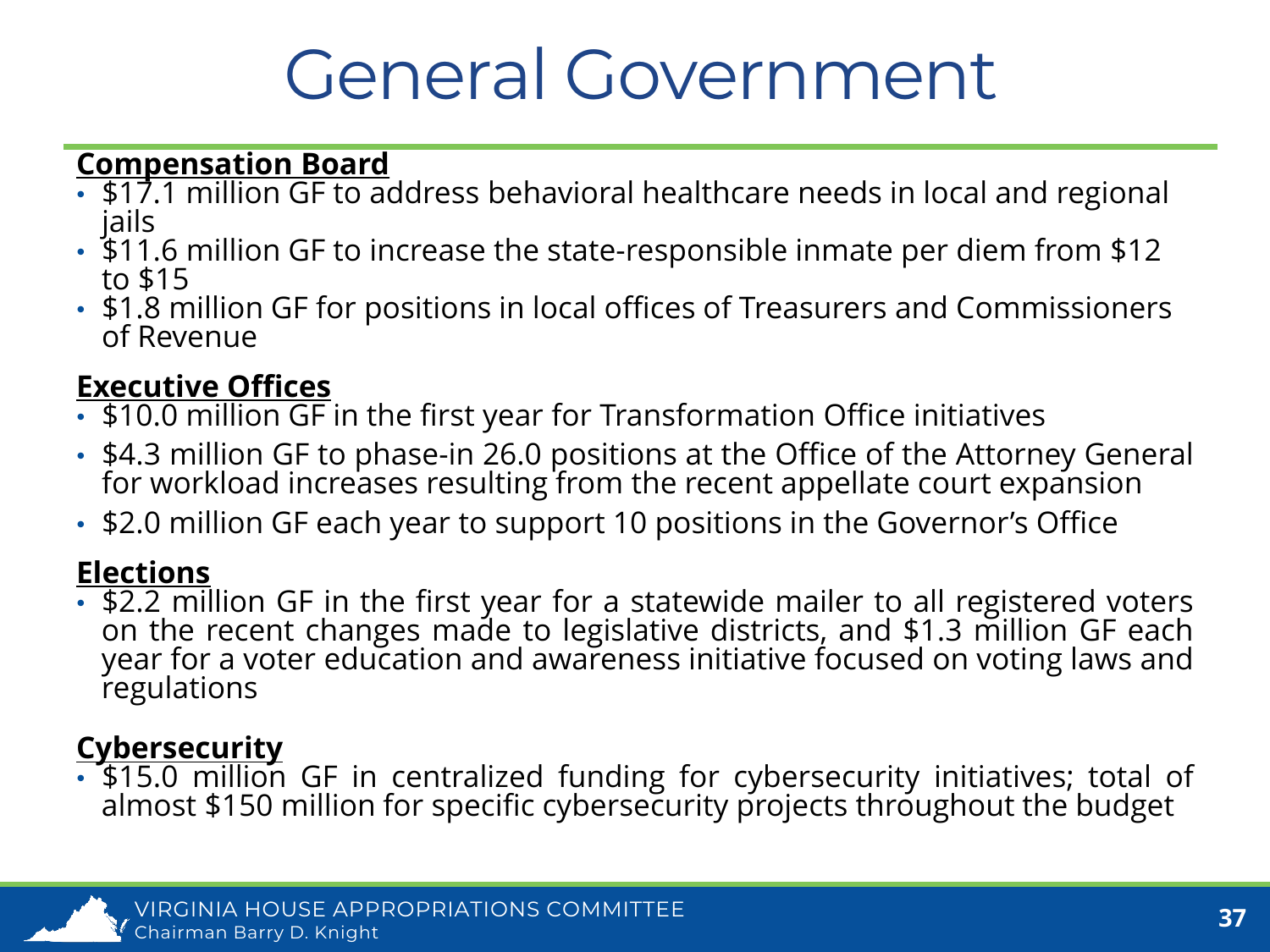#### COMMERCE AND TRADE

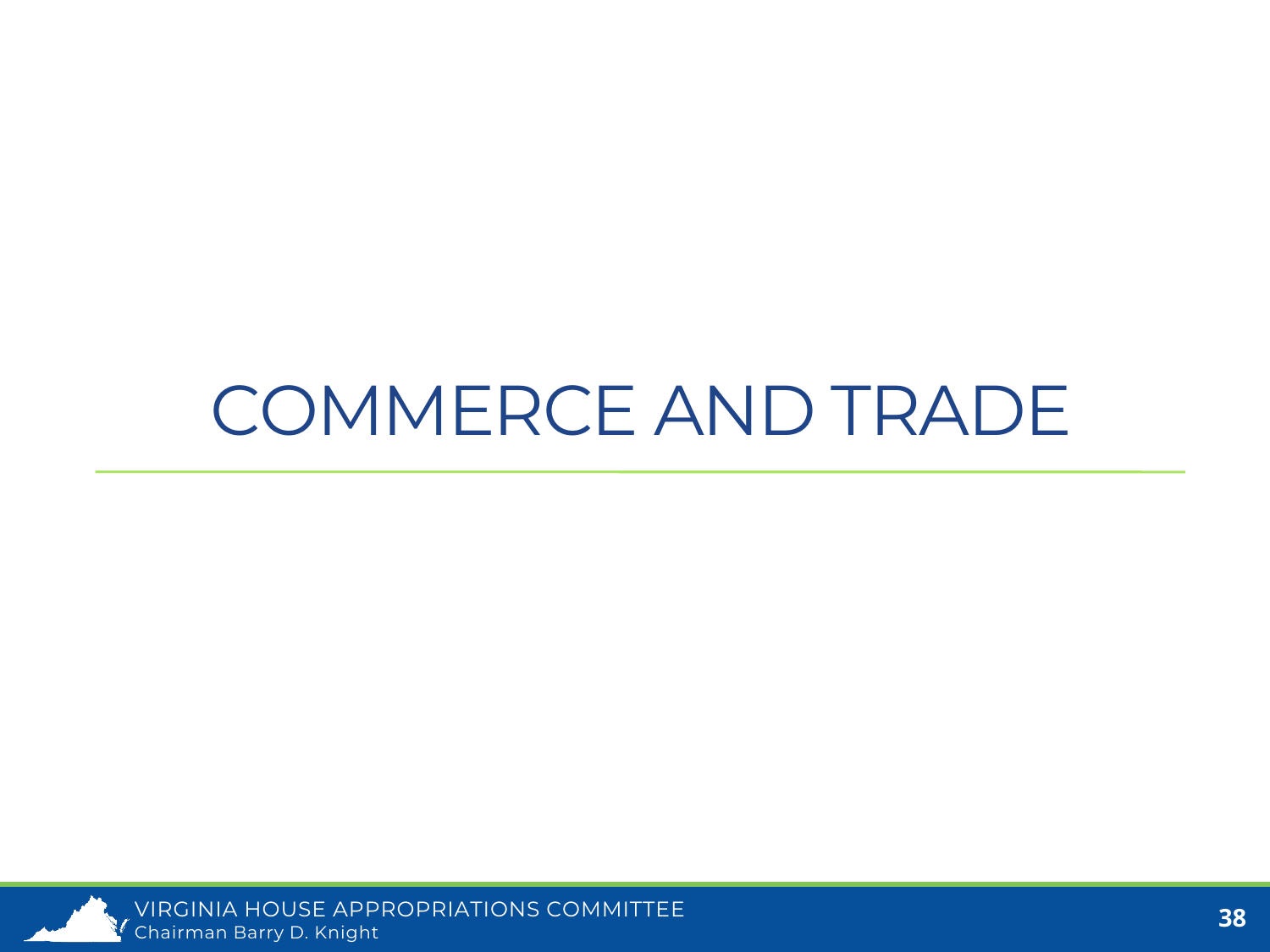### Commerce and Trade

- Contains a significant investment of \$159.0 million to improve Virginia's portfolio of business ready sites with \$54.5 million GF each year
	- An additional \$50.0 million GF is contingent on general fund revenue growth
- Includes \$150.0 million GF over the biennium for the Virginia Housing Trust Fund to invest in affordable housing projects and homelessness reduction programs
- Makes substantial improvements to the Virginia Housing Opportunity Tax Credit to increase the state's supply of affordable housing by authorizing \$60.0 million in credits per year to be claimed over 10 years
	- Contains language that allows the Governor to take net revenue losses (annual claims exceed forecast) as a result of this program from the Virginia Housing Trust Fund
- Sets aside funding to cover commitments for the Amazon HQ2 project through FY 2027
	- Deposits up to \$120.5 million GF to the Major Headquarters Workforce Grant Fund, \$35.5 million of which is contingent on general fund revenue growth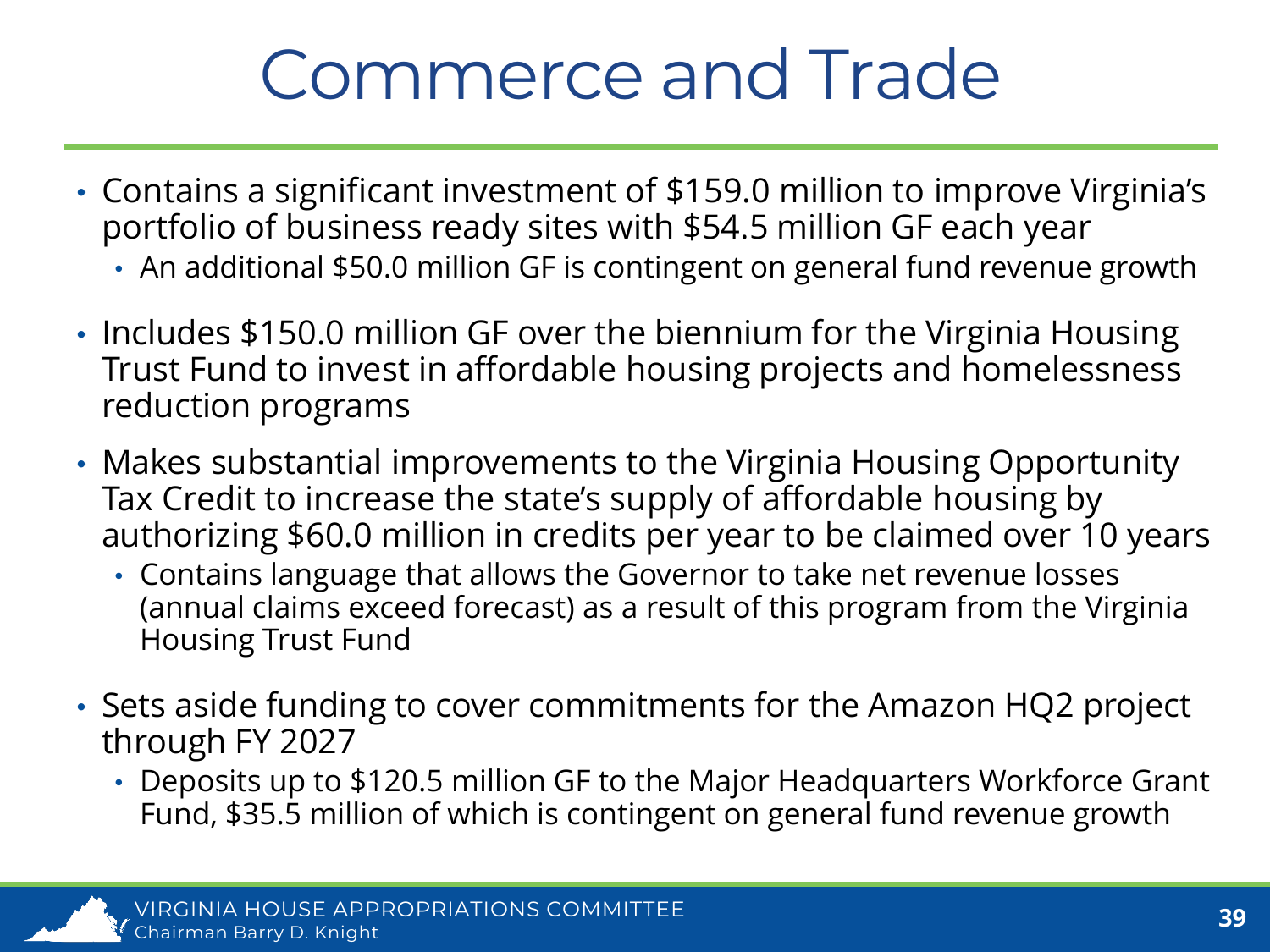#### Commerce and Trade

- Provides \$66.7 million GF over the biennium to support projects designed to strengthen Virginia's Biotechnology, Life Sciences, and Pharmaceutical Manufacturing Cluster
	- \$15.0 million to the Virginia Biotechnology Research Partnership Authority for a life science building lab and a key starting materials pilot project
	- \$36.0 million over 2 years to the University of Virginia's Institute for Biotechnology to recruit research scientists
	- \$15.7 million to the City of Roanoke to develop a business incubator and lab accelerator space
- Includes \$37.5 million GF in new spending over FY 2022, FY 2023, and FY 2024 for economic development projects approved by the MEI Commission that will create over 5,000 jobs (Rocket Labs, CoStar, Blue Star Manufacturing, CMA CGM)
- Includes an amendment package to support the Commonwealth Center for Advanced Manufacturing, including pay-off of outstanding debt

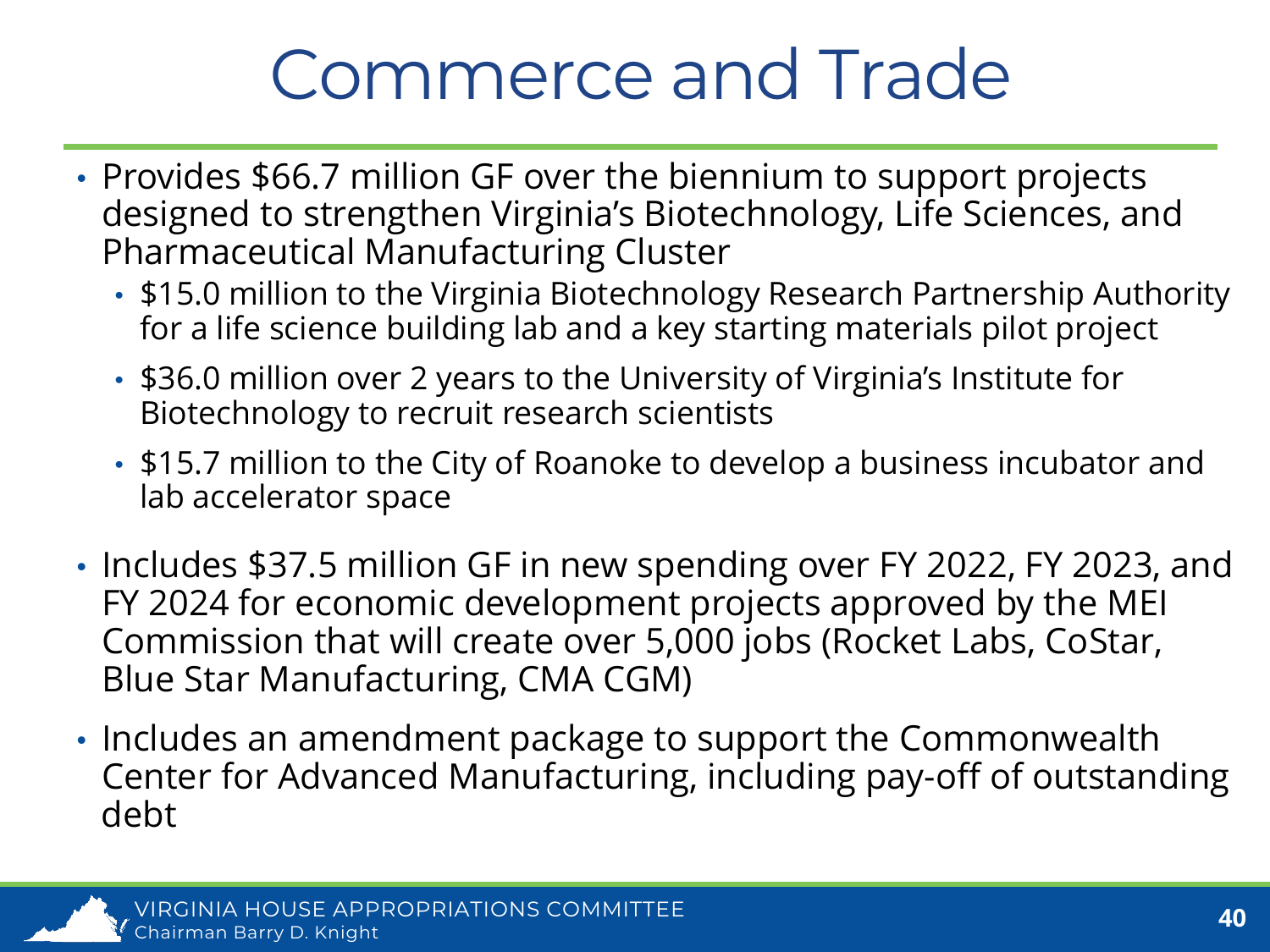### Commerce and Trade NGF

- Includes \$130.0 million in federal ARPA funds to support all remaining Rebuild Virginia applications, and closes out this COVID-19 business assistance program
- Provides \$29.6 million in federal ARPA funds to upgrade infrastructure at Poor Creek Pump Station in Peterburg, VA
	- Upgrades are necessary for public safety and to support the expansion of pharmaceutical manufacturing businesses in the region
- Directs \$11.4 million NGF in Regional Greenhouse Gas Initiative proceeds to provide flood relief to the residents of Hurley

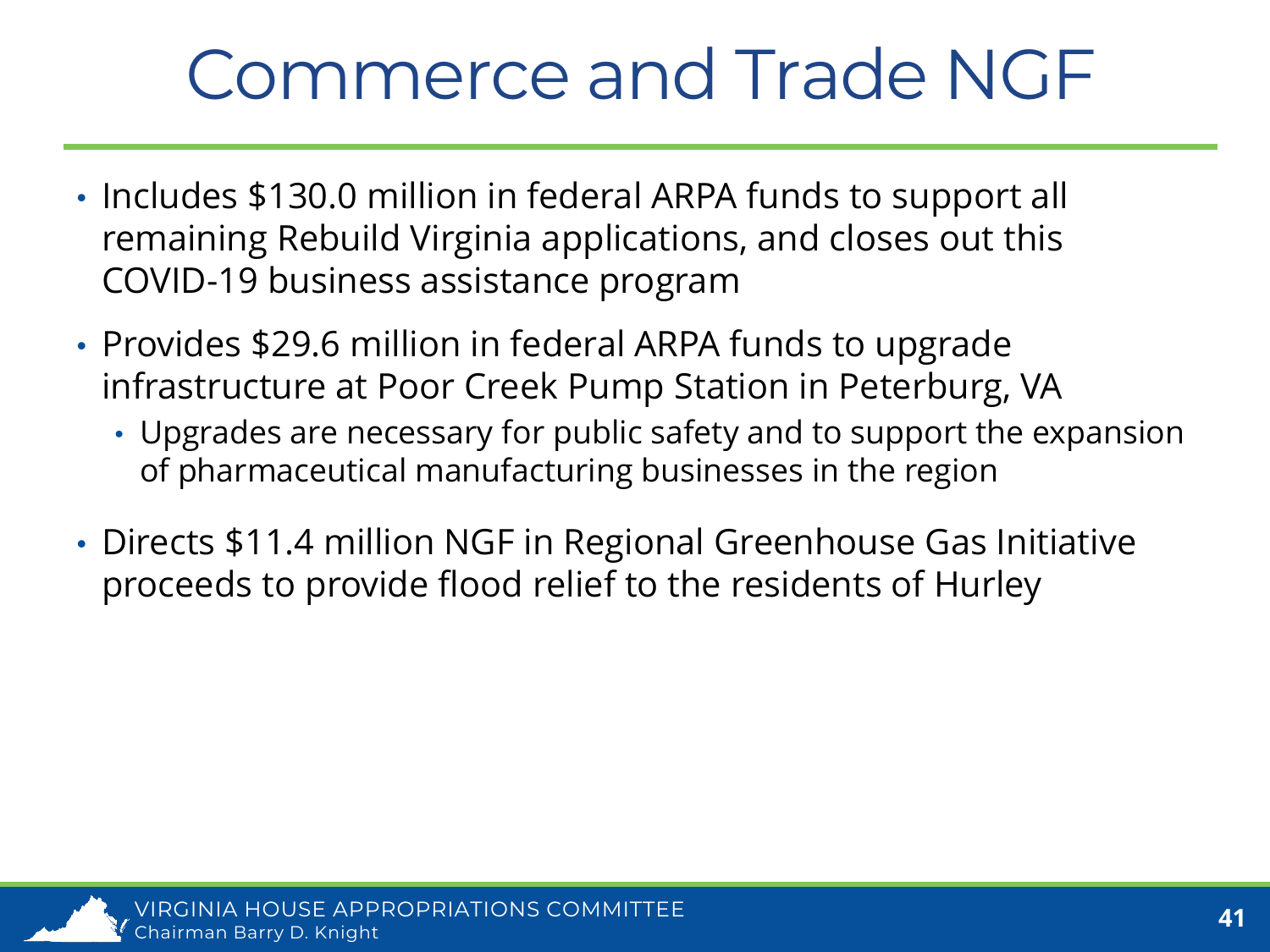### AG, FORESTRY, AND NATURAL RESOURCES

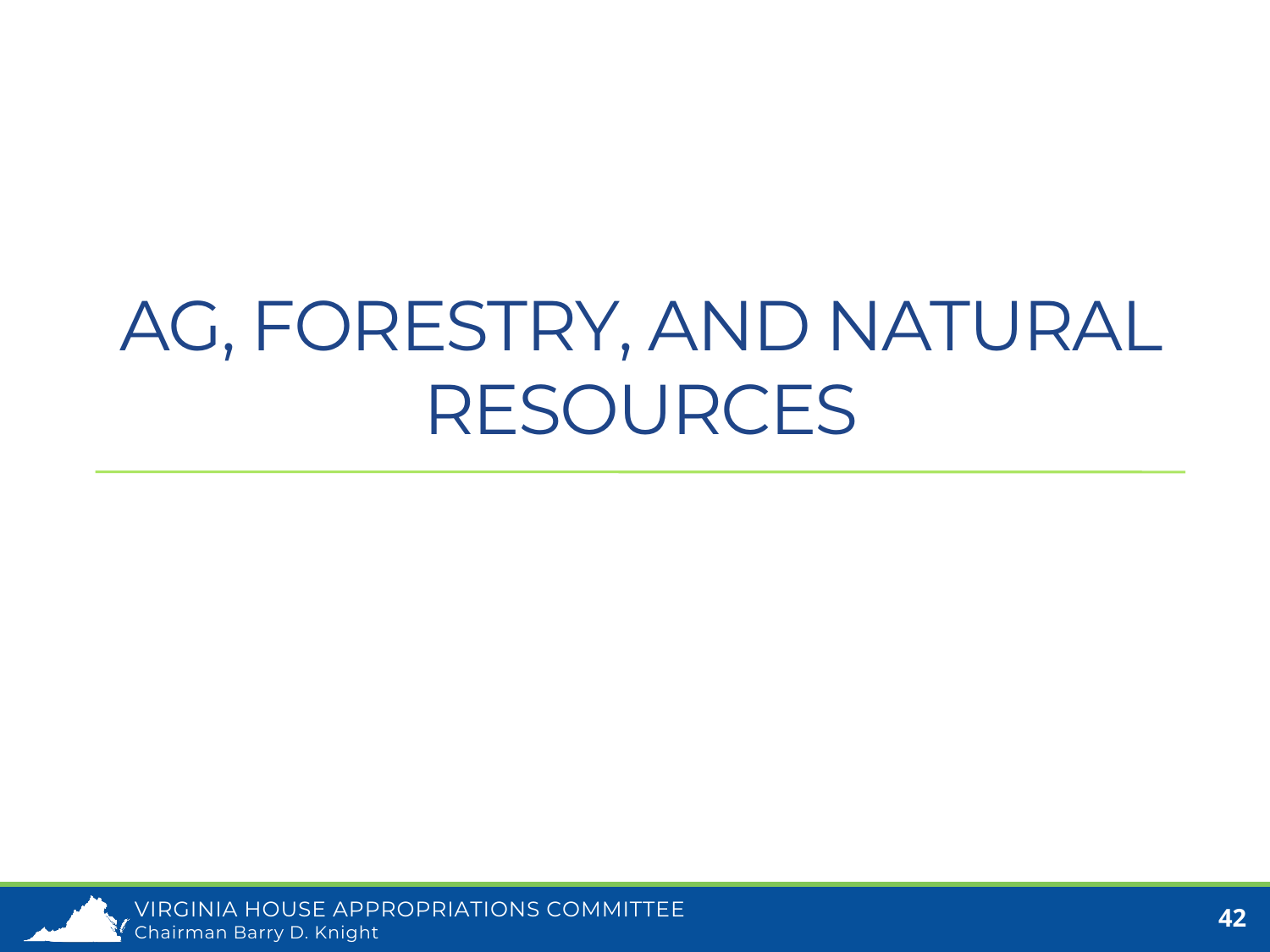# Ag, Forestry & Natural Resources

- Deposits \$313.0 million in the Water Quality Improvement Fund in FY 2023
	- Makes record-setting cash investment totaling \$256.6 million in the Natural Resources Commitment Fund, fully funding Ag BMP needs assessment for the biennium
	- \$15.9 million deposited in the WQIF Reserve, increasing the reserve fund balance by approximately 50%
- \$165.0 million ARPA funds for grants to Alexandria, Lynchburg, and Richmond for their combined sewer overflow projects
- \$87.9 million ARPA funds for water, wastewater, and sewer projects in 12 localities
- \$25.0 million GF deposit to the Stormwater Local Assistance Fund (SLAF) in capital outlay

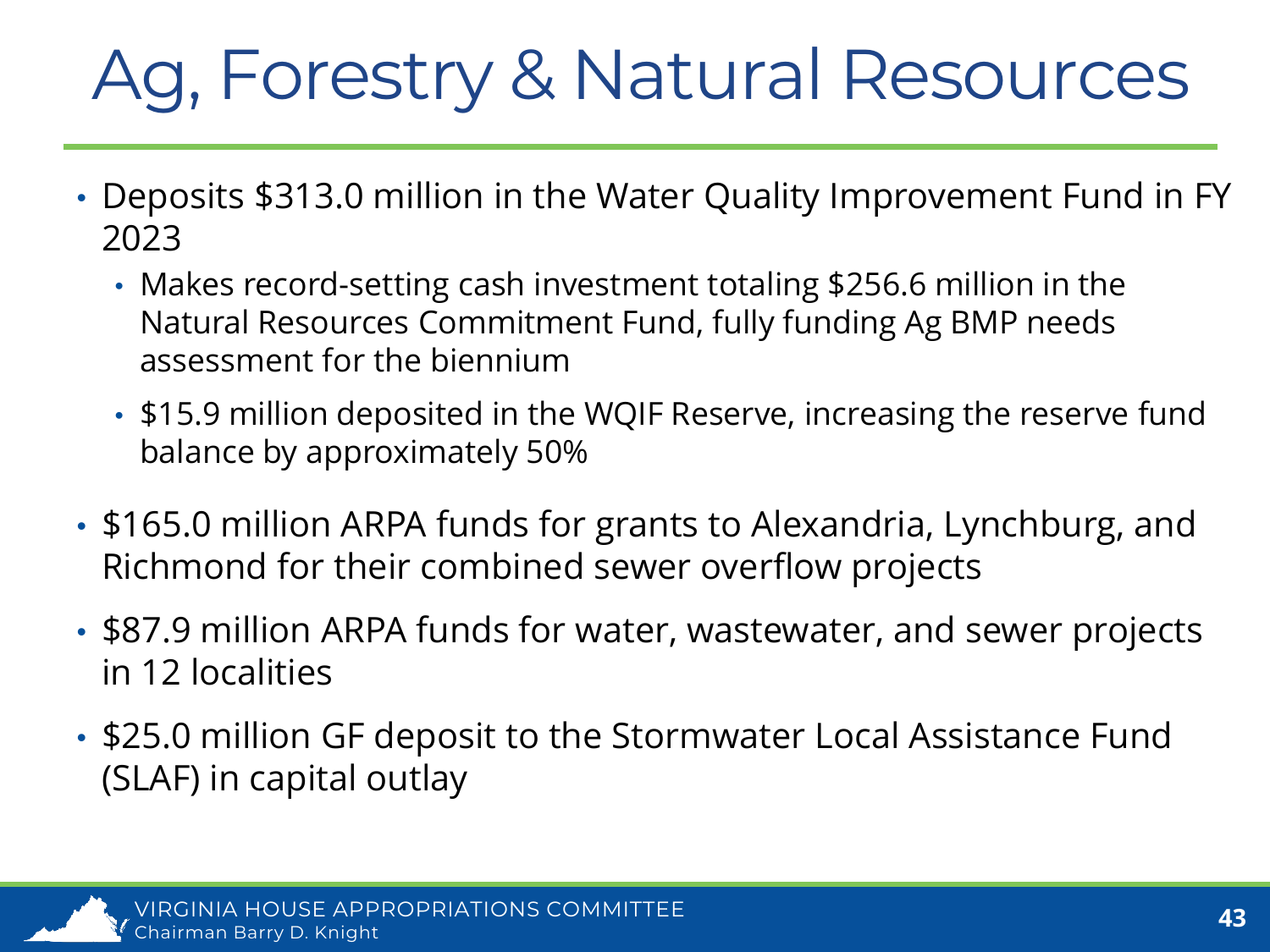# Ag, Forestry & Natural Resources

- \$21.1 million at the Department of Historic Resources to support 19 historic and cultural attractions
- \$10.7 million for State Parks over the biennium
	- \$7.7 million for State Park operations across the Commonwealth
	- \$3.0 million in funding for Sweet Run, Powhatan, First Landing, Mendota Trail, and Big Cedar Creek
- \$10.0 million GF and \$10.0 million ARPA for repair and rehabilitation of privately-owned high-hazard dams
- Increases appropriation for the Virginia Land Conservation Fund from \$10.0 million to \$16.0 million per year

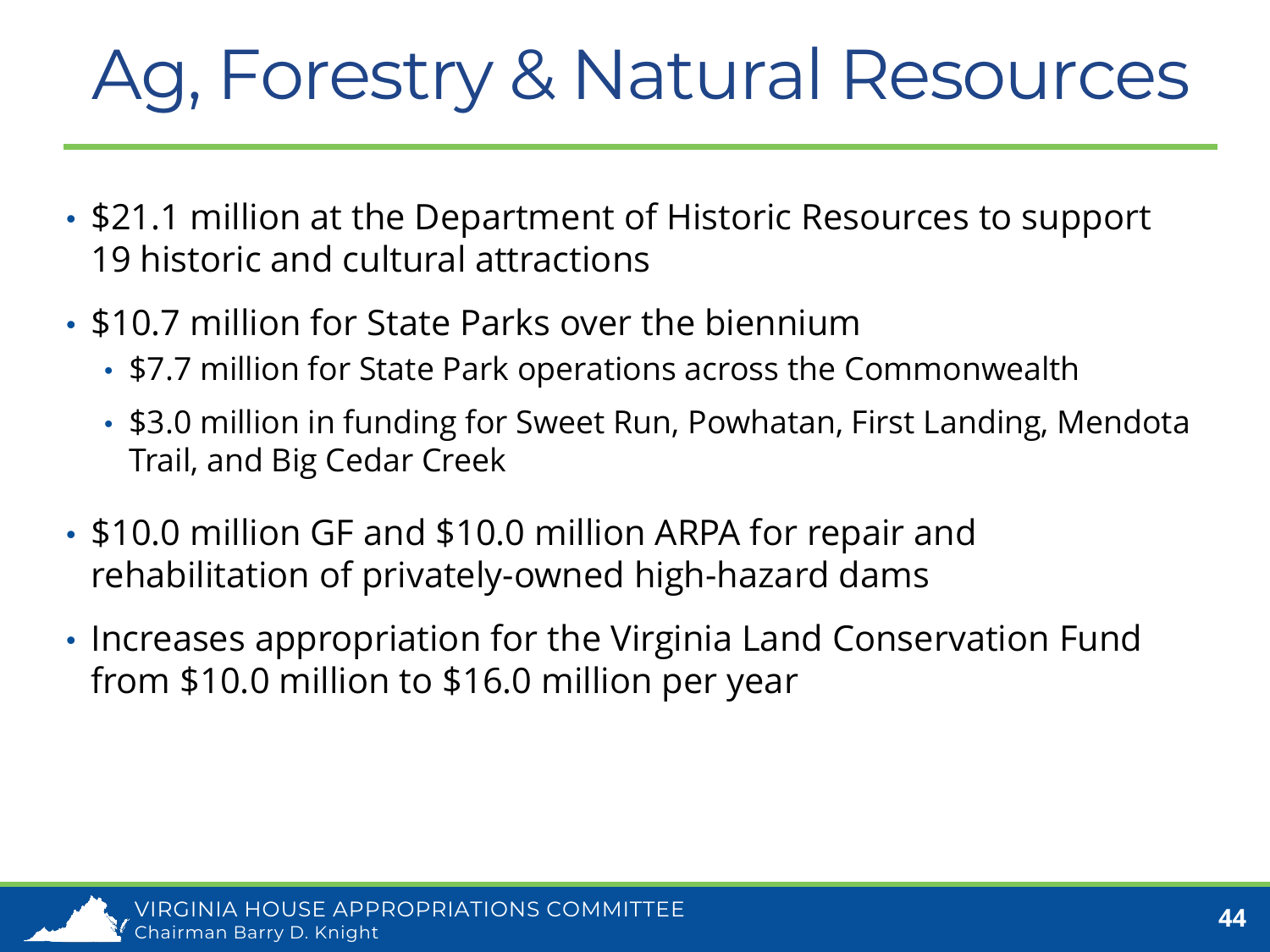### PUBLIC SAFETY AND VETERANS

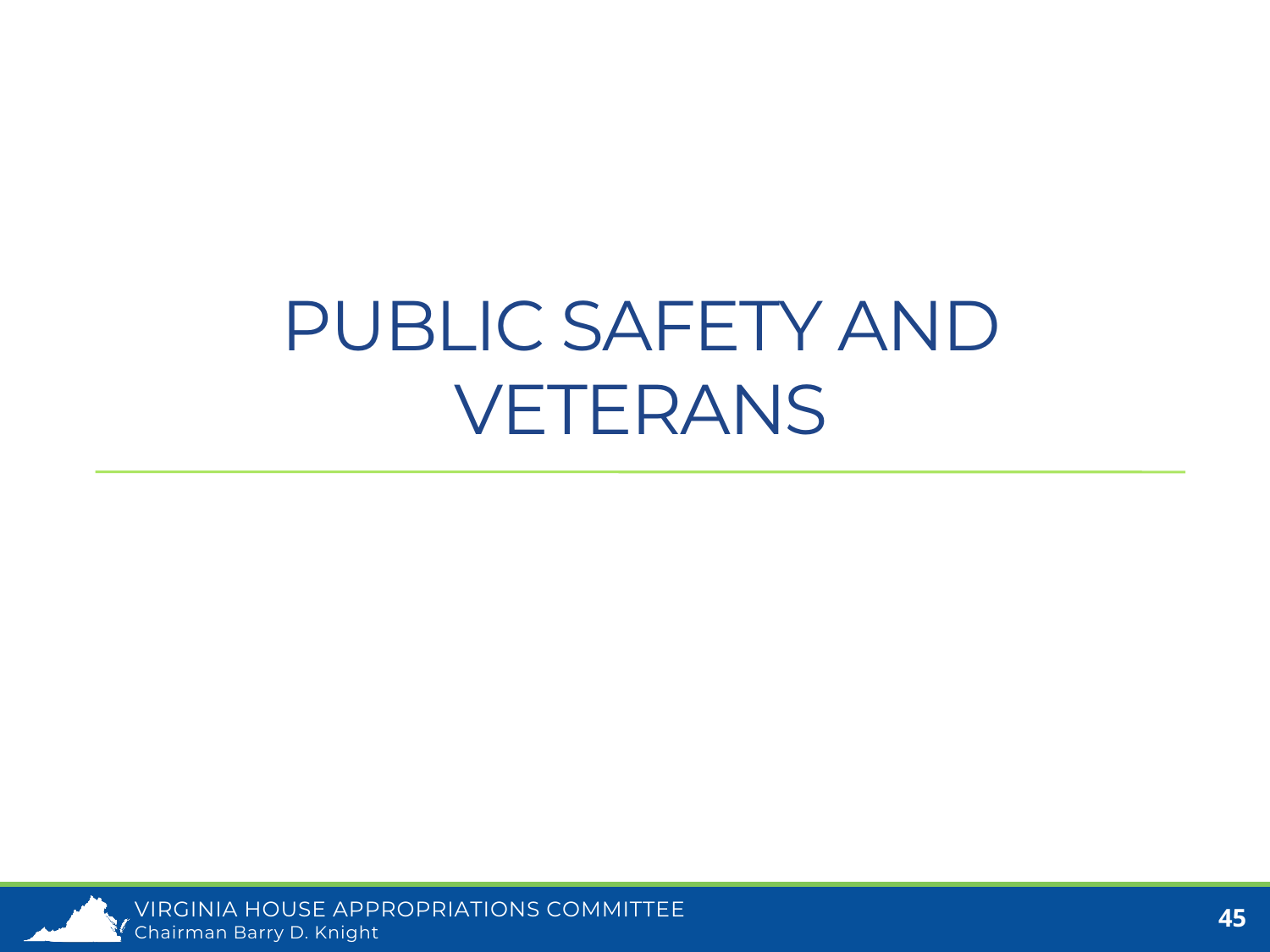### Public Safety & Veterans

- \$45.0 million over the biennium in additional funding for the School Resource Officer Incentive Grant Program
	- No local match required in the first year
- \$47.0 million over the biennium for additional aid to localities with police departments ("HB 599" funding)
- \$13.0 million over the biennium for community violencefocused grants programs at DCJS
	- \$5.0 million for the Operation Ceasefire Grant Fund
	- \$8.0 million for the Firearm Violence Intervention and Prevention Program

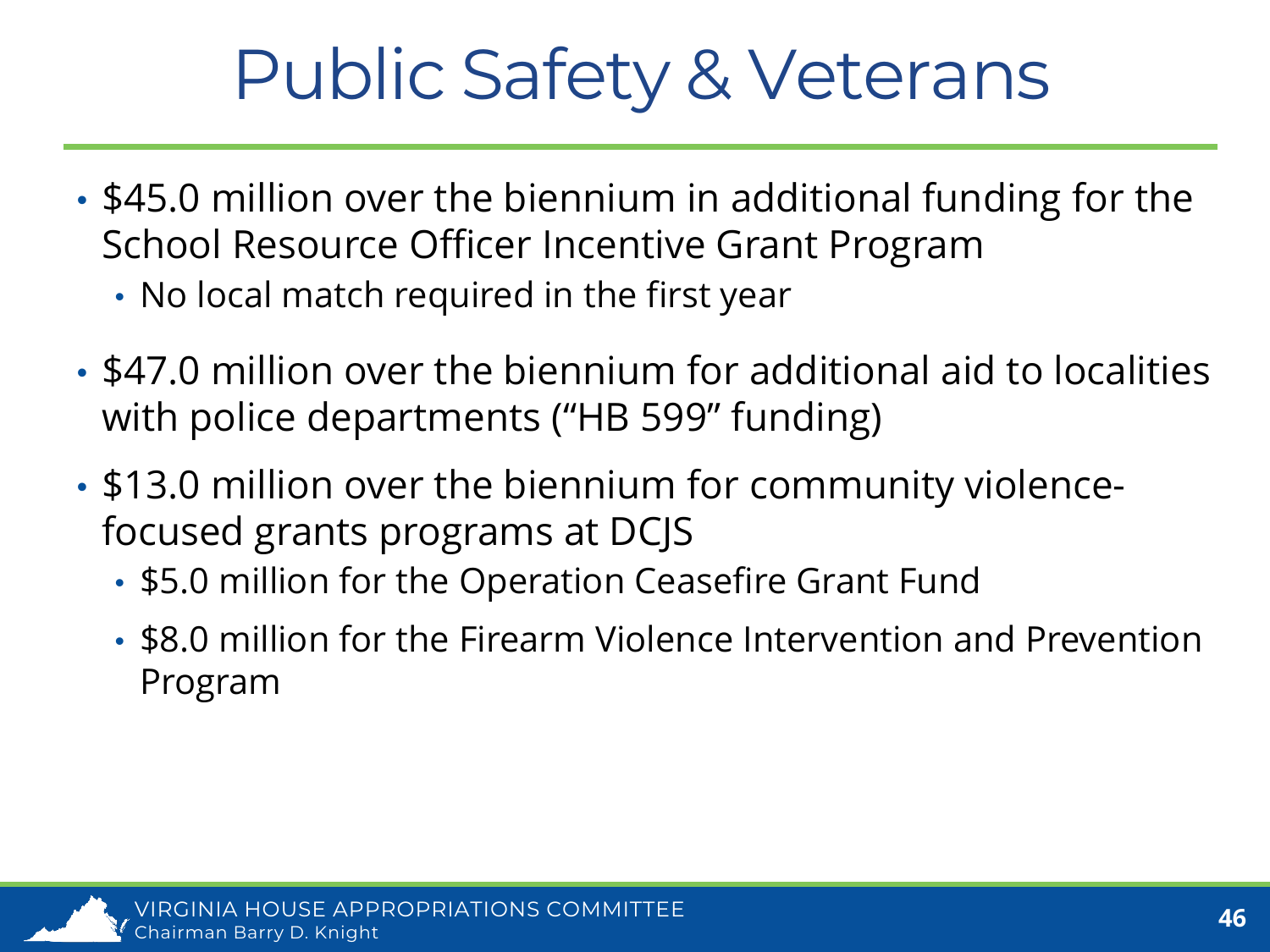### Public Safety & Veterans

- \$75.0 million in ARPA funds for one-time grants to local law enforcement agencies to support equipment purchases and training
- \$20.3 million GF over the biennium at the Department of Veterans Services for additional support for Veterans programs, including the establishment of a new suicide and opiate misuse prevention initiative
- \$5.0 million GF in FY 2023 for infrastructure investments in military communities
- \$19.4 million over the biennium to fund operations of the Cannabis Control Authority to meet Code requirements

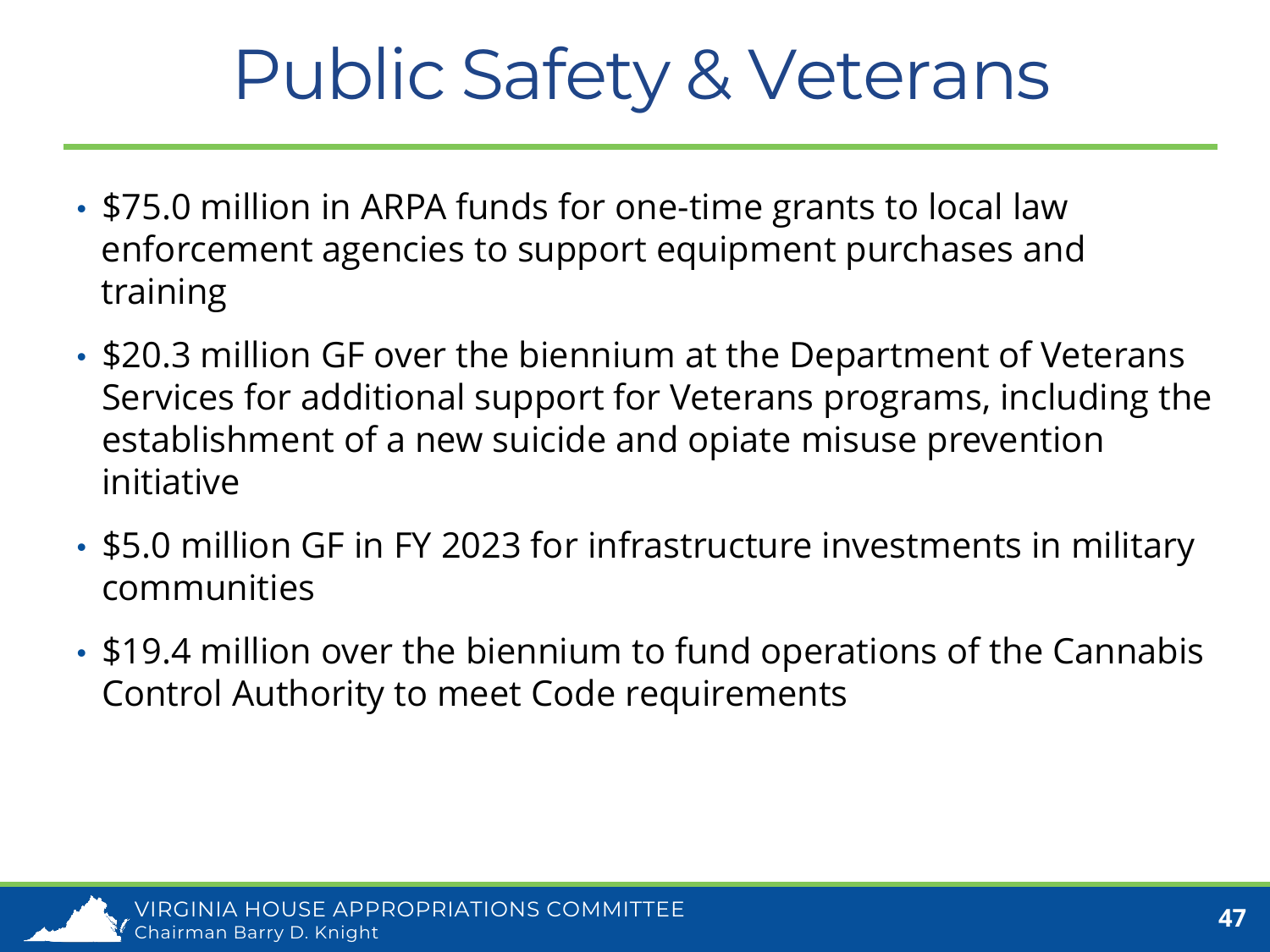#### TRANSPORTATION

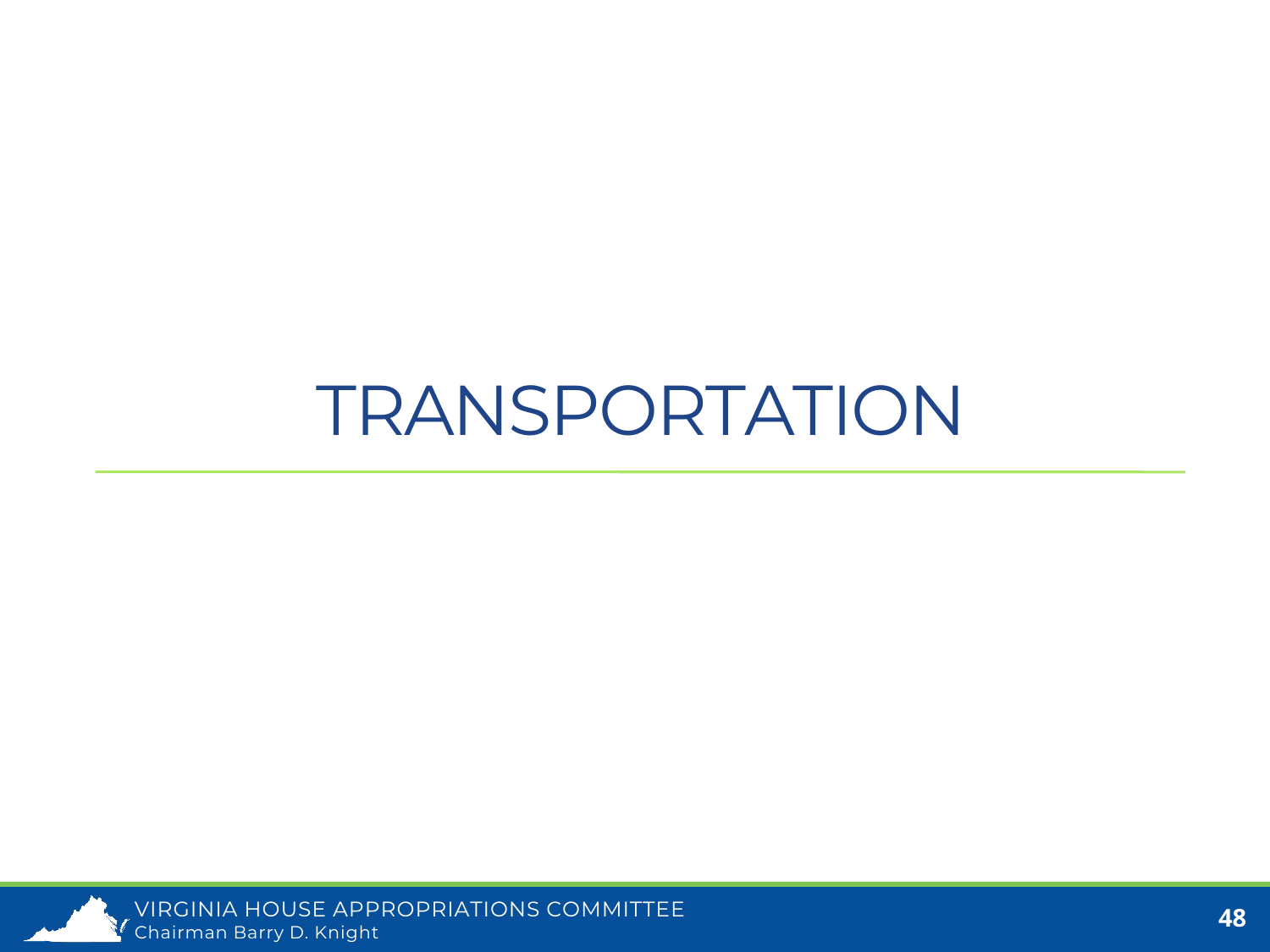### Transportation GF Allocations

| <b>Project (\$ in millions)</b>      | <b>HB 29</b> | <b>HB30</b> |
|--------------------------------------|--------------|-------------|
| Improve I-64 between Exits 205 & 234 | \$210.0      | \$110.0     |
| <b>Support for Multi-Use Trails</b>  | 37.5         | 41.5        |
| Mid-Atlantic Regional Spaceport      | 30.0         | 0.0         |
| Nimmo Parkway Project                | 10.0         | 0.0         |
| Planning Cost for Norris Bridge      | 0.0          | 5.0         |
| Transit Ridership Incentive Fund     | 0.0          | 5.0         |
| <b>Total</b>                         | \$287.5      | \$161.5     |

- **I-64 Project** In addition to the \$320.0 million in direct GF support, language earmarks up to \$150.0 million in additional funding contingent on FY 2022 year-end surplus providing enough support to complete this key interstate<br>supply chain connection and frees up VDOT funds for projects across the Commonwealth
- **Multi Use Trails –** Includes an additional \$79.0 million across the 3 fiscal years to coordinate and support the development of multi-use trails throughout the Commonwealth

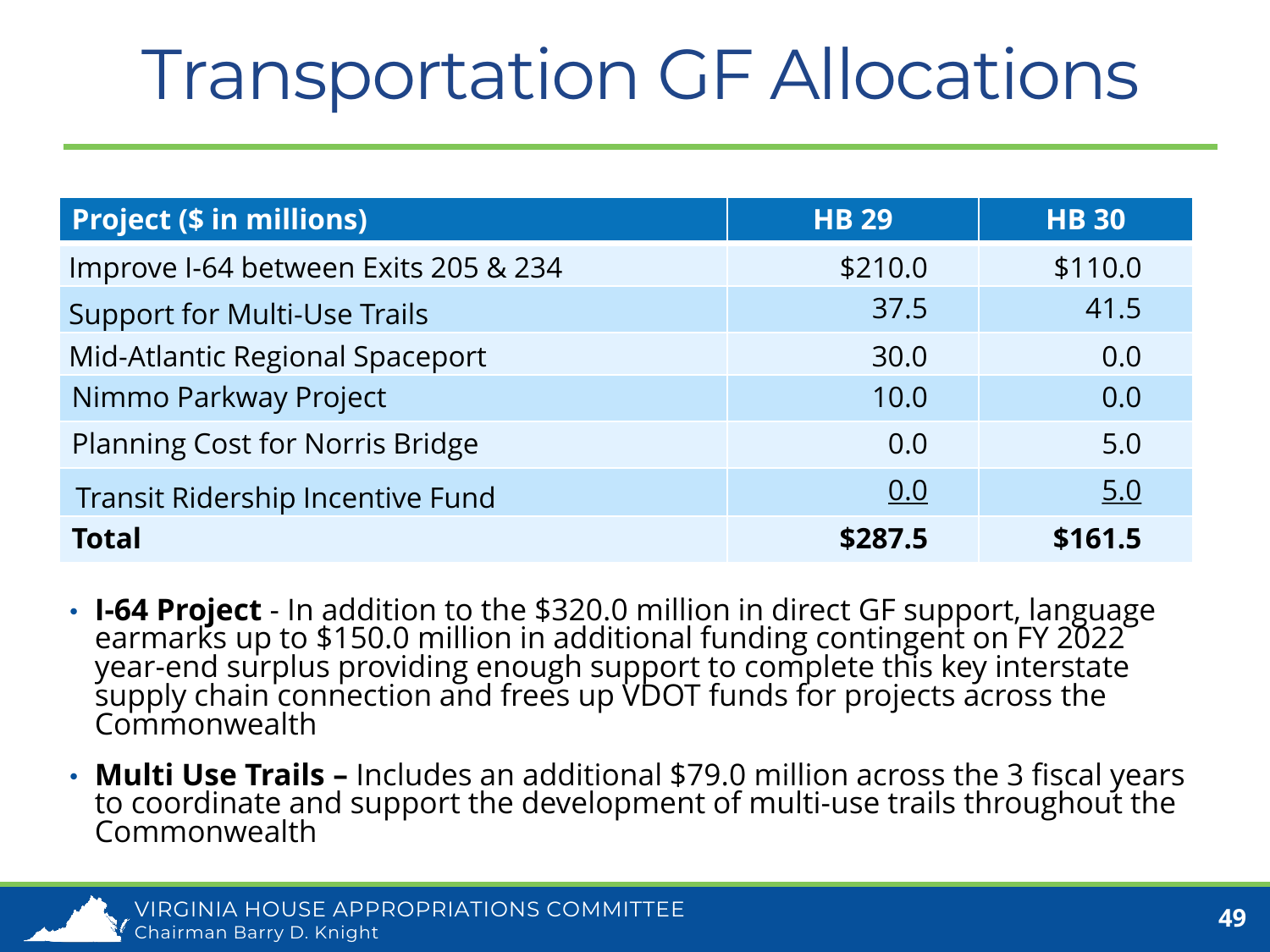#### Port Investments

- Conference report includes about \$1.0 billion in capital outlay investments for the Port of Virginia, including \$266.0 million GF and \$618.0 million NGF
	- \$266.0 million GF and \$166.0 million NGF to modernize and enhance capacity to the Norfolk International Terminal - North
	- \$192.0 million NGF to support infrastructure improvements at the Portsmouth Marine Terminal
	- \$120.0 million NGF the first year to procure container handling equipment

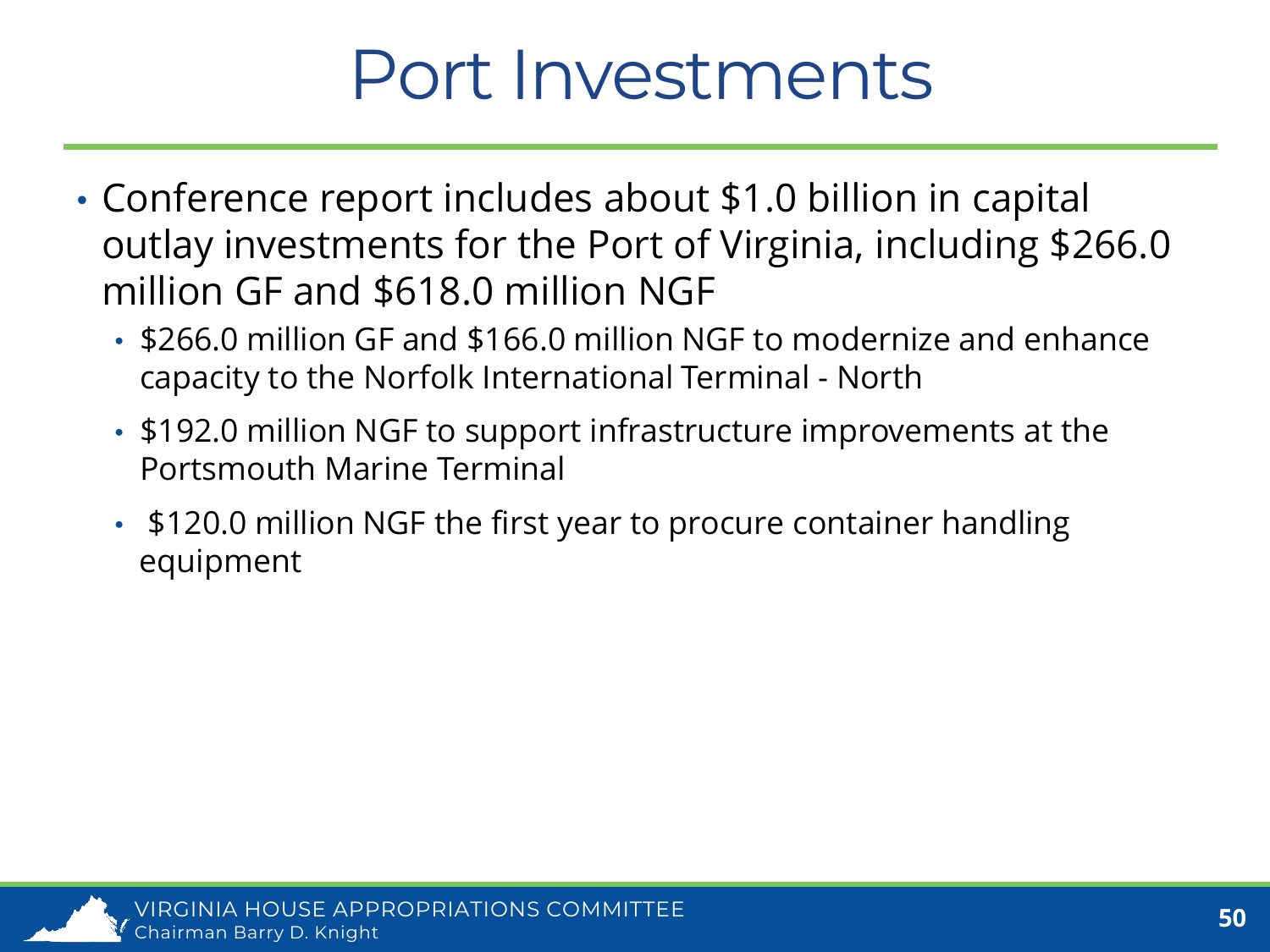#### Other Transportation Amendments

- Conference report includes \$10.0 million additional funding for shallow water dredging projects
	- \$2.5 million each year for the Waterway Maintenance Fund within the Port of Virginia
	- \$5.0 million in one-time funding under capital outlay
- Conference Report transfers \$15.0 NGF million each year within VDOT to increase support for locally maintained roads
	- Transfer is consistent with the findings of recent JLARC study that locally maintained roads "need further improvement"

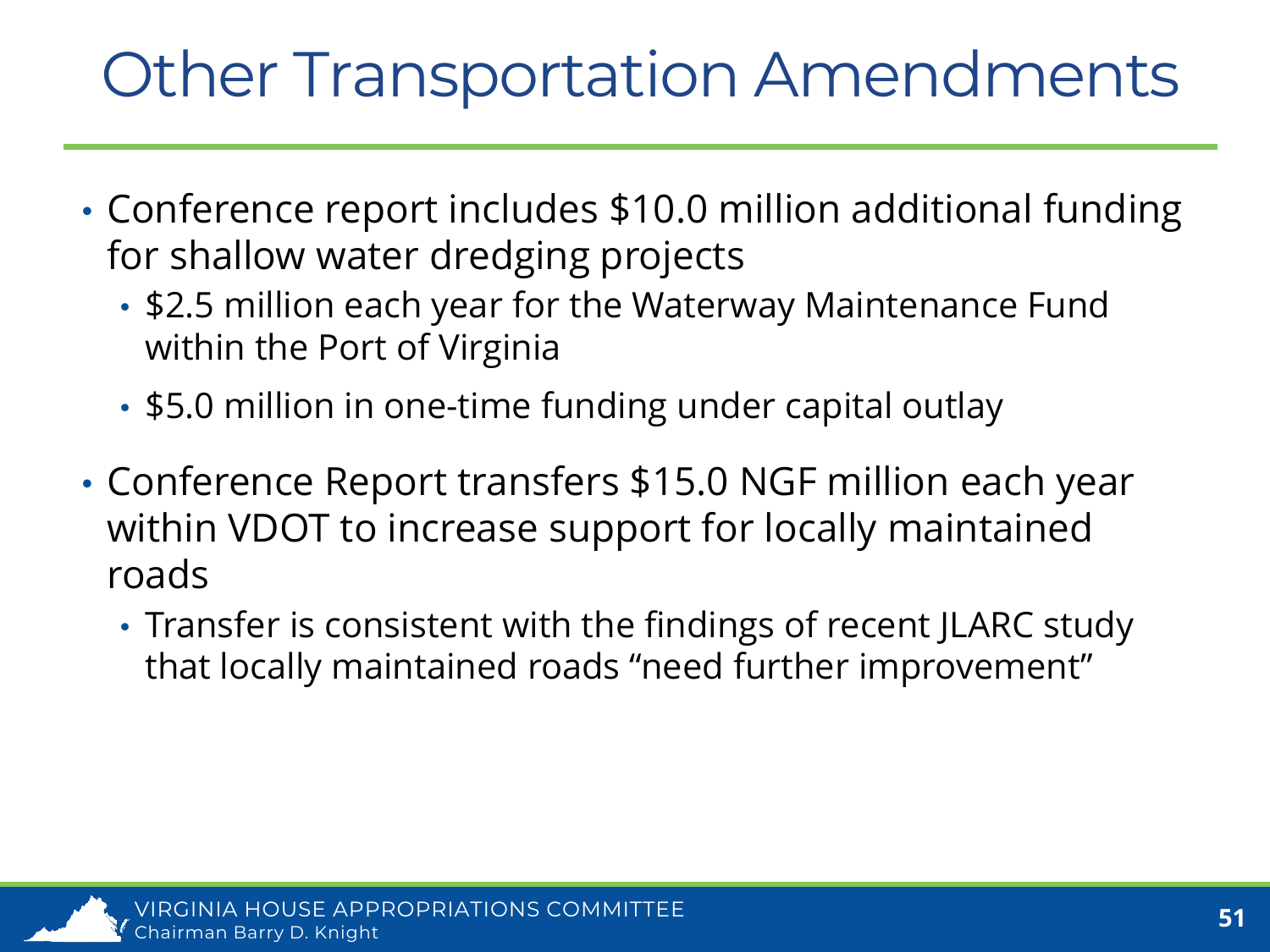#### ARPA SPENDING

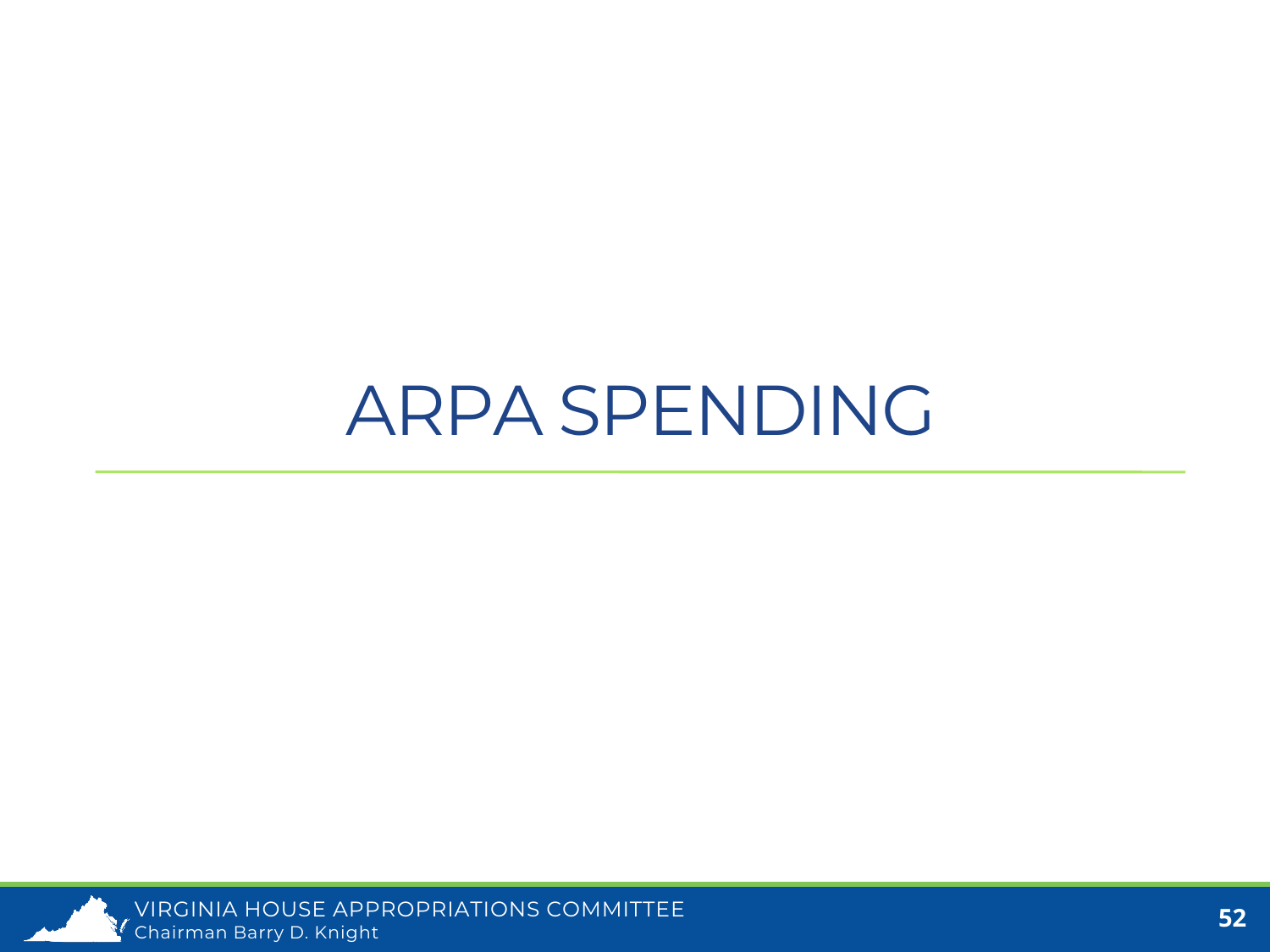### ARPA Spending

- Virginia received \$4.3 billion in State and Local Recovery Funds (SLRF) from the American Rescue Plan Act (ARPA) to aid in COVID-19 response and recovery activities
- Actions taken during Special Session I of the 2021 General Assembly invested \$3.2 billion of these funds in several initiatives including UI Trust Fund solvency, small business assistance, and broadband infrastructure
- \$1.1 billion remained in SLRF for investment by the 2022 General Assembly
	- The conference report appropriates these remaining funds, leaving \$20.9 million available for future appropriation

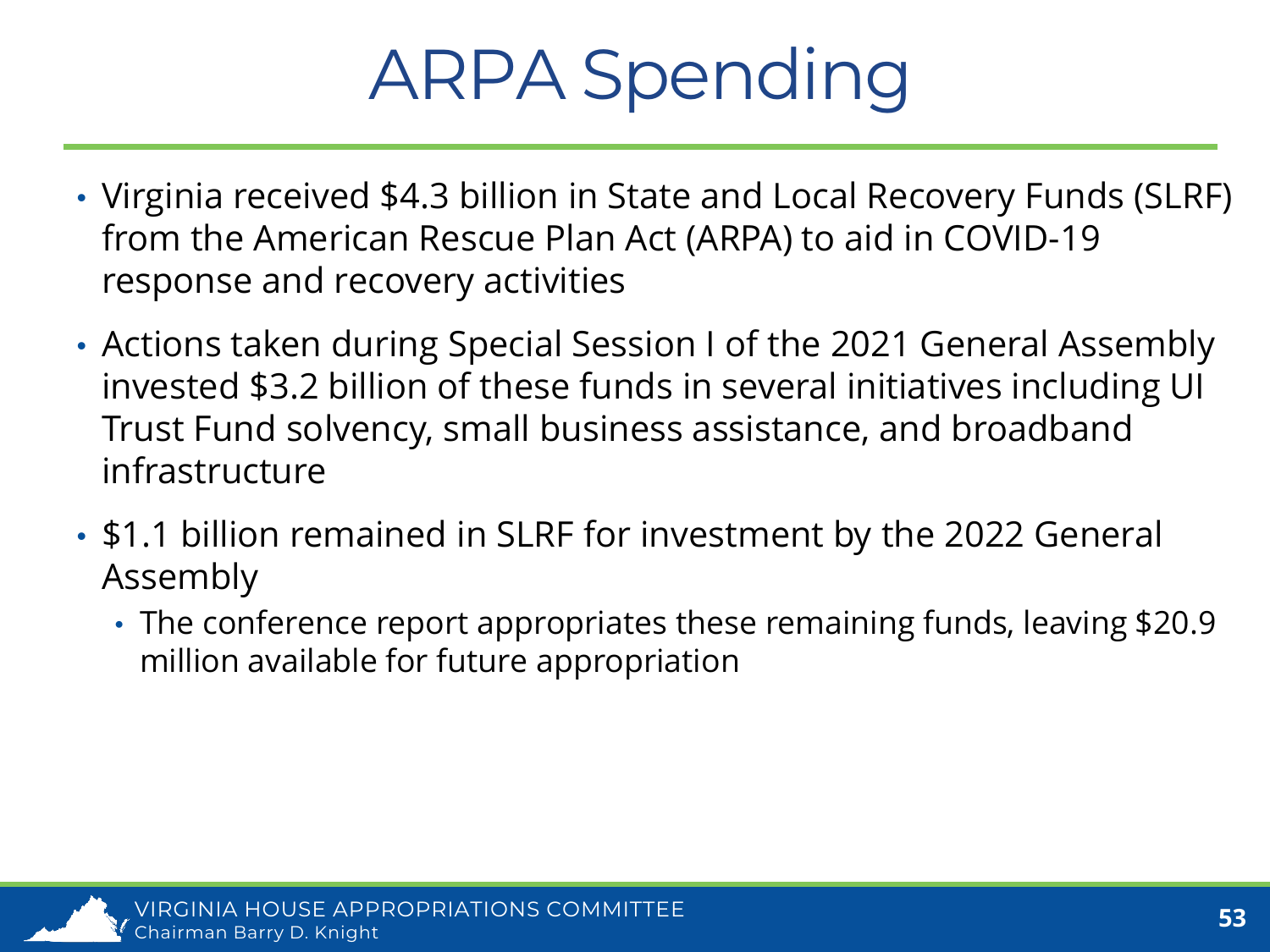### ARPA Spending

| <b>Initiative Type (\$ in millions)</b>                                                                                                                                                                                                       | <b>All Years</b> |
|-----------------------------------------------------------------------------------------------------------------------------------------------------------------------------------------------------------------------------------------------|------------------|
| <b>Water and Sewer:</b> Infrastructure projects including Petersburg, Dumfries,<br>Occoquan, Colonial Beach, Falls Church, Prince William, Department of Health<br>drinking water and septic initiatives, and structural improvements to dams | \$184.3          |
| <b>Combined Sewer Overflow: Alexandria, Richmond, Lynchburg</b>                                                                                                                                                                               | 165.0            |
| Public Health: Hospital costs related to COVID-19, EVMS COVID-19 costs, nursing<br>home relief, systems automation, Electronic Health Records, lead remediation in<br>homes with children, PPE, Medicaid re-evaluations                       | 158.9            |
| <b>Rebuild Virginia Program:</b> Funds all remaining applications for business assistance                                                                                                                                                     | 130.0            |
| <b>Teacher Bonus:</b> Provides a one-time bonus of \$1,000 for all SOQ funded positions                                                                                                                                                       | 124.7            |
| <b>Mental Health:</b> STEP VA, community-based crisis services, mental health and<br>intellectual disabilities training and treatment centers, crisis intervention training                                                                   | 105.1            |
| Public Safety: Training and equipment for Virginia State Police and Local Law<br>Enforcement                                                                                                                                                  | 75.0             |
| <b>Commerce and Ag. Initiatives:</b> VEC customer service, Broadband, 4H Centers,<br>Industrial Revitalization Fund, Virginia Main Street Program                                                                                             | 61.7             |
| <b>Increase for Home and Community Based Providers: Retains 12.5% in Medicaid</b><br>reimbursement rates                                                                                                                                      | 38.1             |

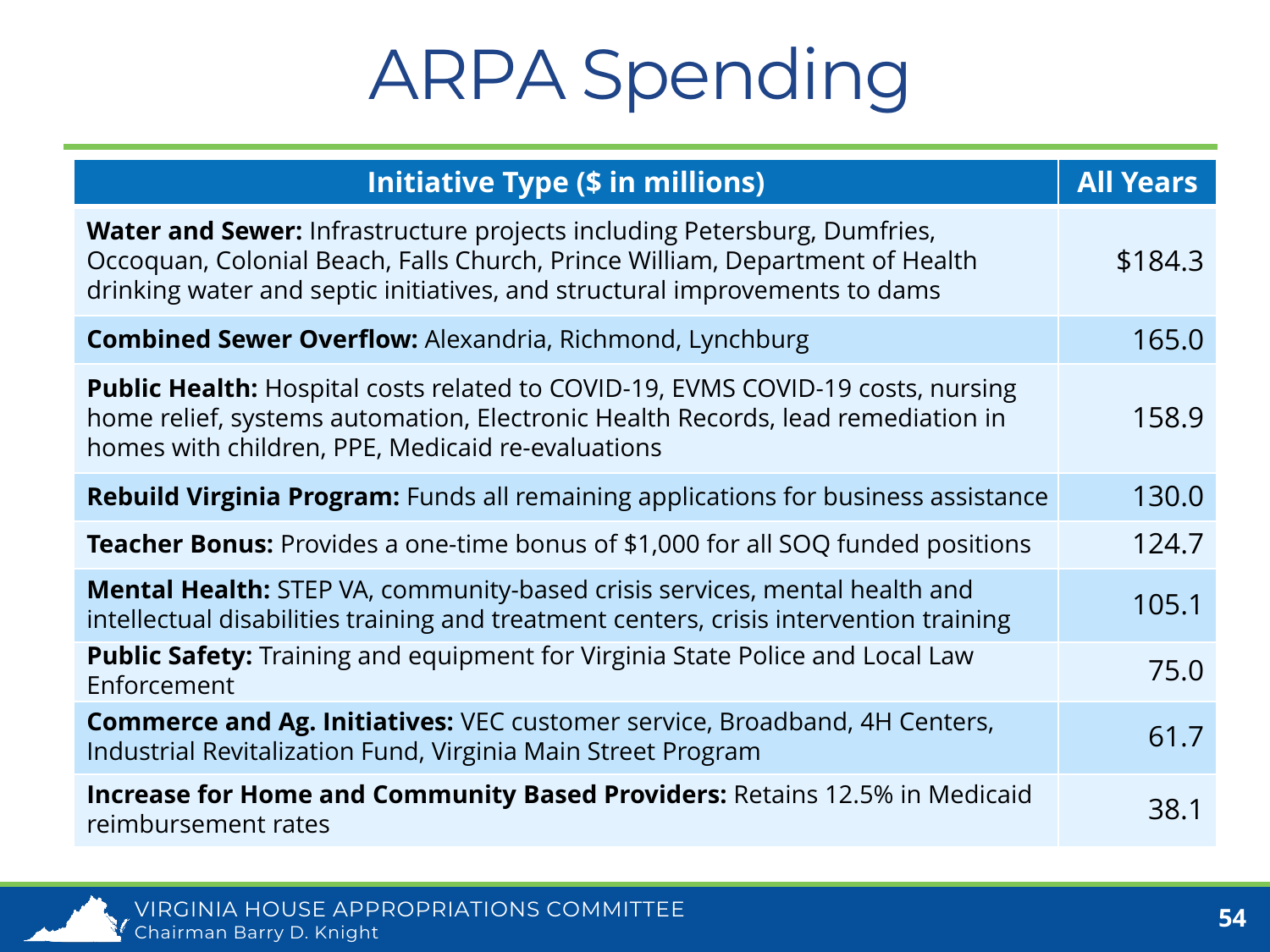### ARPA Spending

| <b>Initiative Type (\$ in millions)</b>                                                                                                                                                     | <b>All Years</b> |
|---------------------------------------------------------------------------------------------------------------------------------------------------------------------------------------------|------------------|
| <b>Other K-12 Education:</b> United Way of Southwest Virginia Child Care, teacher<br>recruitment incentives, learning management systems, growth assessments,<br>community learning centers | 31.1             |
| <b>Other Public Safety:</b> Virginia Emergency Support Team recovery activities,<br>equipment, PPE, and HVAC purchases for state agencies and correctional centers                          | 15.8             |
| <b>Food Access:</b> Virginia Agriculture Food Assistance Program and VA Federation of<br><b>Food Banks</b>                                                                                  | 14.5             |
| <b>Substance Use Disorder:</b> Community-based treatment programs, statewide<br>efforts to prevent suicide and substance use disorder, Opioid and Naloxone<br>distribution program          | 10.3             |
| <b>Addressing Community Violence:</b> Victims Services Grant program, firearms<br>evidence evaluation and ballistic evidence                                                                | 9.3              |
| <b>ARPA Reporting:</b> Department of Accounts and oversight initiatives                                                                                                                     | 2.1              |
| <b>TOTAL ARPA SPENDING</b>                                                                                                                                                                  | \$1,124.9        |

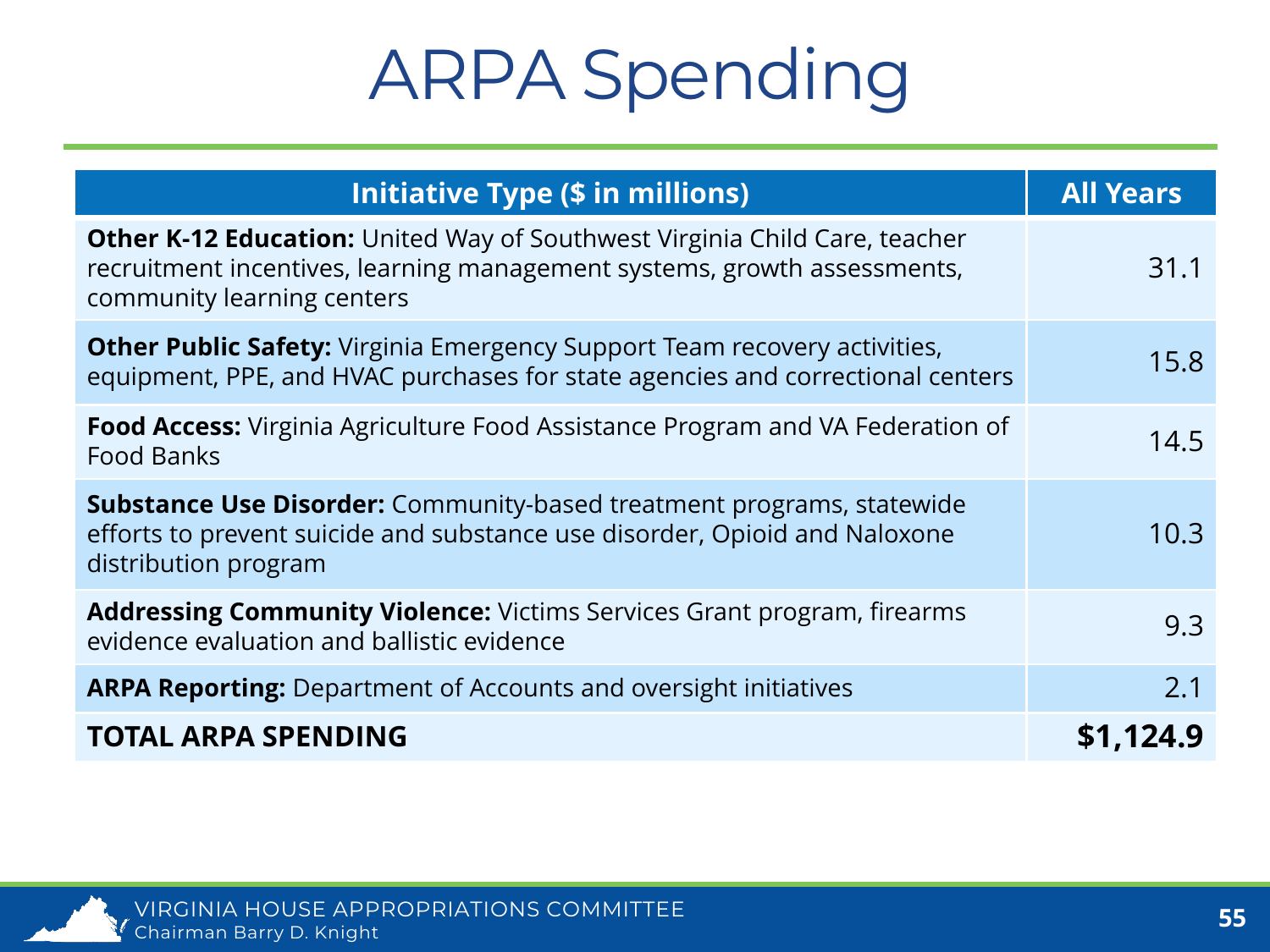#### CONTINGENT APPROPRIATIONS

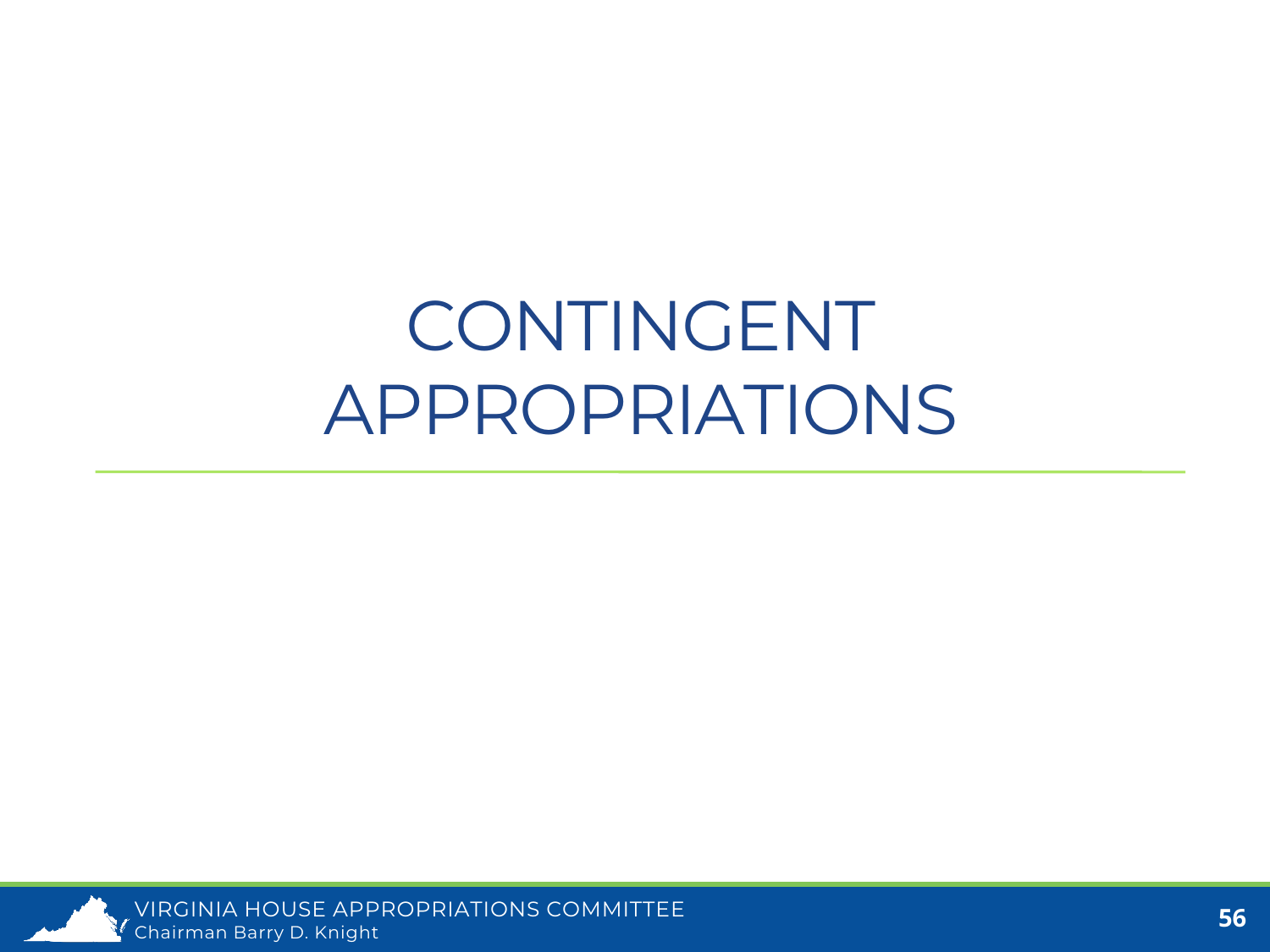# Contingent Obligations

From any 2022 revenue surplus, after the Revenue Stabilization Fund setaside, the next \$585.0 million shall be reserved for the following deposits:

| <b>Investment (GF \$ in millions)</b>                             | <b>FY 2023</b> |
|-------------------------------------------------------------------|----------------|
| Lump-sum payment to VRS for unfunded liability of statewide plans | \$250.0        |
| Transportation Fund to Improve I-64 between Exits 205 and 234     | 150.0          |
| Virginia Business Ready Sites Program Fund                        | 50.0           |
| 2022 Capital Supplement Pool                                      | 100.0          |
| Major Headquarters Workforce Grant Fund                           | 35.5           |
| <b>Contingent Spending Total</b>                                  | \$585.5        |

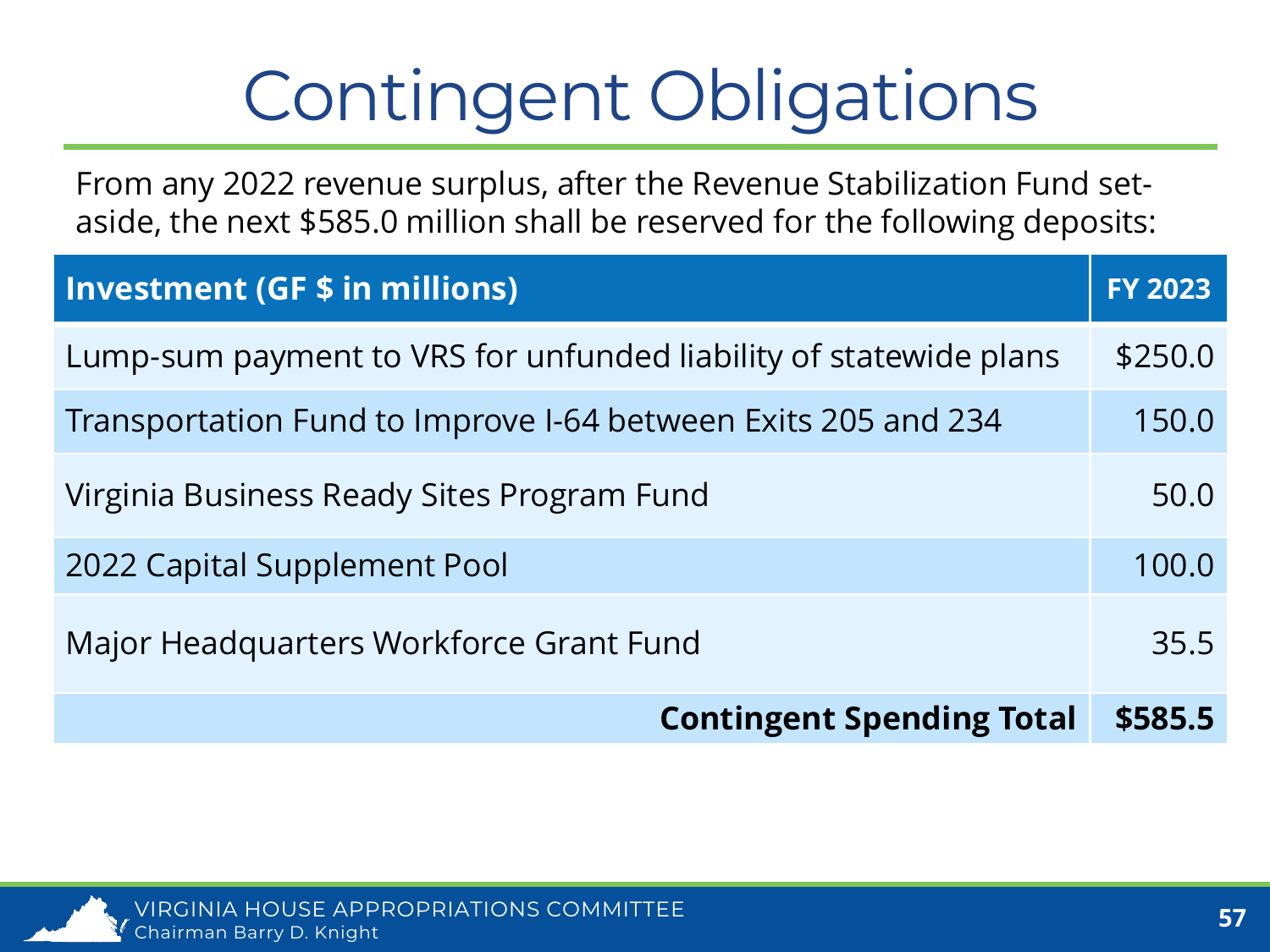# ITEMS THAT HAD NOT BEEN IN EITHER BUDGET